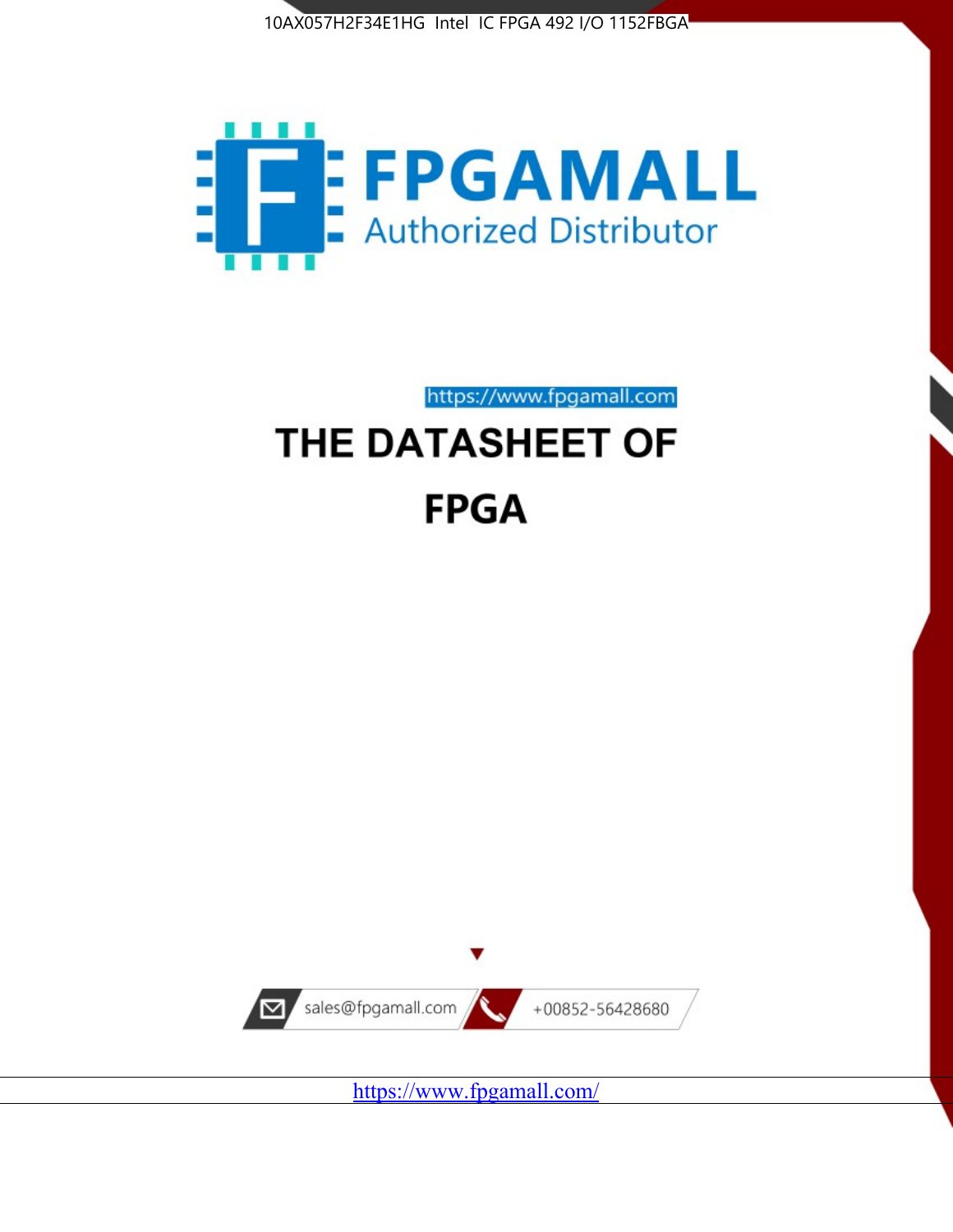10AX057H2F34E1HG Intel IC FPGA 492 I/O 1152FBGA



# **Intel® Arria® 10 Device Overview**



**A10-OVERVIEW | 2018.12.06** Latest document on the web: **[PDF](https://www.intel.com/content/dam/www/programmable/us/en/pdfs/literature/hb/arria-10/a10_overview.pdf)** | **[HTML](https://www.intel.com/content/www/us/en/programmable/documentation/sam1403480274650.html)**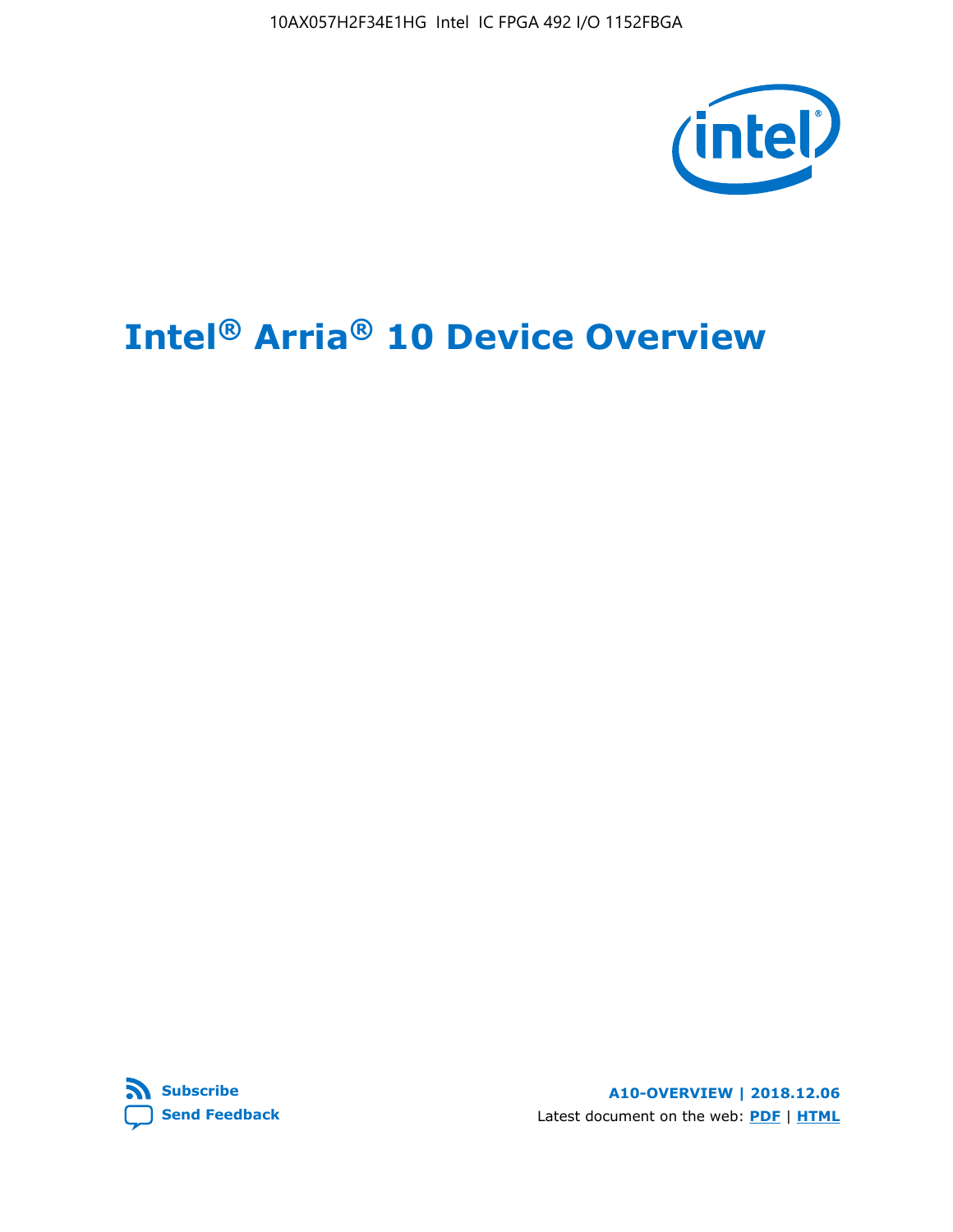

**Contents** 

# **Contents**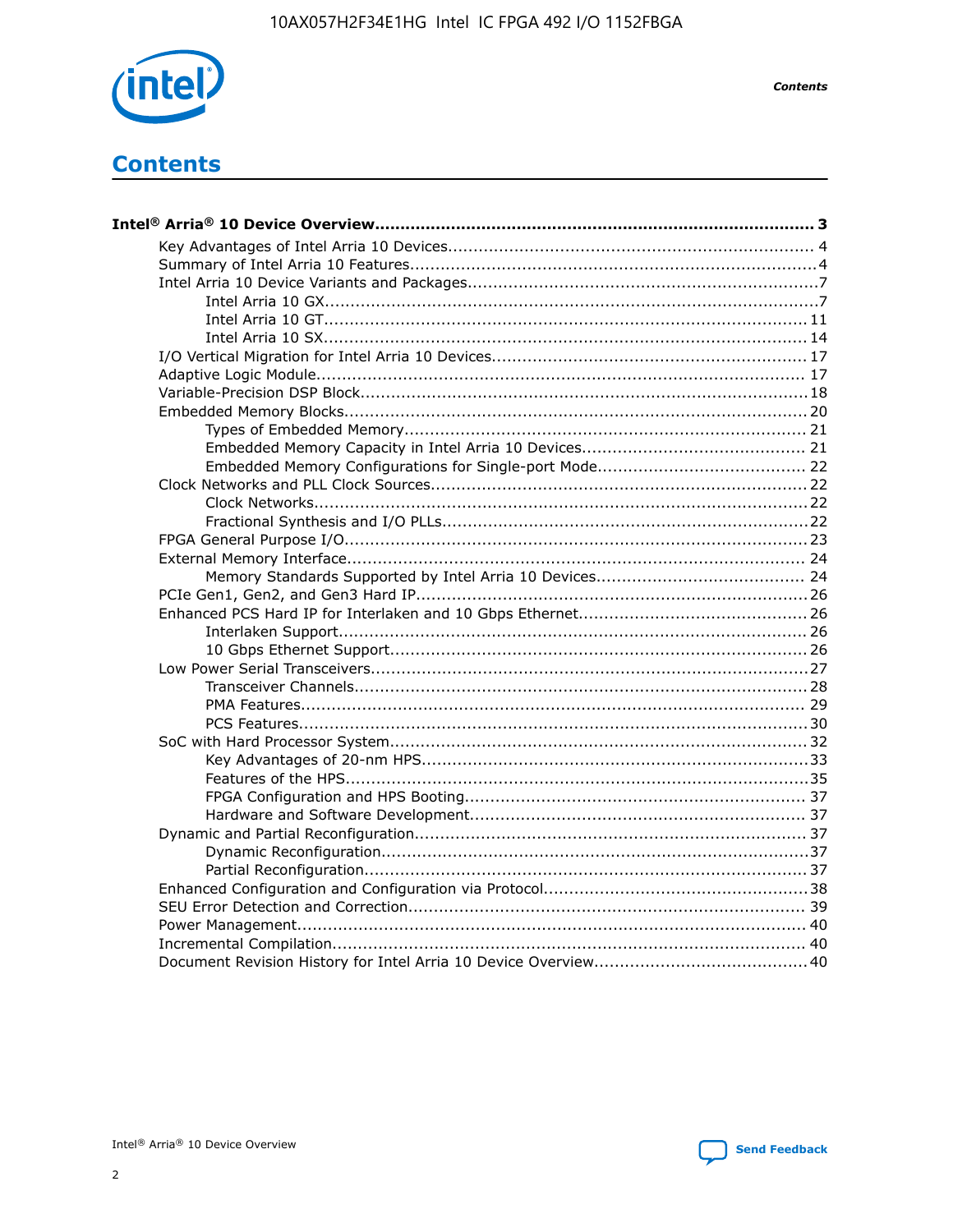**A10-OVERVIEW | 2018.12.06**

**[Send Feedback](mailto:FPGAtechdocfeedback@intel.com?subject=Feedback%20on%20Intel%20Arria%2010%20Device%20Overview%20(A10-OVERVIEW%202018.12.06)&body=We%20appreciate%20your%20feedback.%20In%20your%20comments,%20also%20specify%20the%20page%20number%20or%20paragraph.%20Thank%20you.)**



# **Intel® Arria® 10 Device Overview**

The Intel<sup>®</sup> Arria<sup>®</sup> 10 device family consists of high-performance and power-efficient 20 nm mid-range FPGAs and SoCs.

Intel Arria 10 device family delivers:

- Higher performance than the previous generation of mid-range and high-end FPGAs.
- Power efficiency attained through a comprehensive set of power-saving technologies.

The Intel Arria 10 devices are ideal for high performance, power-sensitive, midrange applications in diverse markets.

| <b>Market</b>         | <b>Applications</b>                                                                                               |
|-----------------------|-------------------------------------------------------------------------------------------------------------------|
| Wireless              | Channel and switch cards in remote radio heads<br>٠<br>Mobile backhaul<br>٠                                       |
| Wireline              | 40G/100G muxponders and transponders<br>٠<br>100G line cards<br>٠<br><b>Bridging</b><br>٠<br>Aggregation<br>٠     |
| <b>Broadcast</b>      | Studio switches<br>٠<br>Servers and transport<br>٠<br>Videoconferencing<br>٠<br>Professional audio and video<br>٠ |
| Computing and Storage | Flash cache<br>٠<br>Cloud computing servers<br>٠<br>Server acceleration<br>٠                                      |
| Medical               | Diagnostic scanners<br>٠<br>Diagnostic imaging<br>٠                                                               |
| Military              | Missile guidance and control<br>٠<br>Radar<br>٠<br>Electronic warfare<br>٠<br>Secure communications<br>٠          |

#### **Table 1. Sample Markets and Ideal Applications for Intel Arria 10 Devices**

#### **Related Information**

- [Intel Arria 10 Device Handbook: Known Issues](http://www.altera.com/support/kdb/solutions/rd07302013_646.html) Lists the planned updates to the *Intel Arria 10 Device Handbook* chapters.
- [Intel Arria 10 GX/GT Device Errata and Design Recommendations](https://www.intel.com/content/www/us/en/programmable/documentation/agz1493851706374.html#yqz1494433888646)
- [Intel Arria 10 SX Device Errata and Design Recommendations](https://www.intel.com/content/www/us/en/programmable/documentation/cru1462832385668.html#cru1462832558642)

Intel Corporation. All rights reserved. Intel, the Intel logo, Altera, Arria, Cyclone, Enpirion, MAX, Nios, Quartus and Stratix words and logos are trademarks of Intel Corporation or its subsidiaries in the U.S. and/or other countries. Intel warrants performance of its FPGA and semiconductor products to current specifications in accordance with Intel's standard warranty, but reserves the right to make changes to any products and services at any time without notice. Intel assumes no responsibility or liability arising out of the application or use of any information, product, or service described herein except as expressly agreed to in writing by Intel. Intel customers are advised to obtain the latest version of device specifications before relying on any published information and before placing orders for products or services. \*Other names and brands may be claimed as the property of others.

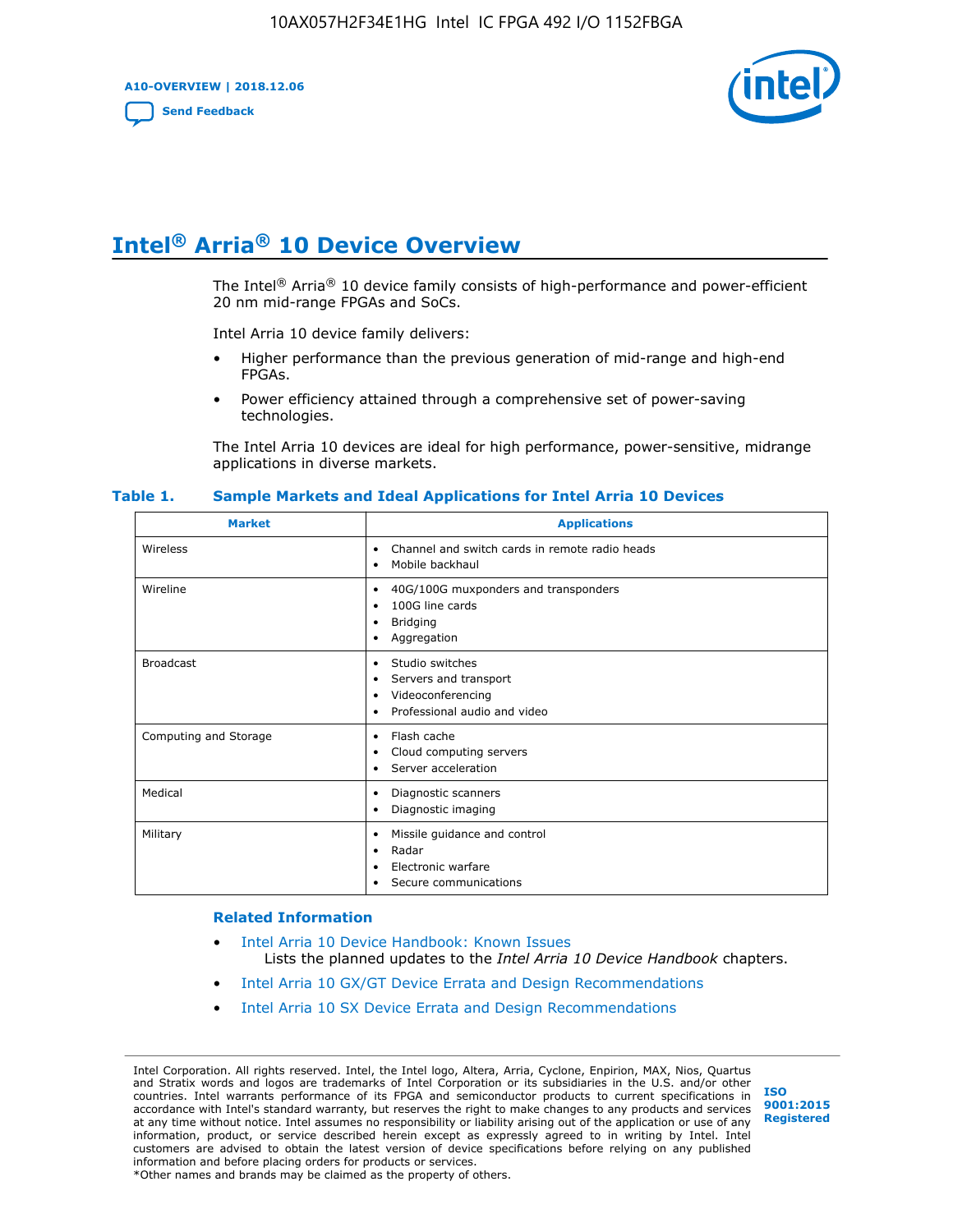

# **Key Advantages of Intel Arria 10 Devices**

## **Table 2. Key Advantages of the Intel Arria 10 Device Family**

| <b>Advantage</b>                                                                                          | <b>Supporting Feature</b>                                                                                                                                                                                                                                                                                                     |
|-----------------------------------------------------------------------------------------------------------|-------------------------------------------------------------------------------------------------------------------------------------------------------------------------------------------------------------------------------------------------------------------------------------------------------------------------------|
| Enhanced core architecture                                                                                | Built on TSMC's 20 nm process technology<br>٠<br>60% higher performance than the previous generation of mid-range FPGAs<br>٠<br>15% higher performance than the fastest previous-generation FPGA<br>٠                                                                                                                         |
| High-bandwidth integrated<br>transceivers                                                                 | Short-reach rates up to 25.8 Gigabits per second (Gbps)<br>٠<br>Backplane capability up to 12.5 Gbps<br>٠<br>Integrated 10GBASE-KR and 40GBASE-KR4 Forward Error Correction (FEC)<br>٠                                                                                                                                        |
| Improved logic integration and<br>hard IP blocks                                                          | 8-input adaptive logic module (ALM)<br>٠<br>Up to 65.6 megabits (Mb) of embedded memory<br>٠<br>Variable-precision digital signal processing (DSP) blocks<br>Fractional synthesis phase-locked loops (PLLs)<br>٠<br>Hard PCI Express Gen3 IP blocks<br>Hard memory controllers and PHY up to 2,400 Megabits per second (Mbps) |
| Second generation hard<br>processor system (HPS) with<br>integrated ARM* Cortex*-A9*<br>MPCore* processor | Tight integration of a dual-core ARM Cortex-A9 MPCore processor, hard IP, and an<br>٠<br>FPGA in a single Intel Arria 10 system-on-a-chip (SoC)<br>Supports over 128 Gbps peak bandwidth with integrated data coherency between<br>$\bullet$<br>the processor and the FPGA fabric                                             |
| Advanced power savings                                                                                    | Comprehensive set of advanced power saving features<br>٠<br>Power-optimized MultiTrack routing and core architecture<br>٠<br>Up to 40% lower power compared to previous generation of mid-range FPGAs<br>٠<br>Up to 60% lower power compared to previous generation of high-end FPGAs<br>٠                                    |

# **Summary of Intel Arria 10 Features**

## **Table 3. Summary of Features for Intel Arria 10 Devices**

| <b>Feature</b>                  | <b>Description</b>                                                                                                                                                                                                                                                                                                                                                                                           |
|---------------------------------|--------------------------------------------------------------------------------------------------------------------------------------------------------------------------------------------------------------------------------------------------------------------------------------------------------------------------------------------------------------------------------------------------------------|
| Technology                      | TSMC's 20-nm SoC process technology<br>٠<br>Allows operation at a lower $V_{CC}$ level of 0.82 V instead of the 0.9 V standard $V_{CC}$ core voltage                                                                                                                                                                                                                                                         |
| Packaging                       | 1.0 mm ball-pitch Fineline BGA packaging<br>٠<br>0.8 mm ball-pitch Ultra Fineline BGA packaging<br>Multiple devices with identical package footprints for seamless migration between different<br><b>FPGA</b> densities<br>Devices with compatible package footprints allow migration to next generation high-end<br>Stratix <sup>®</sup> 10 devices<br>RoHS, leaded $(1)$ , and lead-free (Pb-free) options |
| High-performance<br>FPGA fabric | Enhanced 8-input ALM with four registers<br>Improved multi-track routing architecture to reduce congestion and improve compilation time<br>Hierarchical core clocking architecture<br>Fine-grained partial reconfiguration                                                                                                                                                                                   |
| Internal memory<br>blocks       | M20K-20-Kb memory blocks with hard error correction code (ECC)<br>٠<br>Memory logic array block (MLAB)-640-bit memory                                                                                                                                                                                                                                                                                        |
|                                 | continued                                                                                                                                                                                                                                                                                                                                                                                                    |



<sup>(1)</sup> Contact Intel for availability.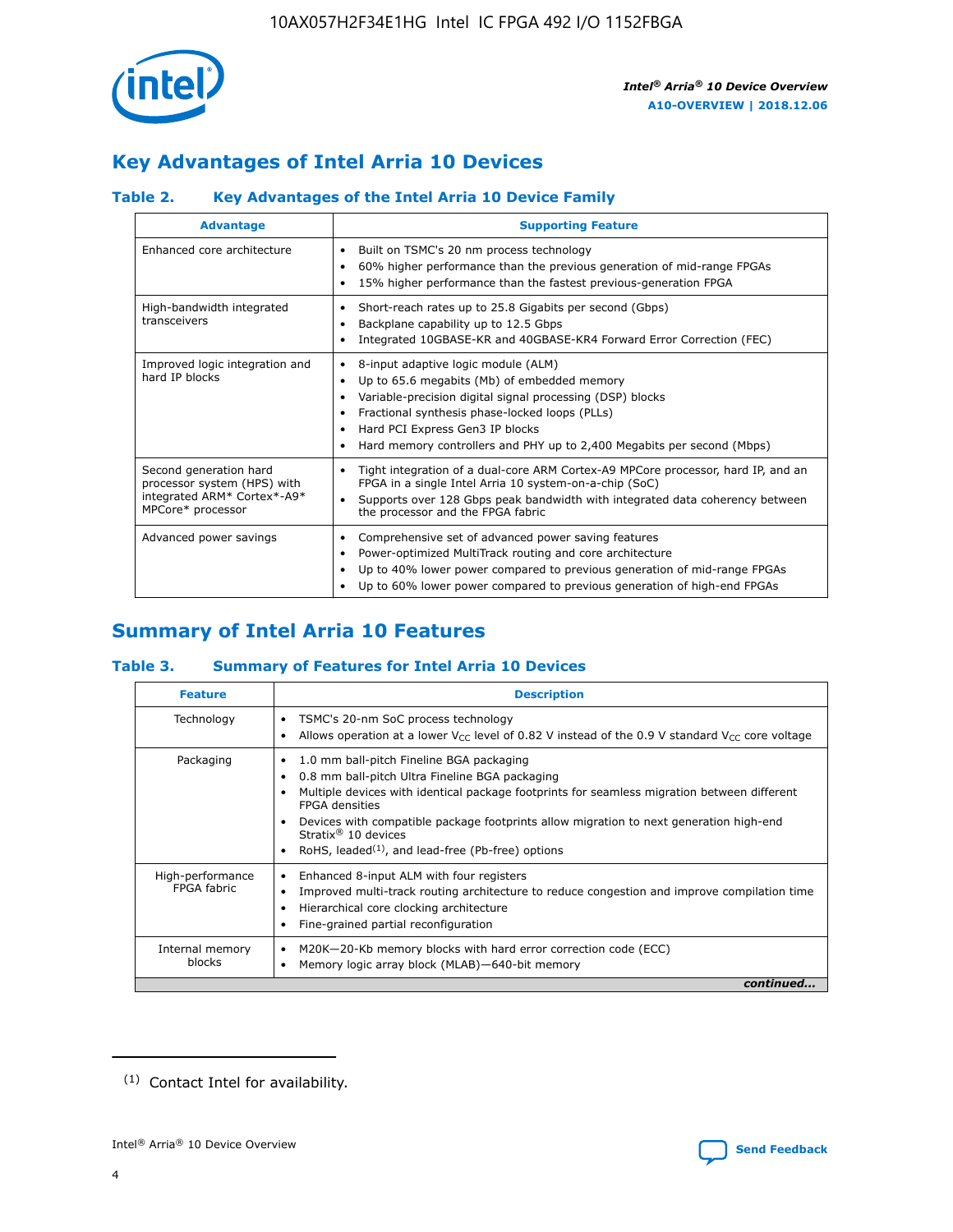$\mathbf{r}$ 



| <b>Feature</b>                         |                                                                                                                | <b>Description</b>                                                                                                                                                                                                                                                                                                                                                                                                                                                                                                                                                                                                                                                                                                                                                                                                                                               |  |  |  |  |  |  |  |
|----------------------------------------|----------------------------------------------------------------------------------------------------------------|------------------------------------------------------------------------------------------------------------------------------------------------------------------------------------------------------------------------------------------------------------------------------------------------------------------------------------------------------------------------------------------------------------------------------------------------------------------------------------------------------------------------------------------------------------------------------------------------------------------------------------------------------------------------------------------------------------------------------------------------------------------------------------------------------------------------------------------------------------------|--|--|--|--|--|--|--|
| Embedded Hard IP<br>blocks             | Variable-precision DSP                                                                                         | Native support for signal processing precision levels from $18 \times 19$ to<br>$\bullet$<br>54 x 54<br>Native support for 27 x 27 multiplier mode<br>$\bullet$<br>64-bit accumulator and cascade for systolic finite impulse responses<br>(FIRs)<br>Internal coefficient memory banks<br>$\bullet$<br>Preadder/subtractor for improved efficiency<br>Additional pipeline register to increase performance and reduce<br>power<br>Supports floating point arithmetic:<br>- Perform multiplication, addition, subtraction, multiply-add,<br>multiply-subtract, and complex multiplication.<br>- Supports multiplication with accumulation capability, cascade<br>summation, and cascade subtraction capability.<br>- Dynamic accumulator reset control.<br>- Support direct vector dot and complex multiplication chaining<br>multiply floating point DSP blocks. |  |  |  |  |  |  |  |
|                                        | Memory controller                                                                                              | DDR4, DDR3, and DDR3L                                                                                                                                                                                                                                                                                                                                                                                                                                                                                                                                                                                                                                                                                                                                                                                                                                            |  |  |  |  |  |  |  |
|                                        | PCI Express*                                                                                                   | PCI Express (PCIe*) Gen3 (x1, x2, x4, or x8), Gen2 (x1, x2, x4, or x8)<br>and Gen1 (x1, x2, x4, or x8) hard IP with complete protocol stack,<br>endpoint, and root port                                                                                                                                                                                                                                                                                                                                                                                                                                                                                                                                                                                                                                                                                          |  |  |  |  |  |  |  |
|                                        | Transceiver I/O                                                                                                | 10GBASE-KR/40GBASE-KR4 Forward Error Correction (FEC)<br>PCS hard IPs that support:<br>- 10-Gbps Ethernet (10GbE)<br>- PCIe PIPE interface<br>- Interlaken<br>- Gbps Ethernet (GbE)<br>- Common Public Radio Interface (CPRI) with deterministic latency<br>support<br>- Gigabit-capable passive optical network (GPON) with fast lock-<br>time support<br>13.5G JESD204b<br>$\bullet$<br>8B/10B, 64B/66B, 64B/67B encoders and decoders<br>Custom mode support for proprietary protocols                                                                                                                                                                                                                                                                                                                                                                        |  |  |  |  |  |  |  |
| Core clock networks                    | $\bullet$                                                                                                      | Up to 800 MHz fabric clocking, depending on the application:<br>- 667 MHz external memory interface clocking with 2,400 Mbps DDR4 interface<br>- 800 MHz LVDS interface clocking with 1,600 Mbps LVDS interface<br>Global, regional, and peripheral clock networks<br>Clock networks that are not used can be gated to reduce dynamic power                                                                                                                                                                                                                                                                                                                                                                                                                                                                                                                      |  |  |  |  |  |  |  |
| Phase-locked loops<br>(PLLs)           | High-resolution fractional synthesis PLLs:<br>$\bullet$<br>Integer PLLs:<br>- Adjacent to general purpose I/Os | - Precision clock synthesis, clock delay compensation, and zero delay buffering (ZDB)<br>- Support integer mode and fractional mode<br>- Fractional mode support with third-order delta-sigma modulation<br>- Support external memory and LVDS interfaces                                                                                                                                                                                                                                                                                                                                                                                                                                                                                                                                                                                                        |  |  |  |  |  |  |  |
| FPGA General-purpose<br>$I/Os$ (GPIOs) | On-chip termination (OCT)<br>$\bullet$                                                                         | 1.6 Gbps LVDS-every pair can be configured as receiver or transmitter<br>1.2 V to 3.0 V single-ended LVTTL/LVCMOS interfacing                                                                                                                                                                                                                                                                                                                                                                                                                                                                                                                                                                                                                                                                                                                                    |  |  |  |  |  |  |  |
| <b>External Memory</b><br>Interface    | $\bullet$                                                                                                      | Hard memory controller- DDR4, DDR3, and DDR3L support<br>$-$ DDR4-speeds up to 1,200 MHz/2,400 Mbps<br>- DDR3-speeds up to 1,067 MHz/2,133 Mbps<br>Soft memory controller—provides support for RLDRAM $3^{(2)}$ , QDR IV $^{(2)}$ , and QDR II+<br>continued                                                                                                                                                                                                                                                                                                                                                                                                                                                                                                                                                                                                     |  |  |  |  |  |  |  |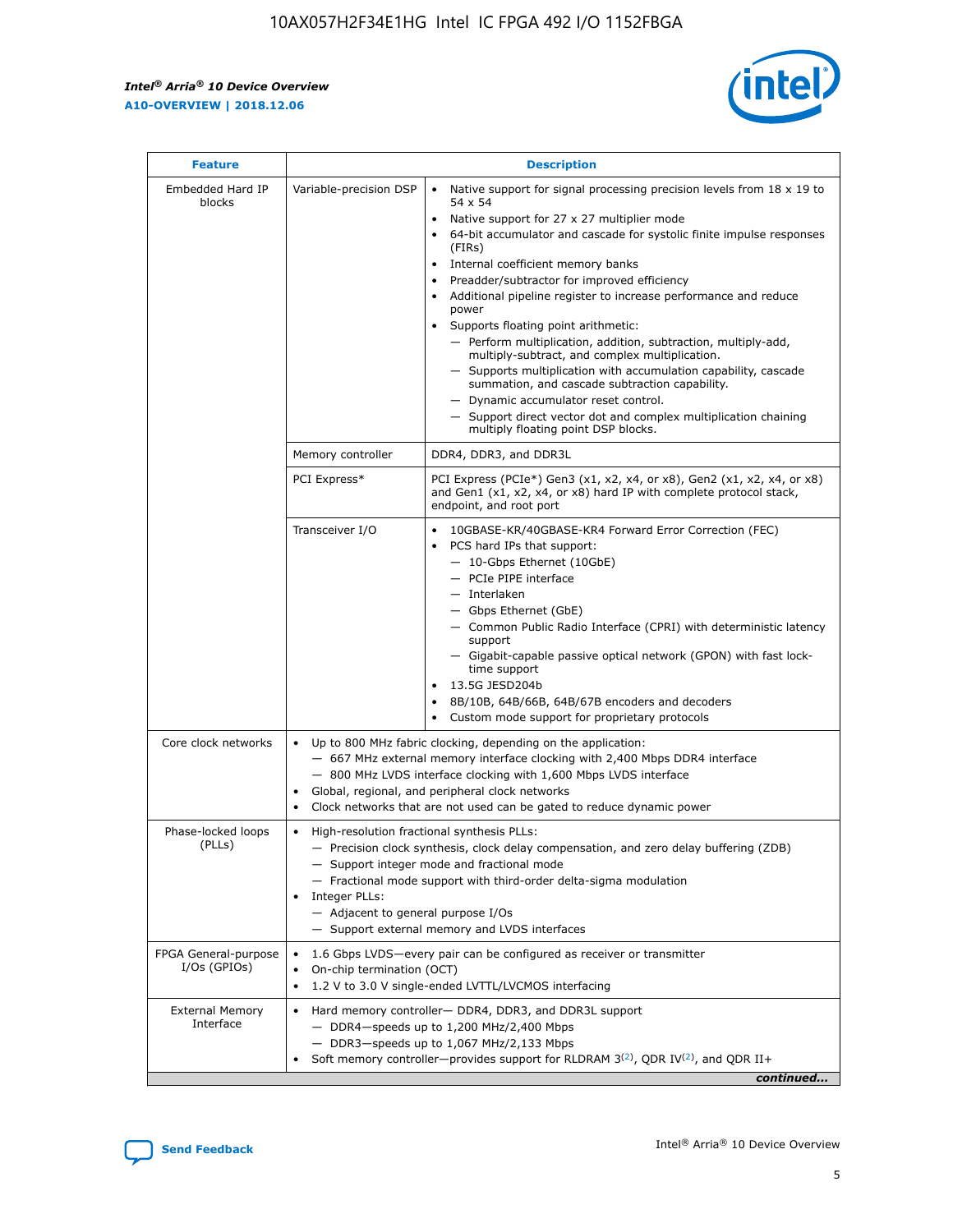

| <b>Feature</b>                                    | <b>Description</b>                                                                                                                                                                                                                                                                                                                                                                                                                                                                                                                                                                                                                                      |
|---------------------------------------------------|---------------------------------------------------------------------------------------------------------------------------------------------------------------------------------------------------------------------------------------------------------------------------------------------------------------------------------------------------------------------------------------------------------------------------------------------------------------------------------------------------------------------------------------------------------------------------------------------------------------------------------------------------------|
| Low-power serial<br>transceivers                  | • Continuous operating range:<br>- Intel Arria 10 GX-1 Gbps to 17.4 Gbps<br>- Intel Arria 10 GT-1 Gbps to 25.8 Gbps<br>Backplane support:<br>$-$ Intel Arria 10 GX-up to 12.5<br>$-$ Intel Arria 10 GT-up to 12.5<br>Extended range down to 125 Mbps with oversampling<br>ATX transmit PLLs with user-configurable fractional synthesis capability<br>Electronic Dispersion Compensation (EDC) support for XFP, SFP+, QSFP, and CFP optical<br>module<br>Adaptive linear and decision feedback equalization<br>$\bullet$<br>Transmitter pre-emphasis and de-emphasis<br>$\bullet$<br>Dynamic partial reconfiguration of individual transceiver channels |
| <b>HPS</b><br>(Intel Arria 10 SX<br>devices only) | • Dual-core ARM Cortex-A9 MPCore processor-1.2 GHz CPU with<br>Processor and system<br>1.5 GHz overdrive capability<br>256 KB on-chip RAM and 64 KB on-chip ROM<br>$\bullet$<br>System peripherals—general-purpose timers, watchdog timers, direct<br>memory access (DMA) controller, FPGA configuration manager, and<br>clock and reset managers<br>Security features—anti-tamper, secure boot, Advanced Encryption<br>$\bullet$<br>Standard (AES) and authentication (SHA)<br>ARM CoreSight* JTAG debug access port, trace port, and on-chip<br>$\bullet$<br>trace storage                                                                            |
|                                                   | <b>External interfaces</b><br>Hard memory interface-Hard memory controller (2,400 Mbps DDR4,<br>$\bullet$<br>and 2,133 Mbps DDR3), Quad serial peripheral interface (QSPI) flash<br>controller, NAND flash controller, direct memory access (DMA)<br>controller, Secure Digital/MultiMediaCard (SD/MMC) controller<br>Communication interface-10/100/1000 Ethernet media access<br>$\bullet$<br>control (MAC), USB On-The-GO (OTG) controllers, I <sup>2</sup> C controllers,<br>UART 16550, serial peripheral interface (SPI), and up to 62<br>HPS GPIO interfaces (48 direct-share I/Os)                                                              |
|                                                   | High-performance ARM AMBA* AXI bus bridges that support<br>Interconnects to core<br>$\bullet$<br>simultaneous read and write<br>HPS-FPGA bridges-include the FPGA-to-HPS, HPS-to-FPGA, and<br>$\bullet$<br>lightweight HPS-to-FPGA bridges that allow the FPGA fabric to issue<br>transactions to slaves in the HPS, and vice versa<br>Configuration bridge that allows HPS configuration manager to<br>configure the core logic via dedicated 32-bit configuration port<br>FPGA-to-HPS SDRAM controller bridge-provides configuration<br>interfaces for the multiport front end (MPFE) of the HPS SDRAM<br>controller                                  |
| Configuration                                     | Tamper protection—comprehensive design protection to protect your valuable IP investments<br>Enhanced 256-bit advanced encryption standard (AES) design security with authentication<br>٠<br>Configuration via protocol (CvP) using PCIe Gen1, Gen2, or Gen3<br>continued                                                                                                                                                                                                                                                                                                                                                                               |

<sup>(2)</sup> Intel Arria 10 devices support this external memory interface using hard PHY with soft memory controller.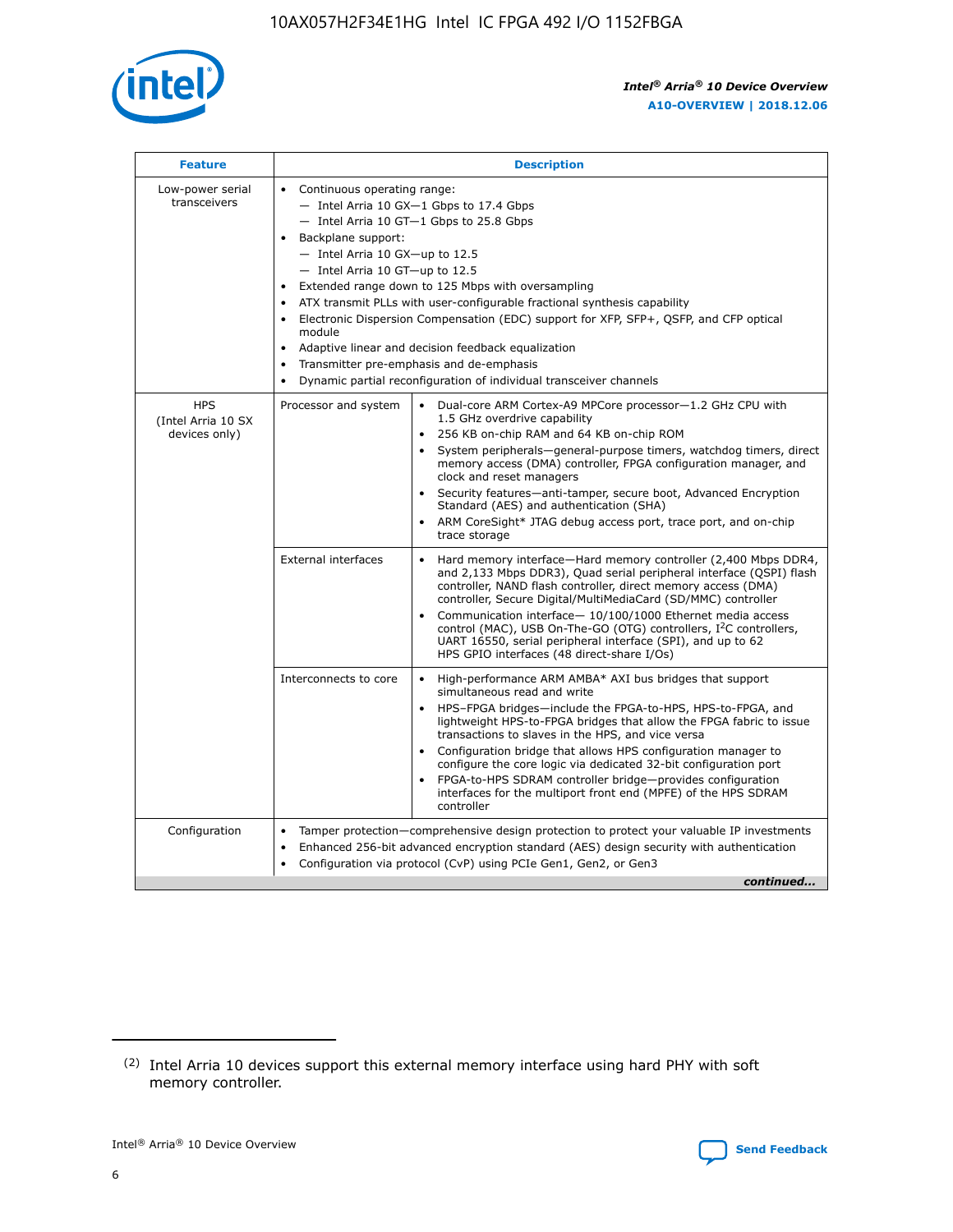

| <b>Feature</b>     | <b>Description</b>                                                                                                                                                                                               |
|--------------------|------------------------------------------------------------------------------------------------------------------------------------------------------------------------------------------------------------------|
|                    | Dynamic reconfiguration of the transceivers and PLLs<br>Fine-grained partial reconfiguration of the core fabric<br>Active Serial x4 Interface<br>$\bullet$                                                       |
| Power management   | SmartVID<br>Low static power device options<br>Programmable Power Technology<br>Intel Quartus <sup>®</sup> Prime integrated power analysis                                                                       |
| Software and tools | Intel Quartus Prime design suite<br>Transceiver toolkit<br>Platform Designer system integration tool<br>DSP Builder for Intel FPGAs<br>OpenCL <sup>™</sup> support<br>Intel SoC FPGA Embedded Design Suite (EDS) |

## **Related Information**

[Intel Arria 10 Transceiver PHY Overview](https://www.intel.com/content/www/us/en/programmable/documentation/nik1398707230472.html#nik1398706768037) Provides details on Intel Arria 10 transceivers.

## **Intel Arria 10 Device Variants and Packages**

#### **Table 4. Device Variants for the Intel Arria 10 Device Family**

| <b>Variant</b>    | <b>Description</b>                                                                                                                                                                                                     |
|-------------------|------------------------------------------------------------------------------------------------------------------------------------------------------------------------------------------------------------------------|
| Intel Arria 10 GX | FPGA featuring 17.4 Gbps transceivers for short reach applications with 12.5 backplane driving<br>capability.                                                                                                          |
| Intel Arria 10 GT | FPGA featuring:<br>17.4 Gbps transceivers for short reach applications with 12.5 backplane driving capability.<br>25.8 Gbps transceivers for supporting CAUI-4 and CEI-25G applications with CFP2 and CFP4<br>modules. |
| Intel Arria 10 SX | SoC integrating ARM-based HPS and FPGA featuring 17.4 Gbps transceivers for short reach<br>applications with 12.5 backplane driving capability.                                                                        |

## **Intel Arria 10 GX**

This section provides the available options, maximum resource counts, and package plan for the Intel Arria 10 GX devices.

The information in this section is correct at the time of publication. For the latest information and to get more details, refer to the Intel FPGA Product Selector.

#### **Related Information**

#### [Intel FPGA Product Selector](http://www.altera.com/products/selector/psg-selector.html) Provides the latest information on Intel products.

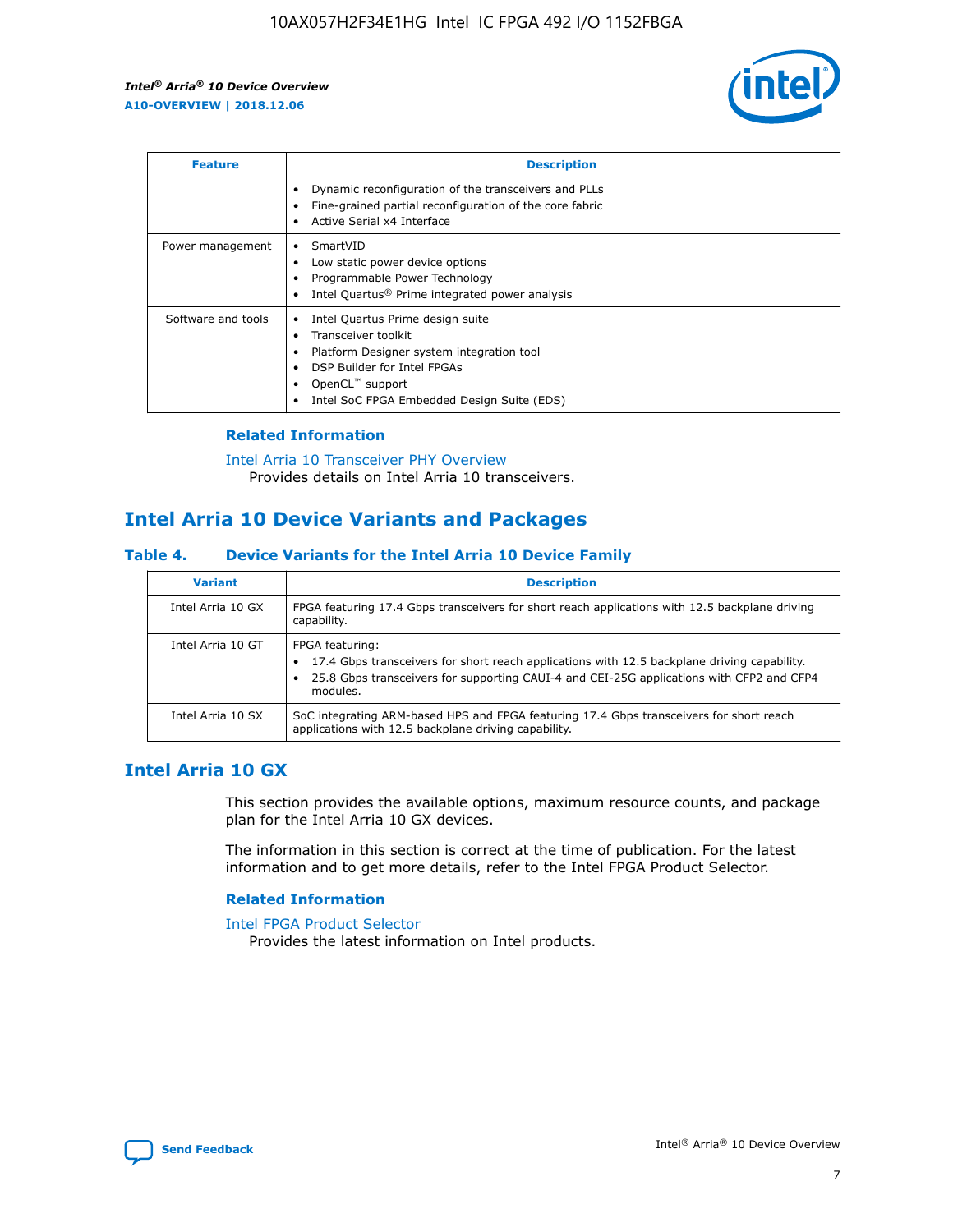

## **Available Options**





#### **Related Information**

[Transceiver Performance for Intel Arria 10 GX/SX Devices](https://www.intel.com/content/www/us/en/programmable/documentation/mcn1413182292568.html#mcn1413213965502) Provides more information about the transceiver speed grade.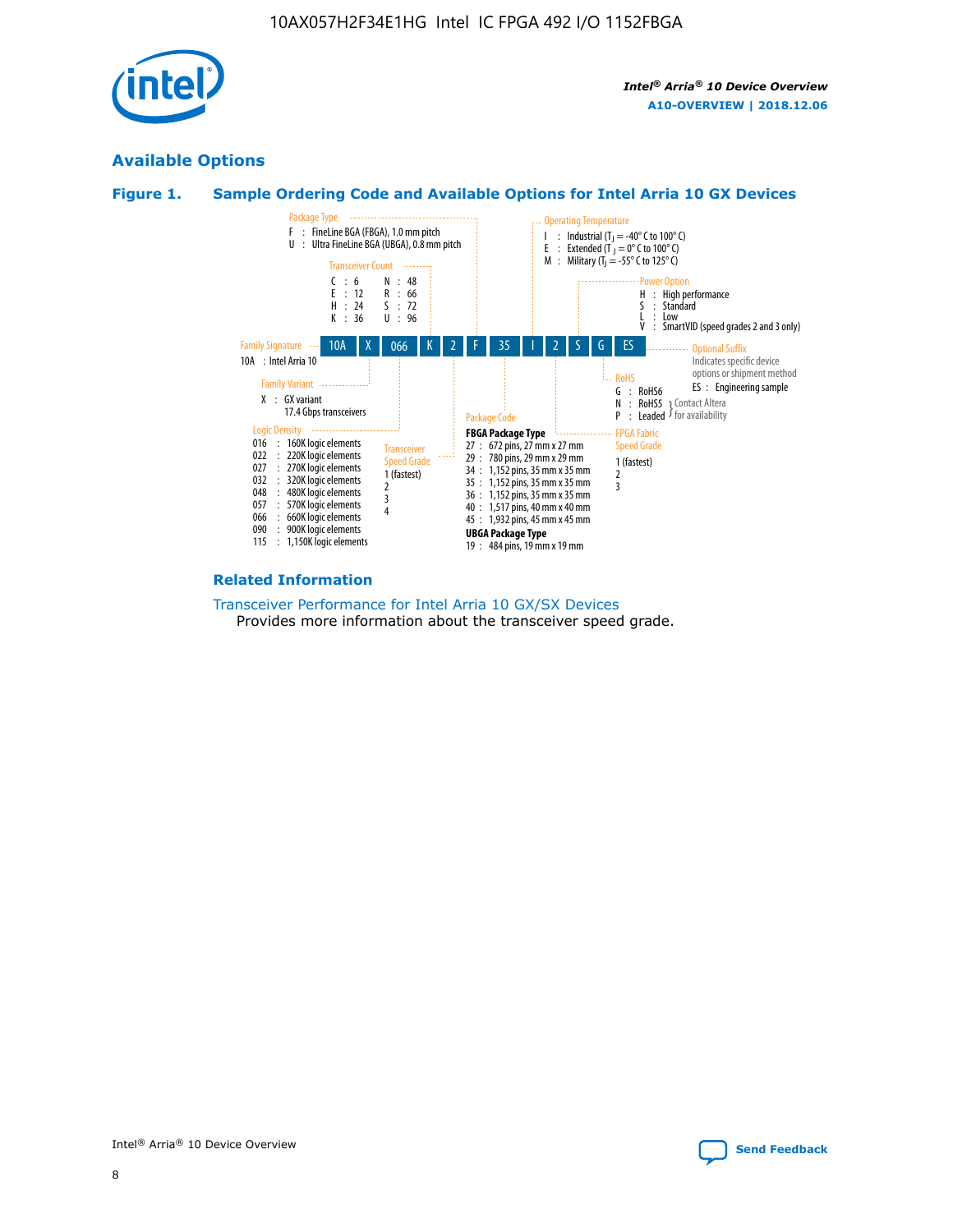

## **Maximum Resources**

#### **Table 5. Maximum Resource Counts for Intel Arria 10 GX Devices (GX 160, GX 220, GX 270, GX 320, and GX 480)**

| <b>Resource</b>              |                         | <b>Product Line</b> |                                                 |                |                  |               |  |  |  |
|------------------------------|-------------------------|---------------------|-------------------------------------------------|----------------|------------------|---------------|--|--|--|
|                              |                         | <b>GX 160</b>       | <b>GX 220</b><br><b>GX 270</b><br><b>GX 320</b> |                |                  | <b>GX 480</b> |  |  |  |
| Logic Elements (LE) (K)      |                         | 160                 | 220                                             | 270            | 320              | 480           |  |  |  |
| <b>ALM</b>                   |                         | 61,510              | 80,330                                          | 101,620        | 119,900          | 183,590       |  |  |  |
| Register                     |                         | 246,040             | 321,320<br>406,480                              |                | 479,600          | 734,360       |  |  |  |
| Memory (Kb)                  | M <sub>20</sub> K       | 8,800               | 11,740                                          | 15,000         | 17,820<br>28,620 |               |  |  |  |
|                              | <b>MLAB</b>             | 1,050               | 1,690                                           | 2,452          | 2,727            | 4,164         |  |  |  |
| Variable-precision DSP Block |                         | 156                 | 192<br>830<br>985                               |                |                  | 1,368         |  |  |  |
| 18 x 19 Multiplier           |                         | 312                 | 384                                             | 1,970<br>1,660 |                  | 2,736         |  |  |  |
| PLL                          | Fractional<br>Synthesis | 6                   | 6                                               | 8              | 8                | 12            |  |  |  |
|                              | I/O                     | 6                   | 6                                               | 8              | 8                | 12            |  |  |  |
| 17.4 Gbps Transceiver        |                         | 12                  | 12                                              | 24             | 24               | 36            |  |  |  |
| GPIO <sup>(3)</sup>          |                         | 288                 | 288<br>384<br>384                               |                |                  | 492           |  |  |  |
| LVDS Pair $(4)$              |                         | 120                 | 120                                             | 168            | 168              | 222           |  |  |  |
| PCIe Hard IP Block           |                         | 1                   | 1                                               | $\overline{2}$ | $\overline{2}$   | 2             |  |  |  |
| Hard Memory Controller       |                         | 6                   | 6                                               | 8              | 8                | 12            |  |  |  |

<sup>(4)</sup> Each LVDS I/O pair can be used as differential input or output.



<sup>(3)</sup> The number of GPIOs does not include transceiver I/Os. In the Intel Quartus Prime software, the number of user I/Os includes transceiver I/Os.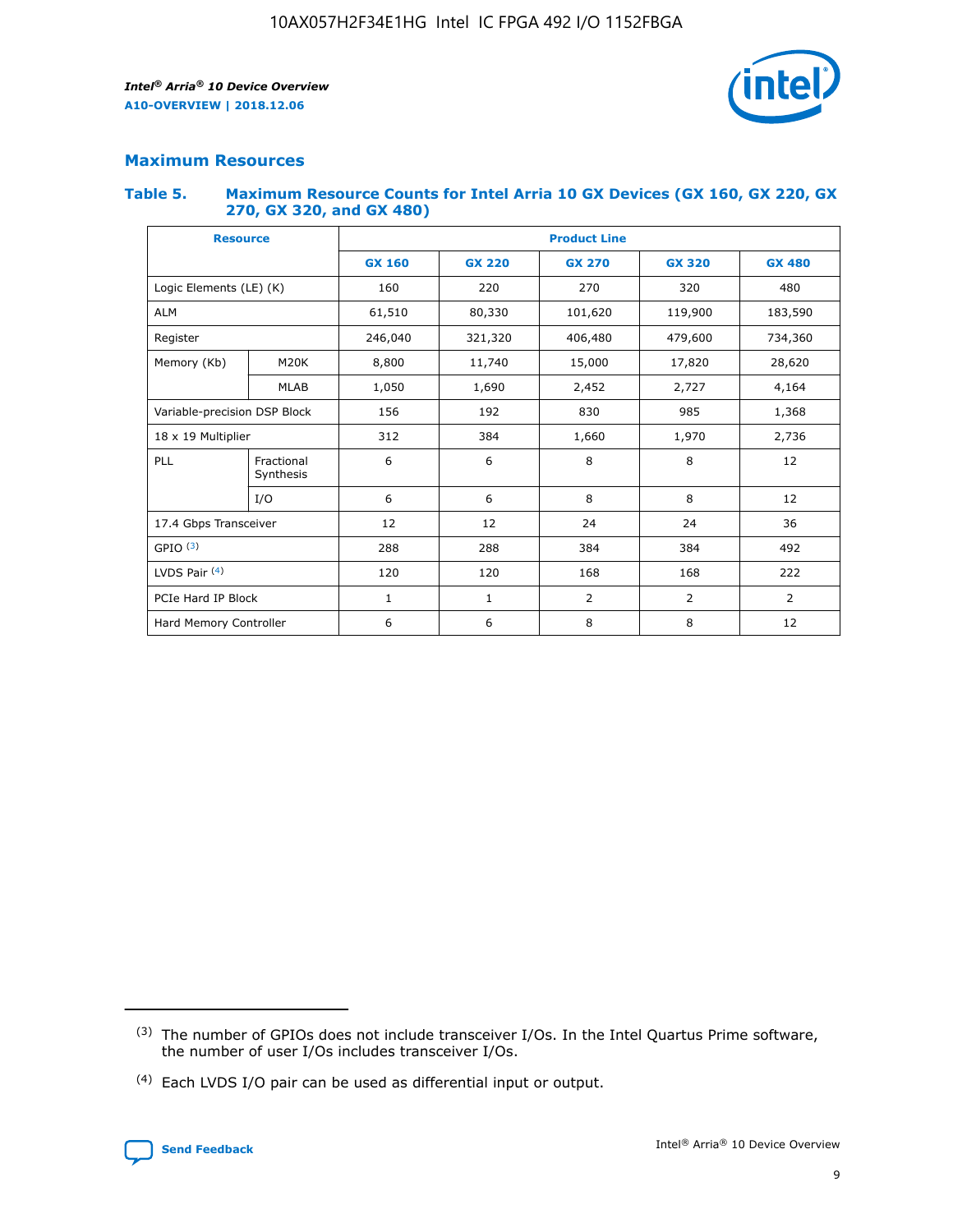

## **Table 6. Maximum Resource Counts for Intel Arria 10 GX Devices (GX 570, GX 660, GX 900, and GX 1150)**

|                              | <b>Resource</b>         | <b>Product Line</b> |                |                |                |  |  |  |  |
|------------------------------|-------------------------|---------------------|----------------|----------------|----------------|--|--|--|--|
|                              |                         | <b>GX 570</b>       | <b>GX 660</b>  | <b>GX 900</b>  | <b>GX 1150</b> |  |  |  |  |
| Logic Elements (LE) (K)      |                         | 570                 | 660            | 900            | 1,150          |  |  |  |  |
| <b>ALM</b>                   |                         | 217,080             | 251,680        | 339,620        | 427,200        |  |  |  |  |
| Register                     |                         | 868,320             | 1,006,720      | 1,358,480      | 1,708,800      |  |  |  |  |
| Memory (Kb)                  | <b>M20K</b>             | 36,000              | 42,620         | 48,460         | 54,260         |  |  |  |  |
|                              | <b>MLAB</b>             | 5,096               | 5,788          | 9,386          | 12,984         |  |  |  |  |
| Variable-precision DSP Block |                         | 1,523               | 1,687          | 1,518          | 1,518          |  |  |  |  |
| $18 \times 19$ Multiplier    |                         | 3,046               | 3,374          | 3,036          | 3,036          |  |  |  |  |
| PLL                          | Fractional<br>Synthesis | 16                  | 16             | 32             | 32             |  |  |  |  |
|                              | I/O                     | 16                  | 16             | 16             | 16             |  |  |  |  |
| 17.4 Gbps Transceiver        |                         | 48                  | 48             | 96             | 96             |  |  |  |  |
| GPIO <sup>(3)</sup>          |                         | 696                 | 696            | 768            | 768            |  |  |  |  |
| LVDS Pair $(4)$              |                         | 324                 | 324            | 384            | 384            |  |  |  |  |
| PCIe Hard IP Block           |                         | 2                   | $\overline{2}$ | $\overline{4}$ | 4              |  |  |  |  |
| Hard Memory Controller       |                         | 16                  | 16             | 16             | 16             |  |  |  |  |

## **Package Plan**

## **Table 7. Package Plan for Intel Arria 10 GX Devices (U19, F27, and F29)**

Refer to I/O and High Speed I/O in Intel Arria 10 Devices chapter for the number of 3 V I/O, LVDS I/O, and LVDS channels in each device package.

| <b>Product Line</b> | U <sub>19</sub><br>$(19 \text{ mm} \times 19 \text{ mm})$<br>484-pin UBGA) |          |             |         | <b>F27</b><br>(27 mm × 27 mm,<br>672-pin FBGA) |             | <b>F29</b><br>(29 mm × 29 mm,<br>780-pin FBGA) |          |             |  |
|---------------------|----------------------------------------------------------------------------|----------|-------------|---------|------------------------------------------------|-------------|------------------------------------------------|----------|-------------|--|
|                     | 3 V I/O                                                                    | LVDS I/O | <b>XCVR</b> | 3 V I/O | <b>LVDS I/O</b>                                | <b>XCVR</b> | 3 V I/O                                        | LVDS I/O | <b>XCVR</b> |  |
| GX 160              | 48                                                                         | 192      | 6           | 48      | 192                                            | 12          | 48                                             | 240      | 12          |  |
| GX 220              | 48                                                                         | 192      | 6           | 48      | 192                                            | 12          | 48                                             | 240      | 12          |  |
| GX 270              |                                                                            |          |             | 48      | 192                                            | 12          | 48                                             | 312      | 12          |  |
| GX 320              |                                                                            |          |             | 48      | 192                                            | 12          | 48                                             | 312      | 12          |  |
| GX 480              |                                                                            |          |             |         |                                                |             | 48                                             | 312      | 12          |  |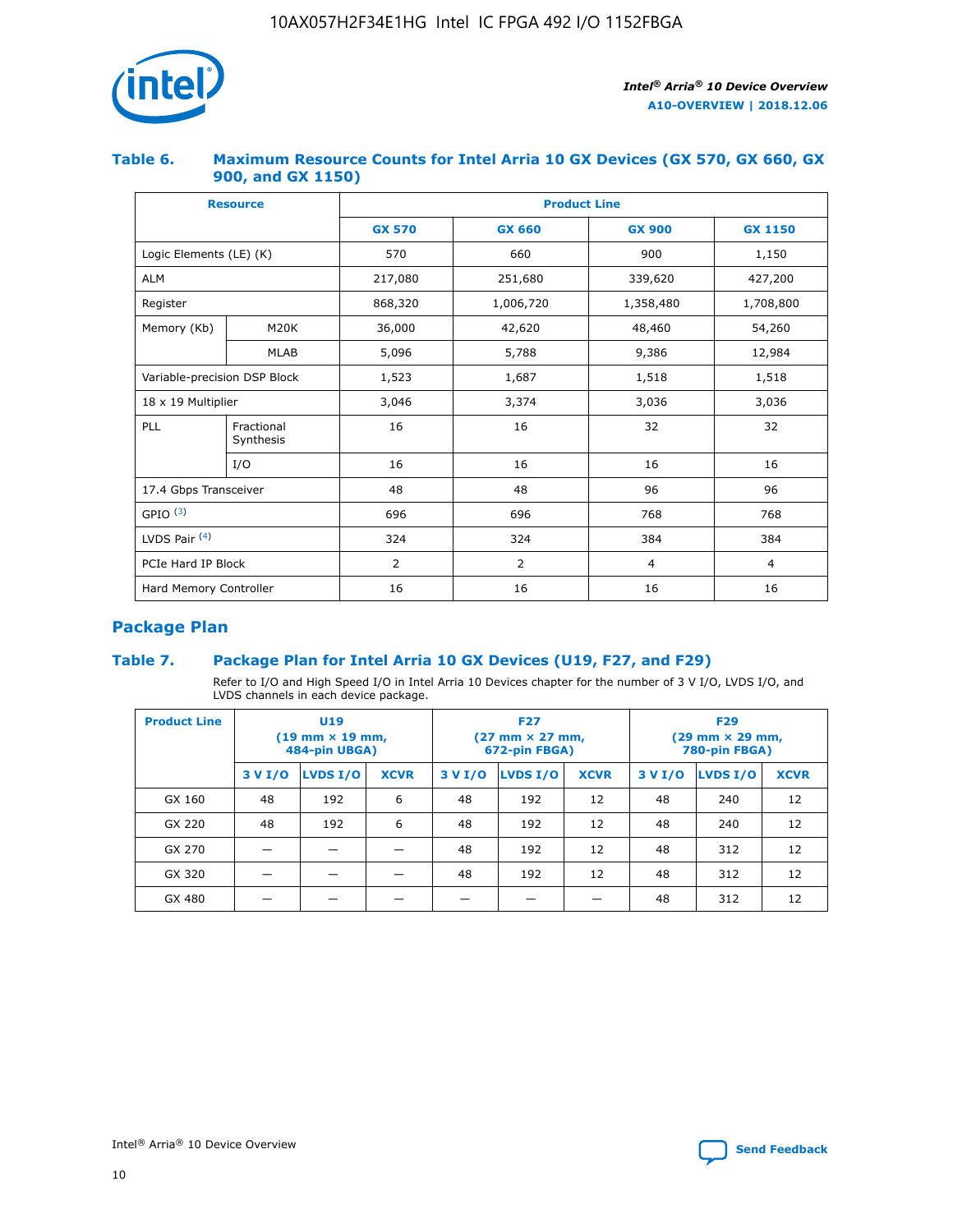



#### **Table 8. Package Plan for Intel Arria 10 GX Devices (F34, F35, NF40, and KF40)**

Refer to I/O and High Speed I/O in Intel Arria 10 Devices chapter for the number of 3 V I/O, LVDS I/O, and LVDS channels in each device package.

| <b>Product Line</b> | <b>F34</b><br>$(35 \text{ mm} \times 35 \text{ mm})$<br>1152-pin FBGA) |                    | <b>F35</b><br>$(35 \text{ mm} \times 35 \text{ mm})$<br><b>1152-pin FBGA)</b> |           | <b>KF40</b><br>$(40$ mm $\times$ 40 mm,<br>1517-pin FBGA) |             |           | <b>NF40</b><br>$(40$ mm $\times$ 40 mm,<br><b>1517-pin FBGA)</b> |             |            |                    |             |
|---------------------|------------------------------------------------------------------------|--------------------|-------------------------------------------------------------------------------|-----------|-----------------------------------------------------------|-------------|-----------|------------------------------------------------------------------|-------------|------------|--------------------|-------------|
|                     | 3V<br>I/O                                                              | <b>LVDS</b><br>I/O | <b>XCVR</b>                                                                   | 3V<br>I/O | <b>LVDS</b><br>I/O                                        | <b>XCVR</b> | 3V<br>I/O | <b>LVDS</b><br>I/O                                               | <b>XCVR</b> | 3 V<br>I/O | <b>LVDS</b><br>I/O | <b>XCVR</b> |
| GX 270              | 48                                                                     | 336                | 24                                                                            | 48        | 336                                                       | 24          |           |                                                                  |             |            |                    |             |
| GX 320              | 48                                                                     | 336                | 24                                                                            | 48        | 336                                                       | 24          |           |                                                                  |             |            |                    |             |
| GX 480              | 48                                                                     | 444                | 24                                                                            | 48        | 348                                                       | 36          |           |                                                                  |             |            |                    |             |
| GX 570              | 48                                                                     | 444                | 24                                                                            | 48        | 348                                                       | 36          | 96        | 600                                                              | 36          | 48         | 540                | 48          |
| GX 660              | 48                                                                     | 444                | 24                                                                            | 48        | 348                                                       | 36          | 96        | 600                                                              | 36          | 48         | 540                | 48          |
| GX 900              |                                                                        | 504                | 24                                                                            | -         |                                                           |             |           |                                                                  |             |            | 600                | 48          |
| GX 1150             |                                                                        | 504                | 24                                                                            |           |                                                           |             |           |                                                                  |             |            | 600                | 48          |

#### **Table 9. Package Plan for Intel Arria 10 GX Devices (RF40, NF45, SF45, and UF45)**

Refer to I/O and High Speed I/O in Intel Arria 10 Devices chapter for the number of 3 V I/O, LVDS I/O, and LVDS channels in each device package.

| <b>Product Line</b> | <b>RF40</b><br>$(40$ mm $\times$ 40 mm,<br>1517-pin FBGA) |                    |             | <b>NF45</b><br>$(45 \text{ mm} \times 45 \text{ mm})$<br><b>1932-pin FBGA)</b> |                    |             | <b>SF45</b><br>$(45 \text{ mm} \times 45 \text{ mm})$<br><b>1932-pin FBGA)</b> |                    |             | <b>UF45</b><br>$(45 \text{ mm} \times 45 \text{ mm})$<br><b>1932-pin FBGA)</b> |                    |             |
|---------------------|-----------------------------------------------------------|--------------------|-------------|--------------------------------------------------------------------------------|--------------------|-------------|--------------------------------------------------------------------------------|--------------------|-------------|--------------------------------------------------------------------------------|--------------------|-------------|
|                     | 3V<br>I/O                                                 | <b>LVDS</b><br>I/O | <b>XCVR</b> | 3 V<br>I/O                                                                     | <b>LVDS</b><br>I/O | <b>XCVR</b> | 3 V<br>I/O                                                                     | <b>LVDS</b><br>I/O | <b>XCVR</b> | 3V<br>I/O                                                                      | <b>LVDS</b><br>I/O | <b>XCVR</b> |
| GX 900              |                                                           | 342                | 66          | _                                                                              | 768                | 48          |                                                                                | 624                | 72          |                                                                                | 480                | 96          |
| GX 1150             |                                                           | 342                | 66          | _                                                                              | 768                | 48          |                                                                                | 624                | 72          |                                                                                | 480                | 96          |

#### **Related Information**

[I/O and High-Speed Differential I/O Interfaces in Intel Arria 10 Devices chapter, Intel](https://www.intel.com/content/www/us/en/programmable/documentation/sam1403482614086.html#sam1403482030321) [Arria 10 Device Handbook](https://www.intel.com/content/www/us/en/programmable/documentation/sam1403482614086.html#sam1403482030321)

Provides the number of 3 V and LVDS I/Os, and LVDS channels for each Intel Arria 10 device package.

## **Intel Arria 10 GT**

This section provides the available options, maximum resource counts, and package plan for the Intel Arria 10 GT devices.

The information in this section is correct at the time of publication. For the latest information and to get more details, refer to the Intel FPGA Product Selector.

#### **Related Information**

#### [Intel FPGA Product Selector](http://www.altera.com/products/selector/psg-selector.html)

Provides the latest information on Intel products.

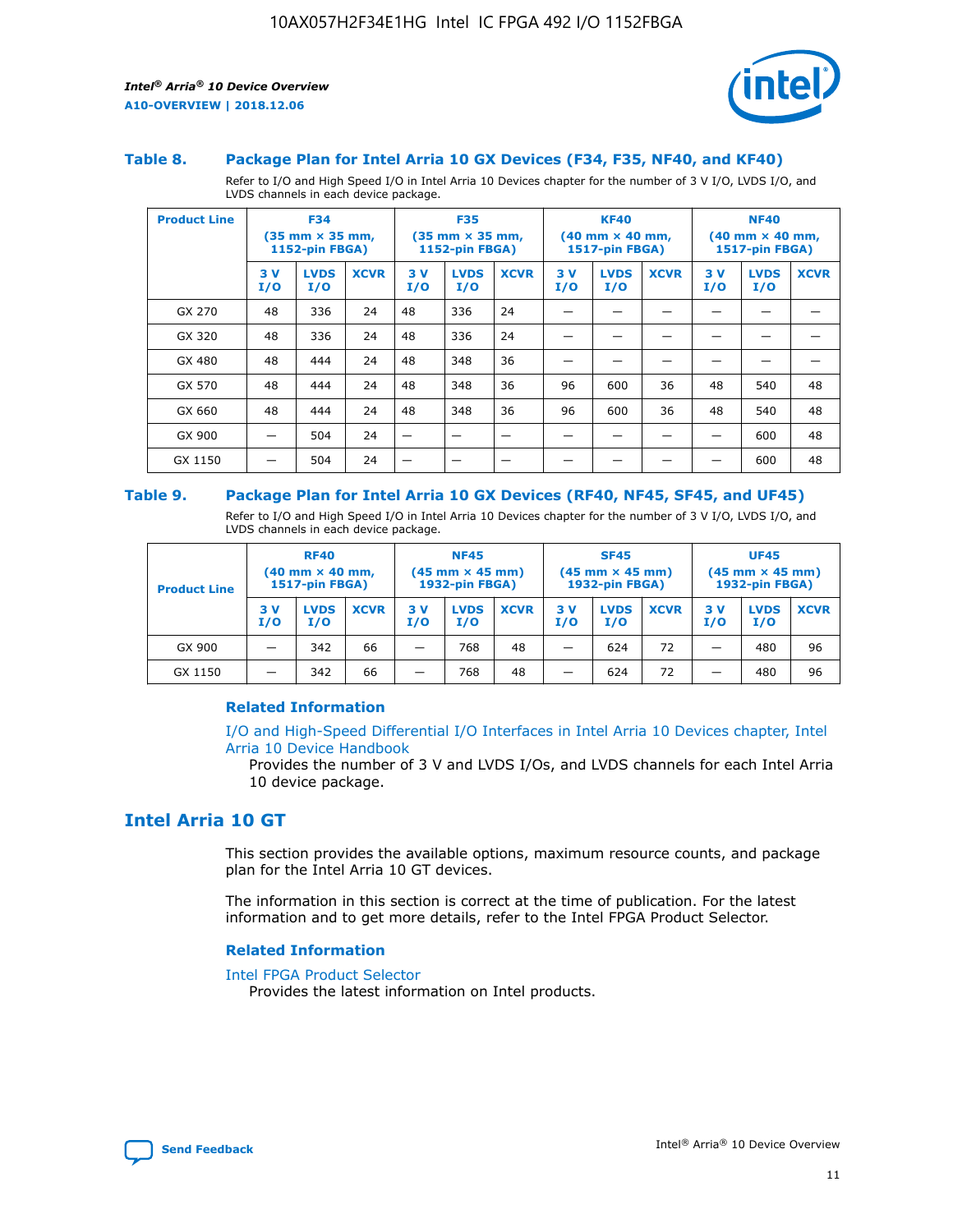

# **Available Options**

## **Figure 2. Sample Ordering Code and Available Options for Intel Arria 10 GT Devices**

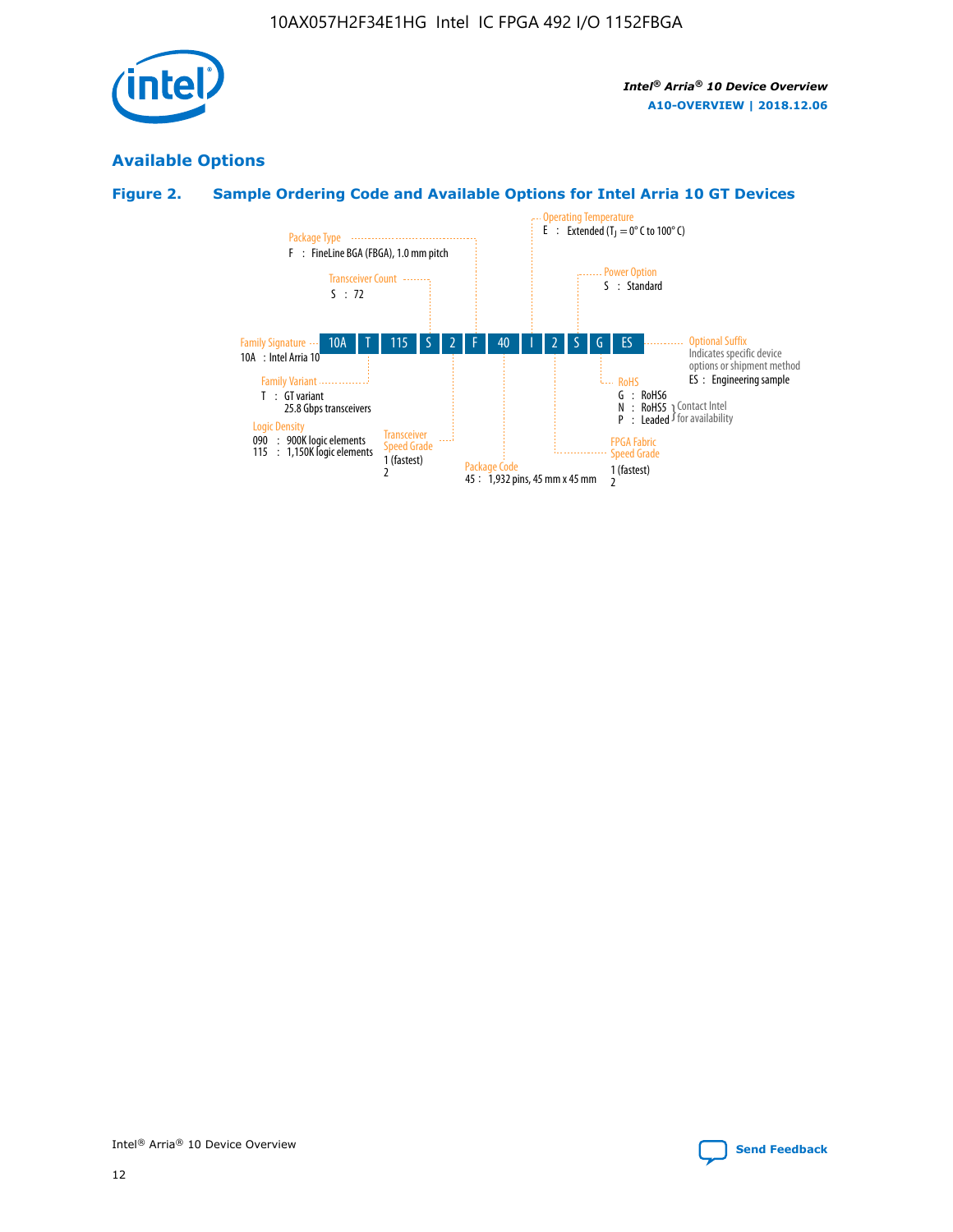

## **Maximum Resources**

#### **Table 10. Maximum Resource Counts for Intel Arria 10 GT Devices**

|                              | <b>Resource</b>      | <b>Product Line</b> |                |  |
|------------------------------|----------------------|---------------------|----------------|--|
|                              |                      | <b>GT 900</b>       | GT 1150        |  |
| Logic Elements (LE) (K)      |                      | 900                 | 1,150          |  |
| <b>ALM</b>                   |                      | 339,620             | 427,200        |  |
| Register                     |                      | 1,358,480           | 1,708,800      |  |
| Memory (Kb)                  | M20K                 | 48,460              | 54,260         |  |
|                              | <b>MLAB</b>          | 9,386               | 12,984         |  |
| Variable-precision DSP Block |                      | 1,518               | 1,518          |  |
| 18 x 19 Multiplier           |                      | 3,036               | 3,036          |  |
| PLL                          | Fractional Synthesis | 32                  | 32             |  |
|                              | I/O                  | 16                  | 16             |  |
| Transceiver                  | 17.4 Gbps            | 72(5)               | 72(5)          |  |
|                              | 25.8 Gbps            | 6                   | 6              |  |
| GPIO <sup>(6)</sup>          |                      | 624                 | 624            |  |
| LVDS Pair $(7)$              |                      | 312                 | 312            |  |
| PCIe Hard IP Block           |                      | $\overline{4}$      | $\overline{4}$ |  |
| Hard Memory Controller       |                      | 16                  | 16             |  |

#### **Related Information**

#### [Intel Arria 10 GT Channel Usage](https://www.intel.com/content/www/us/en/programmable/documentation/nik1398707230472.html#nik1398707008178)

Configuring GT/GX channels in Intel Arria 10 GT devices.

## **Package Plan**

#### **Table 11. Package Plan for Intel Arria 10 GT Devices**

Refer to I/O and High Speed I/O in Intel Arria 10 Devices chapter for the number of 3 V I/O, LVDS I/O, and LVDS channels in each device package.

| <b>Product Line</b> | <b>SF45</b><br>(45 mm × 45 mm, 1932-pin FBGA) |                 |             |  |  |  |
|---------------------|-----------------------------------------------|-----------------|-------------|--|--|--|
|                     | 3 V I/O                                       | <b>LVDS I/O</b> | <b>XCVR</b> |  |  |  |
| GT 900              |                                               | 624             | 72          |  |  |  |
| GT 1150             |                                               | 624             | 72          |  |  |  |

<sup>(7)</sup> Each LVDS I/O pair can be used as differential input or output.



 $(5)$  If all 6 GT channels are in use, 12 of the GX channels are not usable.

<sup>(6)</sup> The number of GPIOs does not include transceiver I/Os. In the Intel Quartus Prime software, the number of user I/Os includes transceiver I/Os.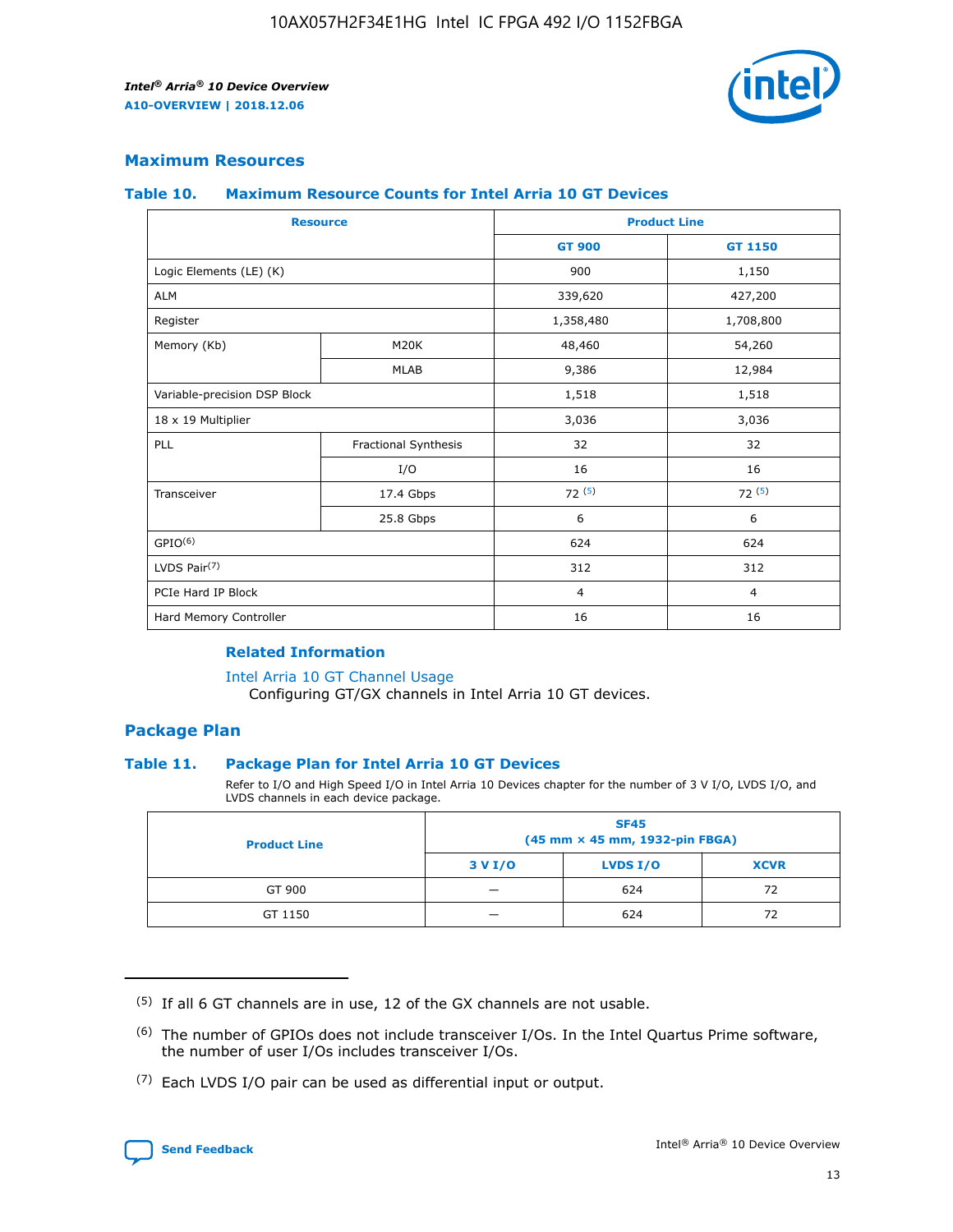

#### **Related Information**

[I/O and High-Speed Differential I/O Interfaces in Intel Arria 10 Devices chapter, Intel](https://www.intel.com/content/www/us/en/programmable/documentation/sam1403482614086.html#sam1403482030321) [Arria 10 Device Handbook](https://www.intel.com/content/www/us/en/programmable/documentation/sam1403482614086.html#sam1403482030321)

Provides the number of 3 V and LVDS I/Os, and LVDS channels for each Intel Arria 10 device package.

## **Intel Arria 10 SX**

This section provides the available options, maximum resource counts, and package plan for the Intel Arria 10 SX devices.

The information in this section is correct at the time of publication. For the latest information and to get more details, refer to the Intel FPGA Product Selector.

#### **Related Information**

[Intel FPGA Product Selector](http://www.altera.com/products/selector/psg-selector.html) Provides the latest information on Intel products.

#### **Available Options**

#### **Figure 3. Sample Ordering Code and Available Options for Intel Arria 10 SX Devices**



#### **Related Information**

[Transceiver Performance for Intel Arria 10 GX/SX Devices](https://www.intel.com/content/www/us/en/programmable/documentation/mcn1413182292568.html#mcn1413213965502) Provides more information about the transceiver speed grade.



Intel® Arria® 10 Device Overview **[Send Feedback](mailto:FPGAtechdocfeedback@intel.com?subject=Feedback%20on%20Intel%20Arria%2010%20Device%20Overview%20(A10-OVERVIEW%202018.12.06)&body=We%20appreciate%20your%20feedback.%20In%20your%20comments,%20also%20specify%20the%20page%20number%20or%20paragraph.%20Thank%20you.)**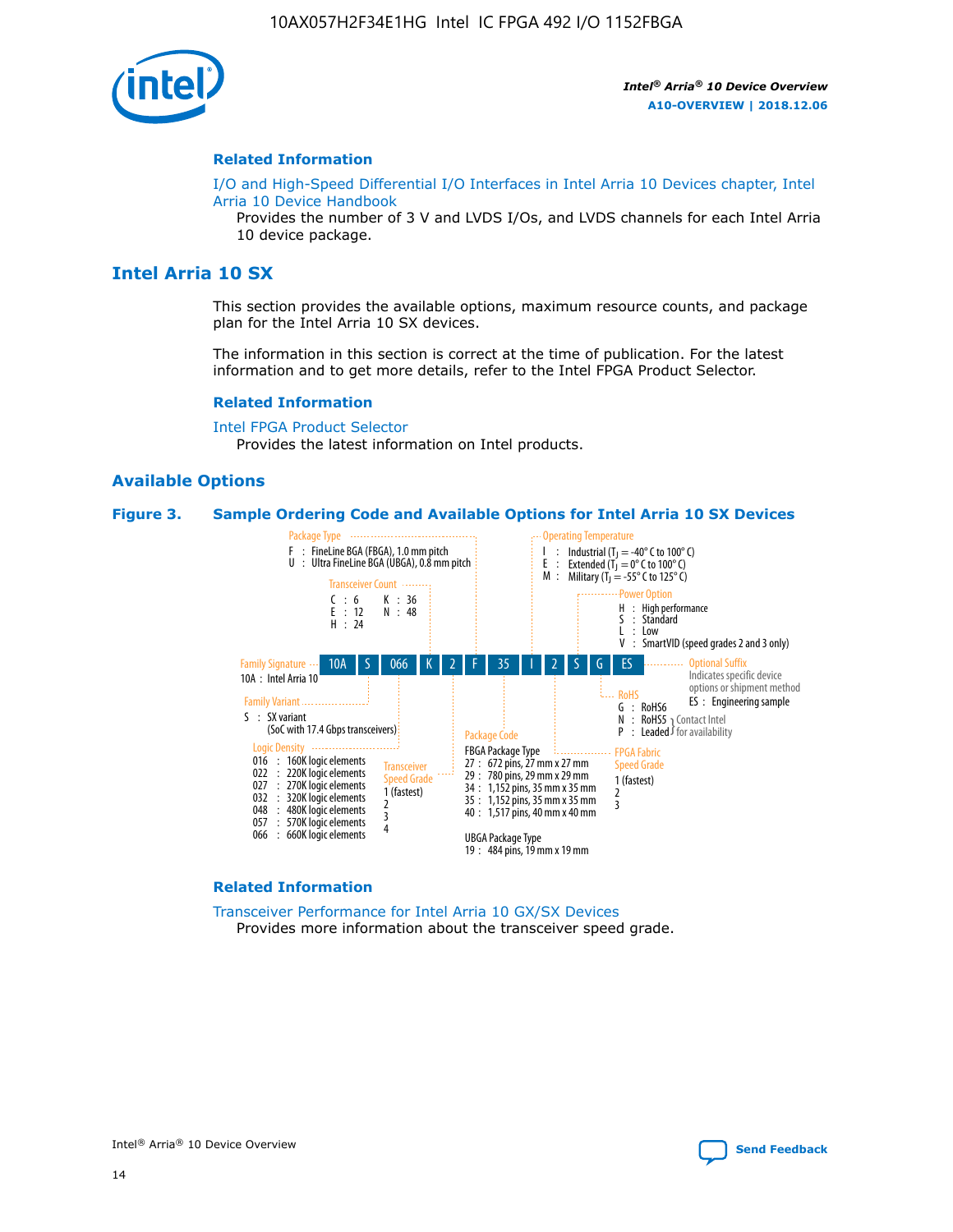

## **Maximum Resources**

#### **Table 12. Maximum Resource Counts for Intel Arria 10 SX Devices**

|                                   | <b>Resource</b>         | <b>Product Line</b> |               |                |                |                |                |                |  |  |  |
|-----------------------------------|-------------------------|---------------------|---------------|----------------|----------------|----------------|----------------|----------------|--|--|--|
|                                   |                         | <b>SX 160</b>       | <b>SX 220</b> | <b>SX 270</b>  | <b>SX 320</b>  | <b>SX 480</b>  | <b>SX 570</b>  | <b>SX 660</b>  |  |  |  |
| Logic Elements (LE) (K)           |                         | 160                 | 220           | 270            | 320            | 480            | 570            | 660            |  |  |  |
| <b>ALM</b>                        |                         | 61,510              | 80,330        | 101,620        | 119,900        | 183,590        | 217,080        | 251,680        |  |  |  |
| Register                          |                         | 246,040             | 321,320       | 406,480        | 479,600        | 734,360        | 868,320        | 1,006,720      |  |  |  |
| Memory (Kb)                       | M <sub>20</sub> K       | 8,800               | 11,740        | 15,000         | 17,820         | 28,620         | 36,000         | 42,620         |  |  |  |
|                                   | <b>MLAB</b>             | 1,050               | 1,690         | 2,452          | 2,727          | 4,164          | 5,096          | 5,788          |  |  |  |
| Variable-precision DSP Block      |                         | 156                 | 192           | 830            | 985            | 1,368          | 1,523          | 1,687          |  |  |  |
|                                   | 18 x 19 Multiplier      |                     | 384           | 1,660          | 1,970          | 2,736          | 3,046          | 3,374          |  |  |  |
| <b>PLL</b>                        | Fractional<br>Synthesis | 6                   | 6             | 8              | 8              | 12             | 16             | 16             |  |  |  |
|                                   | I/O                     | 6                   | 6             | 8              | 8              | 12             | 16             | 16             |  |  |  |
| 17.4 Gbps Transceiver             |                         | 12                  | 12            | 24             | 24             | 36             | 48             | 48             |  |  |  |
| GPIO <sup>(8)</sup>               |                         | 288                 | 288           | 384            | 384            | 492            | 696            | 696            |  |  |  |
| LVDS Pair $(9)$                   |                         | 120                 | 120           | 168            | 168            | 174            | 324            | 324            |  |  |  |
| PCIe Hard IP Block                |                         | $\mathbf{1}$        | $\mathbf{1}$  | $\overline{2}$ | $\overline{2}$ | $\overline{2}$ | $\overline{2}$ | $\overline{2}$ |  |  |  |
| Hard Memory Controller            |                         | 6                   | 6             | 8              | 8              | 12             | 16             | 16             |  |  |  |
| ARM Cortex-A9 MPCore<br>Processor |                         | Yes                 | Yes           | Yes            | Yes            | Yes            | Yes            | Yes            |  |  |  |

## **Package Plan**

#### **Table 13. Package Plan for Intel Arria 10 SX Devices (U19, F27, F29, and F34)**

Refer to I/O and High Speed I/O in Intel Arria 10 Devices chapter for the number of 3 V I/O, LVDS I/O, and LVDS channels in each device package.

| <b>Product Line</b> | U19<br>$(19 \text{ mm} \times 19 \text{ mm})$<br>484-pin UBGA) |                    |             | <b>F27</b><br>$(27 \text{ mm} \times 27 \text{ mm})$ .<br>672-pin FBGA) |                    | <b>F29</b><br>$(29 \text{ mm} \times 29 \text{ mm})$ .<br>780-pin FBGA) |            |                    | <b>F34</b><br>$(35 \text{ mm} \times 35 \text{ mm})$<br><b>1152-pin FBGA)</b> |           |                    |             |
|---------------------|----------------------------------------------------------------|--------------------|-------------|-------------------------------------------------------------------------|--------------------|-------------------------------------------------------------------------|------------|--------------------|-------------------------------------------------------------------------------|-----------|--------------------|-------------|
|                     | 3V<br>I/O                                                      | <b>LVDS</b><br>I/O | <b>XCVR</b> | 3V<br>I/O                                                               | <b>LVDS</b><br>I/O | <b>XCVR</b>                                                             | 3 V<br>I/O | <b>LVDS</b><br>I/O | <b>XCVR</b>                                                                   | 3V<br>I/O | <b>LVDS</b><br>I/O | <b>XCVR</b> |
| SX 160              | 48                                                             | 144                | 6           | 48                                                                      | 192                | 12                                                                      | 48         | 240                | 12                                                                            |           |                    |             |
| SX 220              | 48                                                             | 144                | 6           | 48                                                                      | 192                | 12                                                                      | 48         | 240                | 12                                                                            |           |                    |             |
| SX 270              |                                                                |                    |             | 48                                                                      | 192                | 12                                                                      | 48         | 312                | 12                                                                            | 48        | 336                | 24          |
| SX 320              |                                                                |                    |             | 48                                                                      | 192                | 12                                                                      | 48         | 312                | 12                                                                            | 48        | 336                | 24          |
|                     | continued                                                      |                    |             |                                                                         |                    |                                                                         |            |                    |                                                                               |           |                    |             |

 $(8)$  The number of GPIOs does not include transceiver I/Os. In the Intel Quartus Prime software, the number of user I/Os includes transceiver I/Os.

 $(9)$  Each LVDS I/O pair can be used as differential input or output.

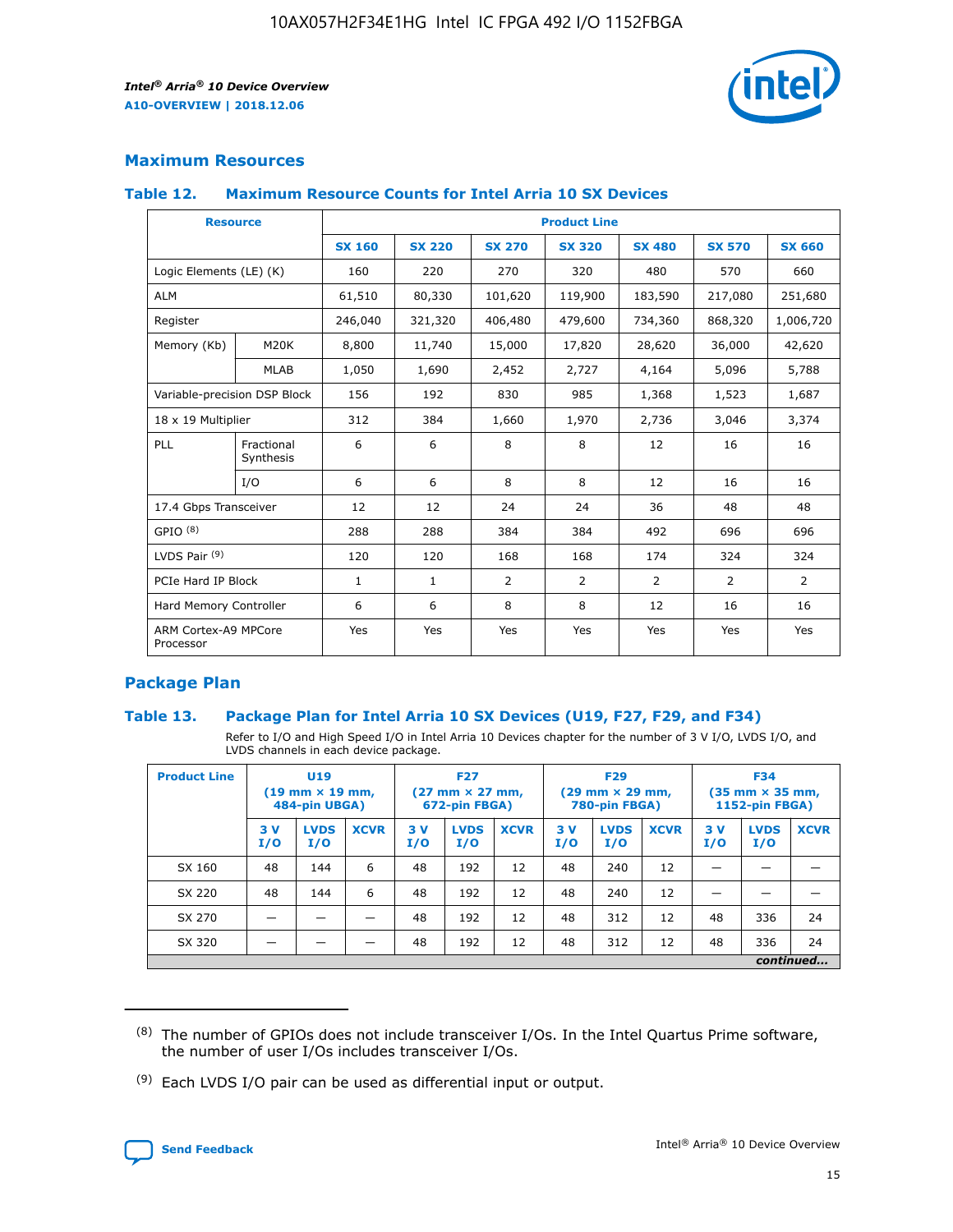

| <b>Product Line</b> | U <sub>19</sub><br>$(19 \text{ mm} \times 19 \text{ mm})$<br>484-pin UBGA) |                    | <b>F27</b><br>$(27 \text{ mm} \times 27 \text{ mm})$<br>672-pin FBGA) |           | <b>F29</b><br>$(29$ mm $\times$ 29 mm,<br>780-pin FBGA) |             |           | <b>F34</b><br>$(35$ mm $\times$ 35 mm,<br><b>1152-pin FBGA)</b> |             |            |                    |             |
|---------------------|----------------------------------------------------------------------------|--------------------|-----------------------------------------------------------------------|-----------|---------------------------------------------------------|-------------|-----------|-----------------------------------------------------------------|-------------|------------|--------------------|-------------|
|                     | 3 V<br>I/O                                                                 | <b>LVDS</b><br>I/O | <b>XCVR</b>                                                           | 3V<br>I/O | <b>LVDS</b><br>I/O                                      | <b>XCVR</b> | 3V<br>I/O | <b>LVDS</b><br>I/O                                              | <b>XCVR</b> | 3 V<br>I/O | <b>LVDS</b><br>I/O | <b>XCVR</b> |
| SX 480              |                                                                            |                    |                                                                       |           |                                                         |             | 48        | 312                                                             | 12          | 48         | 444                | 24          |
| SX 570              |                                                                            |                    |                                                                       |           |                                                         |             |           |                                                                 |             | 48         | 444                | 24          |
| SX 660              |                                                                            |                    |                                                                       |           |                                                         |             |           |                                                                 |             | 48         | 444                | 24          |

### **Table 14. Package Plan for Intel Arria 10 SX Devices (F35, KF40, and NF40)**

Refer to I/O and High Speed I/O in Intel Arria 10 Devices chapter for the number of 3 V I/O, LVDS I/O, and LVDS channels in each device package.

| <b>Product Line</b> | <b>F35</b><br>(35 mm × 35 mm,<br><b>1152-pin FBGA)</b> |          |             |                                           | <b>KF40</b><br>(40 mm × 40 mm,<br>1517-pin FBGA) |    | <b>NF40</b><br>$(40 \text{ mm} \times 40 \text{ mm})$<br>1517-pin FBGA) |          |             |  |
|---------------------|--------------------------------------------------------|----------|-------------|-------------------------------------------|--------------------------------------------------|----|-------------------------------------------------------------------------|----------|-------------|--|
|                     | 3 V I/O                                                | LVDS I/O | <b>XCVR</b> | <b>LVDS I/O</b><br>3 V I/O<br><b>XCVR</b> |                                                  |    | 3 V I/O                                                                 | LVDS I/O | <b>XCVR</b> |  |
| SX 270              | 48                                                     | 336      | 24          |                                           |                                                  |    |                                                                         |          |             |  |
| SX 320              | 48                                                     | 336      | 24          |                                           |                                                  |    |                                                                         |          |             |  |
| SX 480              | 48                                                     | 348      | 36          |                                           |                                                  |    |                                                                         |          |             |  |
| SX 570              | 48                                                     | 348      | 36          | 96                                        | 600                                              | 36 | 48                                                                      | 540      | 48          |  |
| SX 660              | 48                                                     | 348      | 36          | 96                                        | 600                                              | 36 | 48                                                                      | 540      | 48          |  |

## **Related Information**

[I/O and High-Speed Differential I/O Interfaces in Intel Arria 10 Devices chapter, Intel](https://www.intel.com/content/www/us/en/programmable/documentation/sam1403482614086.html#sam1403482030321) [Arria 10 Device Handbook](https://www.intel.com/content/www/us/en/programmable/documentation/sam1403482614086.html#sam1403482030321)

Provides the number of 3 V and LVDS I/Os, and LVDS channels for each Intel Arria 10 device package.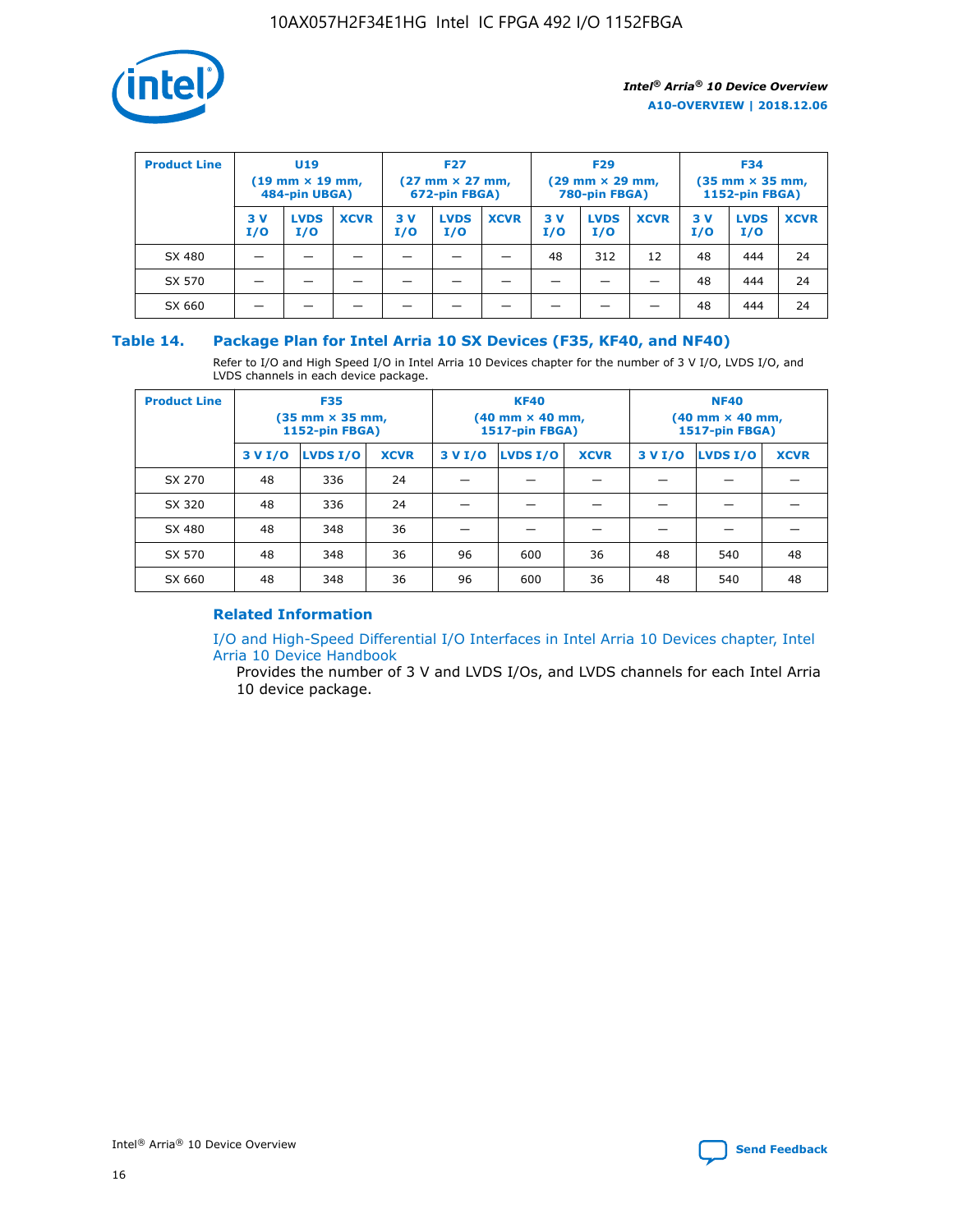

# **I/O Vertical Migration for Intel Arria 10 Devices**

#### **Figure 4. Migration Capability Across Intel Arria 10 Product Lines**

- The arrows indicate the migration paths. The devices included in each vertical migration path are shaded. Devices with fewer resources in the same path have lighter shades.
- To achieve the full I/O migration across product lines in the same migration path, restrict I/Os and transceivers usage to match the product line with the lowest I/O and transceiver counts.
- An LVDS I/O bank in the source device may be mapped to a 3 V I/O bank in the target device. To use memory interface clock frequency higher than 533 MHz, assign external memory interface pins only to banks that are LVDS I/O in both devices.
- There may be nominal 0.15 mm package height difference between some product lines in the same package type.
	- **Variant Product Line Package U19 F27 F29 F34 F35 KF40 NF40 RF40 NF45 SF45 UF45** Intel® Arria® 10 GX GX 160 GX 220 GX 270 GX 320 GX 480 GX 570 GX 660 GX 900 GX 1150 Intel Arria 10 GT GT 900 GT 1150 Intel Arria 10 SX SX 160 SX 220 SX 270 SX 320 SX 480 SX 570 SX 660
- Some migration paths are not shown in the Intel Quartus Prime software **Pin Migration View**.

*Note:* To verify the pin migration compatibility, use the **Pin Migration View** window in the Intel Quartus Prime software Pin Planner.

## **Adaptive Logic Module**

Intel Arria 10 devices use a 20 nm ALM as the basic building block of the logic fabric.

The ALM architecture is the same as the previous generation FPGAs, allowing for efficient implementation of logic functions and easy conversion of IP between the device generations.

The ALM, as shown in following figure, uses an 8-input fracturable look-up table (LUT) with four dedicated registers to help improve timing closure in register-rich designs and achieve an even higher design packing capability than the traditional two-register per LUT architecture.

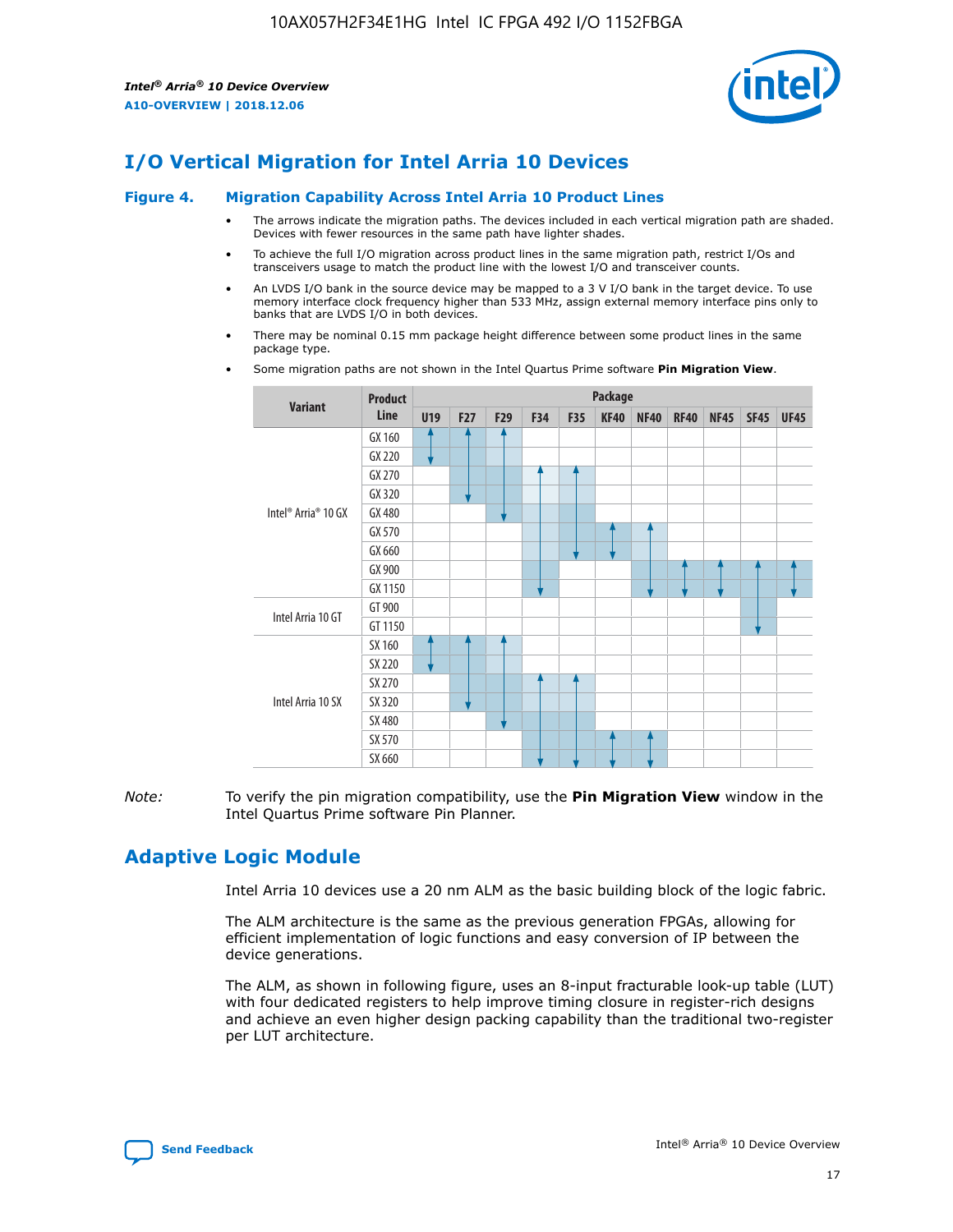

**Figure 5. ALM for Intel Arria 10 Devices**



The Intel Quartus Prime software optimizes your design according to the ALM logic structure and automatically maps legacy designs into the Intel Arria 10 ALM architecture.

## **Variable-Precision DSP Block**

The Intel Arria 10 variable precision DSP blocks support fixed-point arithmetic and floating-point arithmetic.

Features for fixed-point arithmetic:

- High-performance, power-optimized, and fully registered multiplication operations
- 18-bit and 27-bit word lengths
- Two 18 x 19 multipliers or one 27 x 27 multiplier per DSP block
- Built-in addition, subtraction, and 64-bit double accumulation register to combine multiplication results
- Cascading 19-bit or 27-bit when pre-adder is disabled and cascading 18-bit when pre-adder is used to form the tap-delay line for filtering applications
- Cascading 64-bit output bus to propagate output results from one block to the next block without external logic support
- Hard pre-adder supported in 19-bit and 27-bit modes for symmetric filters
- Internal coefficient register bank in both 18-bit and 27-bit modes for filter implementation
- 18-bit and 27-bit systolic finite impulse response (FIR) filters with distributed output adder
- Biased rounding support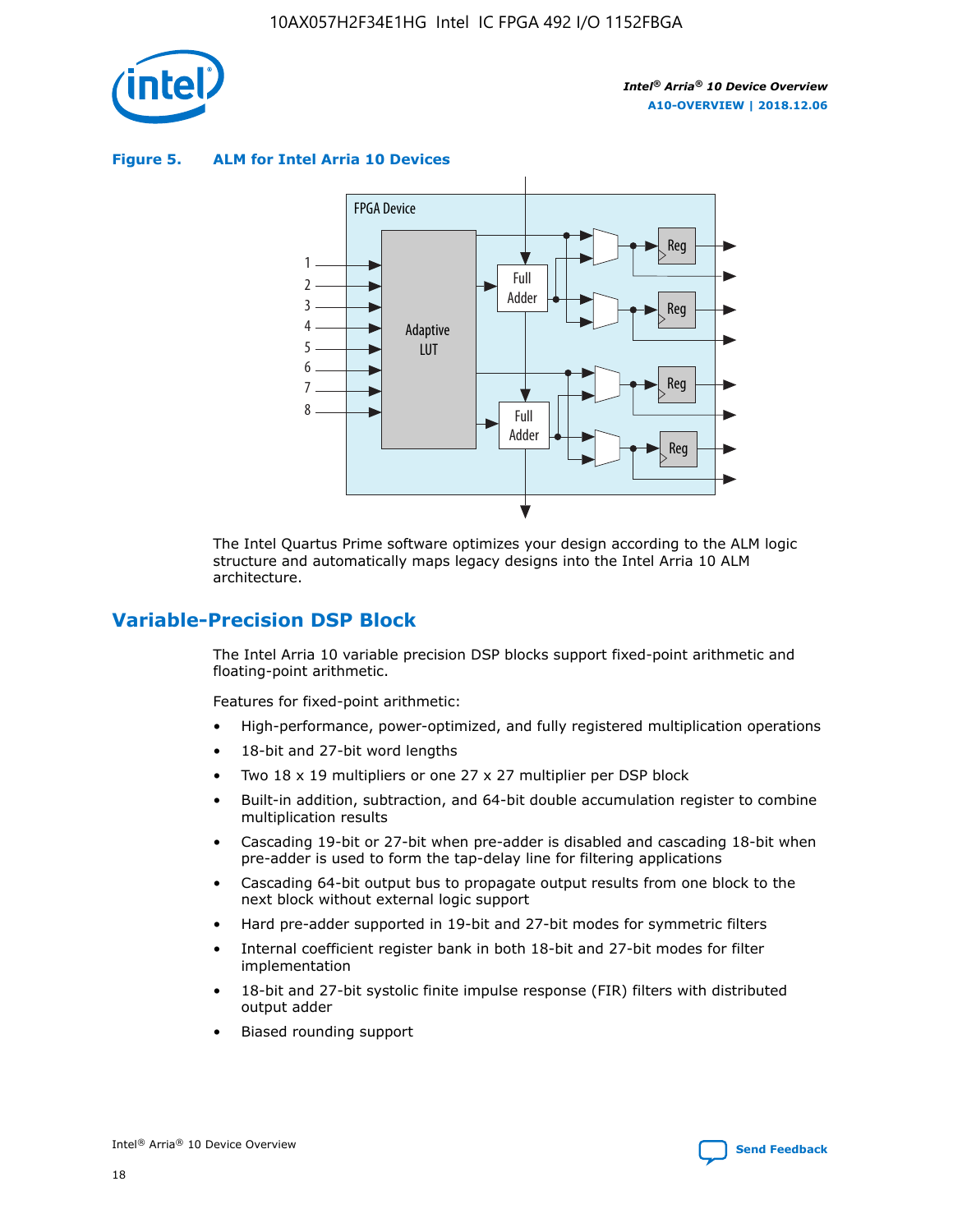

Features for floating-point arithmetic:

- A completely hardened architecture that supports multiplication, addition, subtraction, multiply-add, and multiply-subtract
- Multiplication with accumulation capability and a dynamic accumulator reset control
- Multiplication with cascade summation capability
- Multiplication with cascade subtraction capability
- Complex multiplication
- Direct vector dot product
- Systolic FIR filter

#### **Table 15. Variable-Precision DSP Block Configurations for Intel Arria 10 Devices**

| <b>Usage Example</b>                                       | <b>Multiplier Size (Bit)</b>    | <b>DSP Block Resources</b> |
|------------------------------------------------------------|---------------------------------|----------------------------|
| Medium precision fixed point                               | Two 18 x 19                     |                            |
| High precision fixed or Single precision<br>floating point | One 27 x 27                     |                            |
| Fixed point FFTs                                           | One 19 x 36 with external adder |                            |
| Very high precision fixed point                            | One 36 x 36 with external adder |                            |
| Double precision floating point                            | One 54 x 54 with external adder | 4                          |

#### **Table 16. Resources for Fixed-Point Arithmetic in Intel Arria 10 Devices**

The table lists the variable-precision DSP resources by bit precision for each Intel Arria 10 device.

| <b>Variant</b>  | <b>Product Line</b> | Variable-<br>precision | <b>Independent Input and Output</b><br><b>Multiplications Operator</b> |                                     | $18 \times 19$<br><b>Multiplier</b><br><b>Adder Sum</b> | $18 \times 18$<br><b>Multiplier</b>                |
|-----------------|---------------------|------------------------|------------------------------------------------------------------------|-------------------------------------|---------------------------------------------------------|----------------------------------------------------|
|                 |                     | <b>DSP Block</b>       | $18 \times 19$<br><b>Multiplier</b>                                    | $27 \times 27$<br><b>Multiplier</b> | <b>Mode</b>                                             | <b>Adder</b><br><b>Summed with</b><br>36 bit Input |
| AIntel Arria 10 | GX 160              | 156                    | 312                                                                    | 156                                 | 156                                                     | 156                                                |
| <b>GX</b>       | GX 220              | 192                    | 384                                                                    | 192                                 | 192                                                     | 192                                                |
|                 | GX 270              | 830                    | 1,660                                                                  | 830                                 | 830                                                     | 830                                                |
|                 | GX 320              | 984                    | 1,968                                                                  | 984                                 | 984                                                     | 984                                                |
|                 | GX 480              | 1,368                  | 2,736                                                                  | 1,368                               | 1,368                                                   | 1,368                                              |
|                 | GX 570              | 1,523                  | 3,046                                                                  | 1,523                               | 1,523                                                   | 1,523                                              |
|                 | GX 660              | 1,687                  | 3,374                                                                  | 1,687                               | 1,687                                                   | 1,687                                              |
|                 | GX 900              | 1,518                  | 3,036                                                                  | 1,518                               | 1,518                                                   | 1,518                                              |
|                 | GX 1150             | 1,518                  | 3,036                                                                  | 1,518                               | 1,518                                                   | 1,518                                              |
| Intel Arria 10  | GT 900              | 1,518                  | 3,036                                                                  | 1,518                               | 1,518                                                   | 1,518                                              |
| GT              | GT 1150             | 1,518                  | 3,036                                                                  | 1,518                               | 1,518                                                   | 1,518                                              |
| Intel Arria 10  | SX 160              | 156                    | 312                                                                    | 156                                 | 156                                                     | 156                                                |
| <b>SX</b>       | SX 220              | 192                    | 384                                                                    | 192                                 | 192                                                     | 192                                                |
|                 | SX 270              | 830                    | 1,660                                                                  | 830                                 | 830                                                     | 830                                                |
|                 |                     |                        |                                                                        |                                     |                                                         | continued                                          |

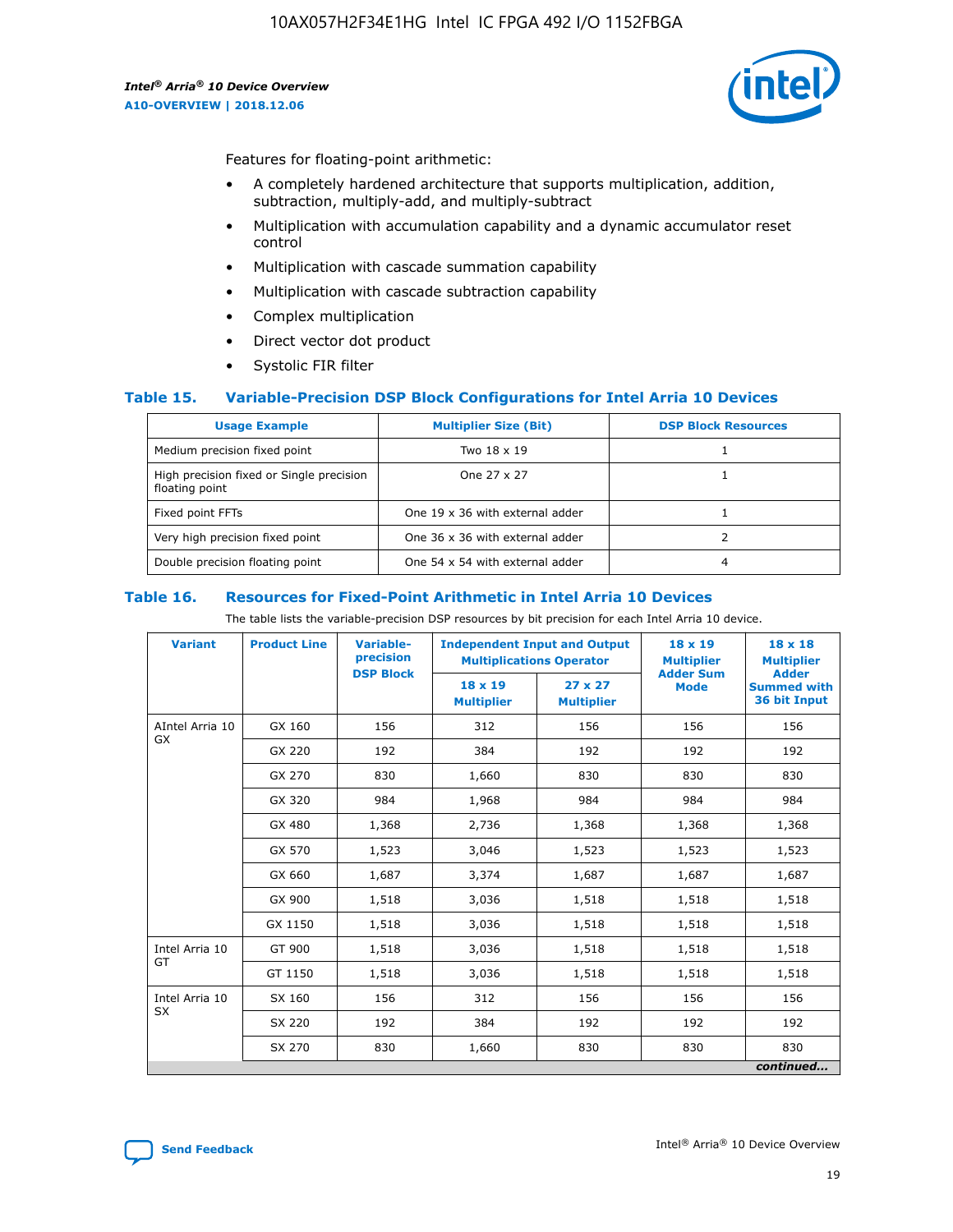

| <b>Variant</b> | <b>Product Line</b> | <b>Variable-</b><br>precision |                                     | <b>Independent Input and Output</b><br><b>Multiplications Operator</b> | $18 \times 19$<br><b>Multiplier</b> | $18 \times 18$<br><b>Multiplier</b>                |
|----------------|---------------------|-------------------------------|-------------------------------------|------------------------------------------------------------------------|-------------------------------------|----------------------------------------------------|
|                |                     | <b>DSP Block</b>              | $18 \times 19$<br><b>Multiplier</b> | $27 \times 27$<br><b>Multiplier</b>                                    | <b>Adder Sum</b><br>Mode            | <b>Adder</b><br><b>Summed with</b><br>36 bit Input |
|                | SX 320              | 984                           | 1,968                               | 984                                                                    | 984                                 | 984                                                |
|                | SX 480              | 1,368                         | 2,736                               | 1,368                                                                  | 1,368                               | 1,368                                              |
|                | SX 570              | 1,523                         | 3,046                               | 1,523                                                                  | 1,523                               | 1,523                                              |
|                | SX 660              | 1,687                         | 3,374                               | 1,687                                                                  | 1,687                               | 1,687                                              |

## **Table 17. Resources for Floating-Point Arithmetic in Intel Arria 10 Devices**

The table lists the variable-precision DSP resources by bit precision for each Intel Arria 10 device.

| <b>Variant</b>              | <b>Product Line</b> | <b>Variable-</b><br>precision<br><b>DSP Block</b> | <b>Single</b><br><b>Precision</b><br><b>Floating-Point</b><br><b>Multiplication</b><br><b>Mode</b> | <b>Single-Precision</b><br><b>Floating-Point</b><br><b>Adder Mode</b> | Single-<br><b>Precision</b><br><b>Floating-Point</b><br><b>Multiply</b><br><b>Accumulate</b><br><b>Mode</b> | <b>Peak</b><br><b>Giga Floating-</b><br><b>Point</b><br><b>Operations</b><br>per Second<br>(GFLOPs) |
|-----------------------------|---------------------|---------------------------------------------------|----------------------------------------------------------------------------------------------------|-----------------------------------------------------------------------|-------------------------------------------------------------------------------------------------------------|-----------------------------------------------------------------------------------------------------|
| Intel Arria 10<br>GX        | GX 160              | 156                                               | 156                                                                                                | 156                                                                   | 156                                                                                                         | 140                                                                                                 |
|                             | GX 220              | 192                                               | 192                                                                                                | 192                                                                   | 192                                                                                                         | 173                                                                                                 |
|                             | GX 270              | 830                                               | 830                                                                                                | 830                                                                   | 830                                                                                                         | 747                                                                                                 |
|                             | GX 320              | 984                                               | 984                                                                                                | 984                                                                   | 984                                                                                                         | 886                                                                                                 |
|                             | GX 480              | 1,369                                             | 1,368                                                                                              | 1,368                                                                 | 1,368                                                                                                       | 1,231                                                                                               |
|                             | GX 570              | 1,523                                             | 1,523                                                                                              | 1,523                                                                 | 1,523                                                                                                       | 1,371                                                                                               |
|                             | GX 660              | 1,687                                             | 1,687                                                                                              | 1,687                                                                 | 1,687                                                                                                       | 1,518                                                                                               |
|                             | GX 900              | 1,518                                             | 1,518                                                                                              | 1,518                                                                 | 1,518                                                                                                       | 1,366                                                                                               |
|                             | GX 1150             | 1,518                                             | 1,518                                                                                              | 1,518                                                                 | 1,518                                                                                                       | 1,366                                                                                               |
| Intel Arria 10              | GT 900              | 1,518                                             | 1,518                                                                                              | 1,518                                                                 | 1,518                                                                                                       | 1,366                                                                                               |
| GT                          | GT 1150             | 1,518                                             | 1,518                                                                                              | 1,518                                                                 | 1,518                                                                                                       | 1,366                                                                                               |
| Intel Arria 10<br><b>SX</b> | SX 160              | 156                                               | 156                                                                                                | 156                                                                   | 156                                                                                                         | 140                                                                                                 |
|                             | SX 220              | 192                                               | 192                                                                                                | 192                                                                   | 192                                                                                                         | 173                                                                                                 |
|                             | SX 270              | 830                                               | 830                                                                                                | 830                                                                   | 830                                                                                                         | 747                                                                                                 |
|                             | SX 320              | 984                                               | 984                                                                                                | 984                                                                   | 984                                                                                                         | 886                                                                                                 |
|                             | SX 480              | 1,369                                             | 1,368                                                                                              | 1,368                                                                 | 1,368                                                                                                       | 1,231                                                                                               |
|                             | SX 570              | 1,523                                             | 1,523                                                                                              | 1,523                                                                 | 1,523                                                                                                       | 1,371                                                                                               |
|                             | SX 660              | 1,687                                             | 1,687                                                                                              | 1,687                                                                 | 1,687                                                                                                       | 1,518                                                                                               |

# **Embedded Memory Blocks**

The embedded memory blocks in the devices are flexible and designed to provide an optimal amount of small- and large-sized memory arrays to fit your design requirements.

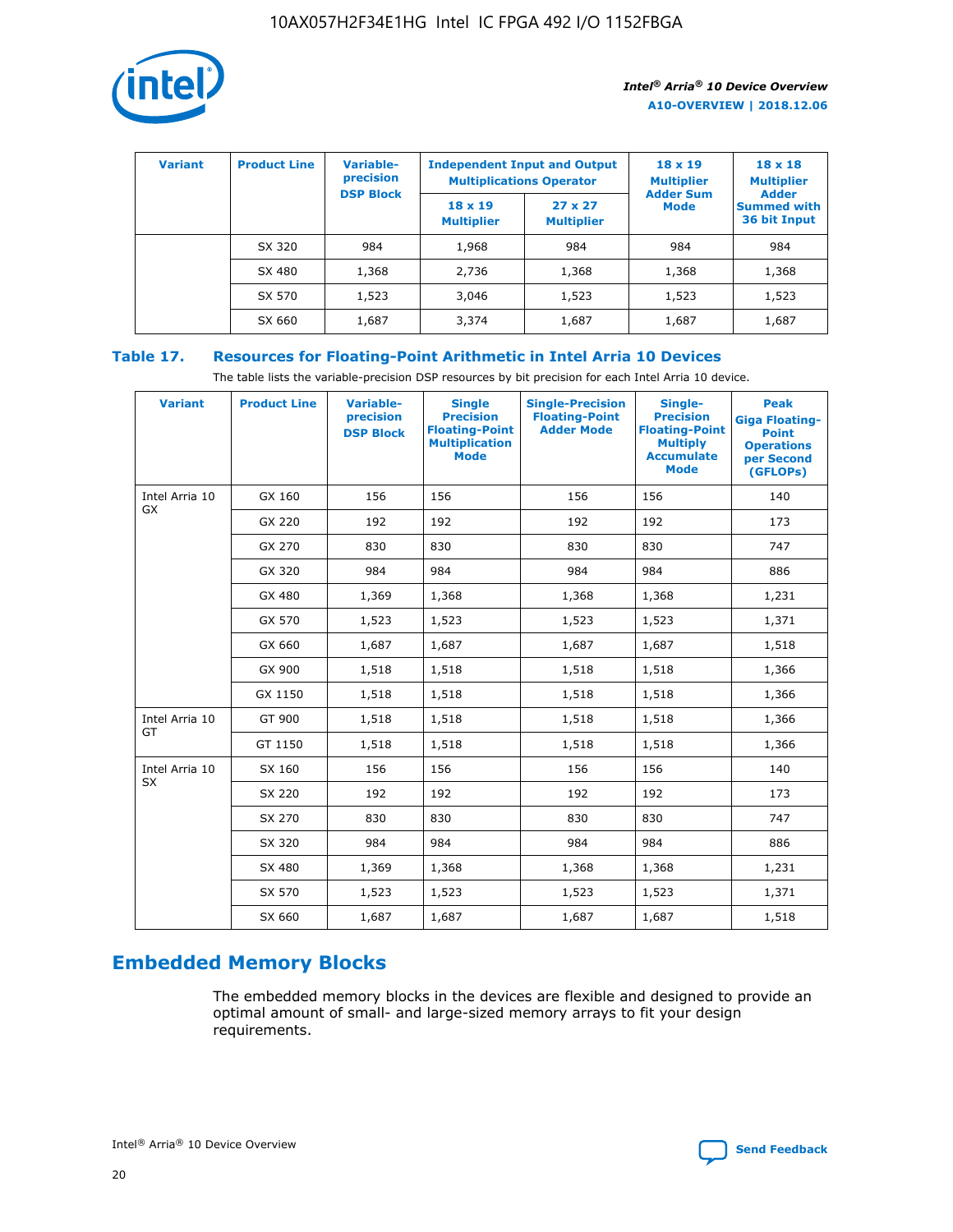

## **Types of Embedded Memory**

The Intel Arria 10 devices contain two types of memory blocks:

- 20 Kb M20K blocks—blocks of dedicated memory resources. The M20K blocks are ideal for larger memory arrays while still providing a large number of independent ports.
- 640 bit memory logic array blocks (MLABs)—enhanced memory blocks that are configured from dual-purpose logic array blocks (LABs). The MLABs are ideal for wide and shallow memory arrays. The MLABs are optimized for implementation of shift registers for digital signal processing (DSP) applications, wide and shallow FIFO buffers, and filter delay lines. Each MLAB is made up of ten adaptive logic modules (ALMs). In the Intel Arria 10 devices, you can configure these ALMs as ten 32 x 2 blocks, giving you one 32 x 20 simple dual-port SRAM block per MLAB.

## **Embedded Memory Capacity in Intel Arria 10 Devices**

|                   | <b>Product</b> |              | <b>M20K</b>         | <b>MLAB</b>  |                     | <b>Total RAM Bit</b> |
|-------------------|----------------|--------------|---------------------|--------------|---------------------|----------------------|
| <b>Variant</b>    | <b>Line</b>    | <b>Block</b> | <b>RAM Bit (Kb)</b> | <b>Block</b> | <b>RAM Bit (Kb)</b> | (Kb)                 |
| Intel Arria 10 GX | GX 160         | 440          | 8,800               | 1,680        | 1,050               | 9,850                |
|                   | GX 220         | 587          | 11,740              | 2,703        | 1,690               | 13,430               |
|                   | GX 270         | 750          | 15,000              | 3,922        | 2,452               | 17,452               |
|                   | GX 320         | 891          | 17,820              | 4,363        | 2,727               | 20,547               |
|                   | GX 480         | 1,431        | 28,620              | 6,662        | 4,164               | 32,784               |
|                   | GX 570         | 1,800        | 36,000              | 8,153        | 5,096               | 41,096               |
|                   | GX 660         | 2,131        | 42,620              | 9,260        | 5,788               | 48,408               |
|                   | GX 900         | 2,423        | 48,460              | 15,017       | 9,386               | 57,846               |
|                   | GX 1150        | 2,713        | 54,260              | 20,774       | 12,984              | 67,244               |
| Intel Arria 10 GT | GT 900         | 2,423        | 48,460              | 15,017       | 9,386               | 57,846               |
|                   | GT 1150        | 2,713        | 54,260              | 20,774       | 12,984              | 67,244               |
| Intel Arria 10 SX | SX 160         | 440          | 8,800               | 1,680        | 1,050               | 9,850                |
|                   | SX 220         | 587          | 11,740              | 2,703        | 1,690               | 13,430               |
|                   | SX 270         | 750          | 15,000              | 3,922        | 2,452               | 17,452               |
|                   | SX 320         | 891          | 17,820              | 4,363        | 2,727               | 20,547               |
|                   | SX 480         | 1,431        | 28,620              | 6,662        | 4,164               | 32,784               |
|                   | SX 570         | 1,800        | 36,000              | 8,153        | 5,096               | 41,096               |
|                   | SX 660         | 2,131        | 42,620              | 9,260        | 5,788               | 48,408               |

#### **Table 18. Embedded Memory Capacity and Distribution in Intel Arria 10 Devices**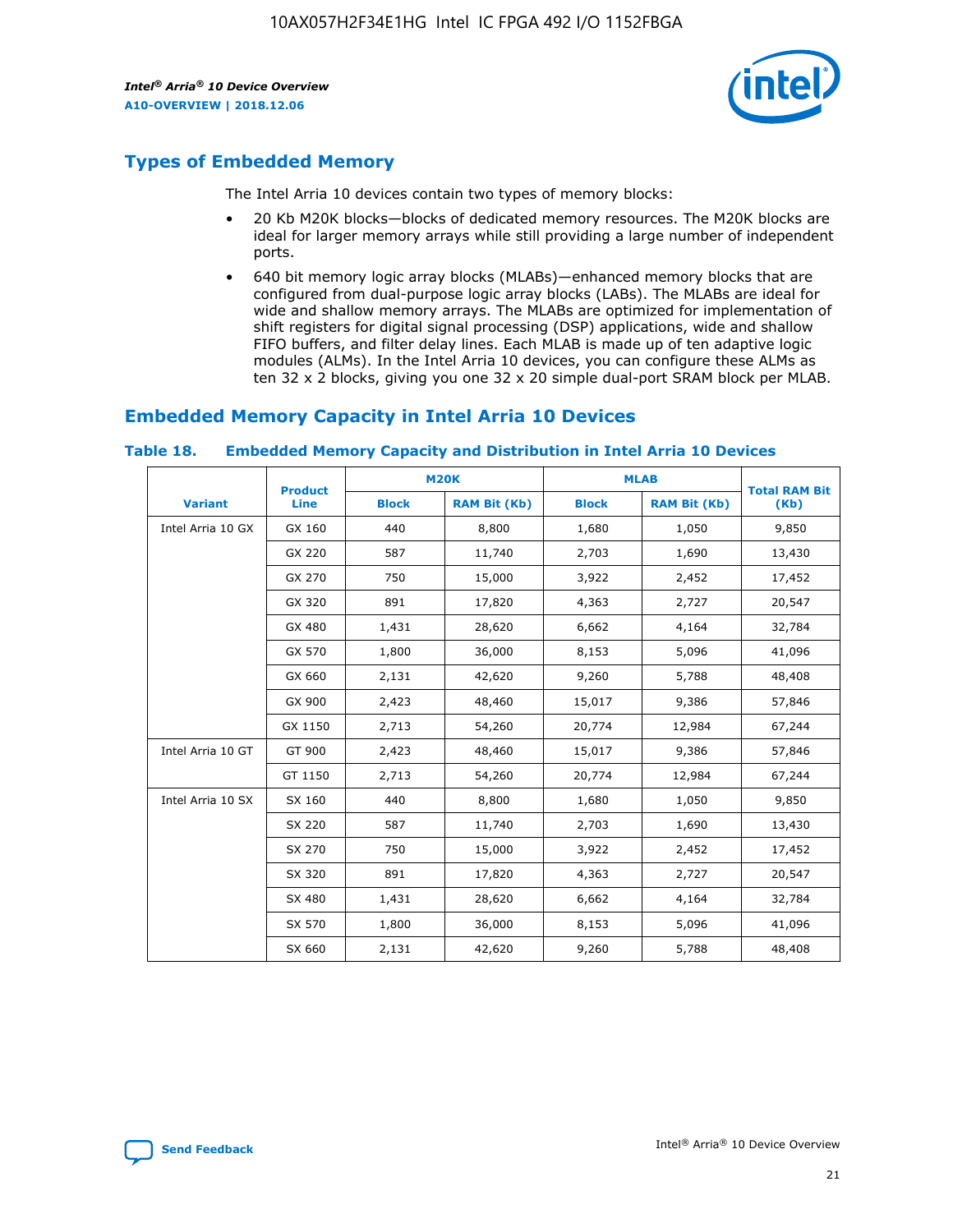

## **Embedded Memory Configurations for Single-port Mode**

#### **Table 19. Single-port Embedded Memory Configurations for Intel Arria 10 Devices**

This table lists the maximum configurations supported for single-port RAM and ROM modes.

| <b>Memory Block</b> | Depth (bits) | <b>Programmable Width</b> |
|---------------------|--------------|---------------------------|
| MLAB                | 32           | x16, x18, or x20          |
|                     | 64(10)       | x8, x9, x10               |
| M20K                | 512          | x40, x32                  |
|                     | 1K           | x20, x16                  |
|                     | 2K           | x10, x8                   |
|                     | 4K           | x5, x4                    |
|                     | 8K           | x2                        |
|                     | 16K          | x1                        |

## **Clock Networks and PLL Clock Sources**

The clock network architecture is based on Intel's global, regional, and peripheral clock structure. This clock structure is supported by dedicated clock input pins, fractional clock synthesis PLLs, and integer I/O PLLs.

## **Clock Networks**

The Intel Arria 10 core clock networks are capable of up to 800 MHz fabric operation across the full industrial temperature range. For the external memory interface, the clock network supports the hard memory controller with speeds up to 2,400 Mbps in a quarter-rate transfer.

To reduce power consumption, the Intel Quartus Prime software identifies all unused sections of the clock network and powers them down.

## **Fractional Synthesis and I/O PLLs**

Intel Arria 10 devices contain up to 32 fractional synthesis PLLs and up to 16 I/O PLLs that are available for both specific and general purpose uses in the core:

- Fractional synthesis PLLs—located in the column adjacent to the transceiver blocks
- I/O PLLs—located in each bank of the 48 I/Os

## **Fractional Synthesis PLLs**

You can use the fractional synthesis PLLs to:

- Reduce the number of oscillators that are required on your board
- Reduce the number of clock pins that are used in the device by synthesizing multiple clock frequencies from a single reference clock source

<sup>(10)</sup> Supported through software emulation and consumes additional MLAB blocks.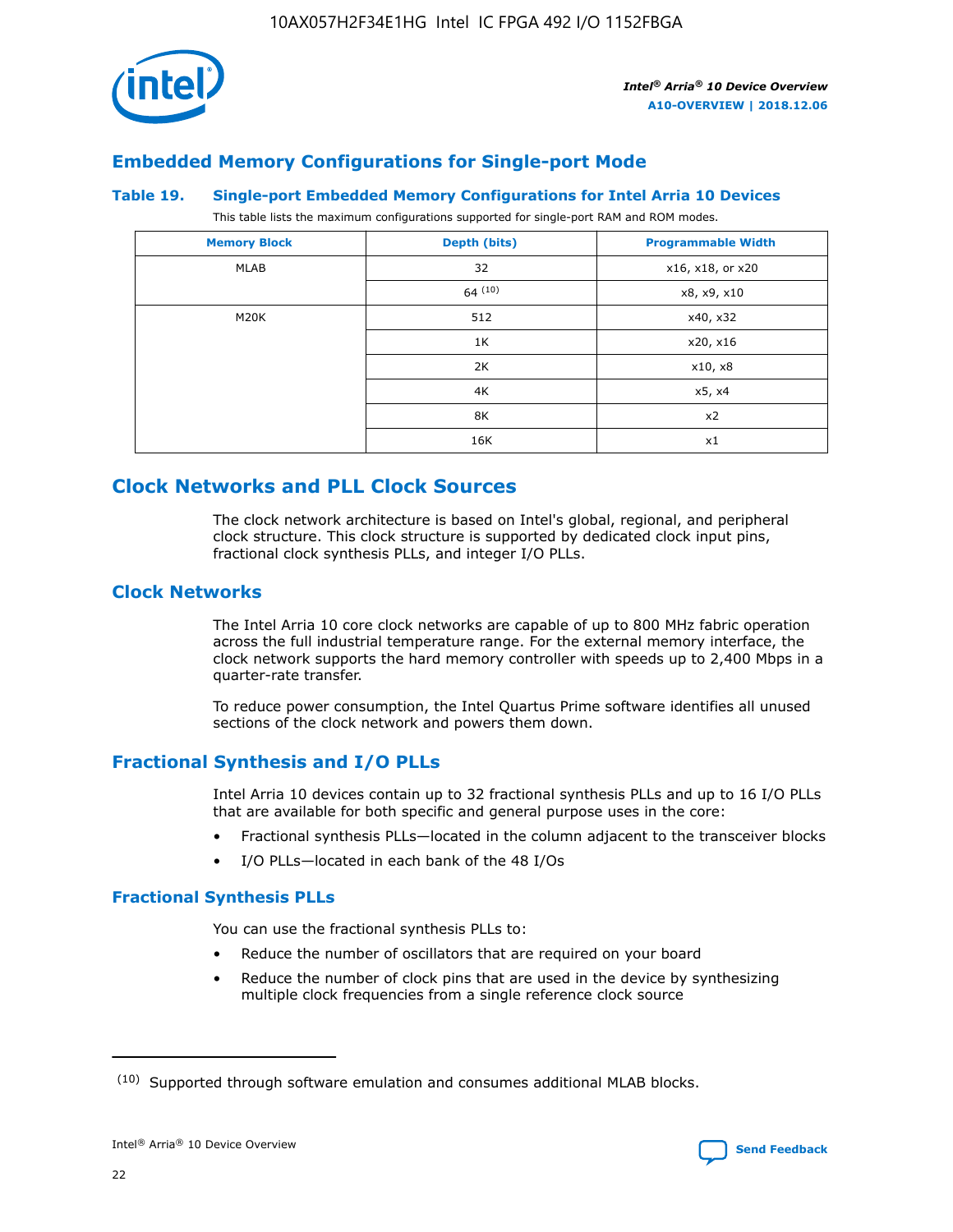

The fractional synthesis PLLs support the following features:

- Reference clock frequency synthesis for transceiver CMU and Advanced Transmit (ATX) PLLs
- Clock network delay compensation
- Zero-delay buffering
- Direct transmit clocking for transceivers
- Independently configurable into two modes:
	- Conventional integer mode equivalent to the general purpose PLL
	- Enhanced fractional mode with third order delta-sigma modulation
- PLL cascading

## **I/O PLLs**

The integer mode I/O PLLs are located in each bank of 48 I/Os. You can use the I/O PLLs to simplify the design of external memory and high-speed LVDS interfaces.

In each I/O bank, the I/O PLLs are adjacent to the hard memory controllers and LVDS SERDES. Because these PLLs are tightly coupled with the I/Os that need to use them, it makes it easier to close timing.

You can use the I/O PLLs for general purpose applications in the core such as clock network delay compensation and zero-delay buffering.

Intel Arria 10 devices support PLL-to-PLL cascading.

## **FPGA General Purpose I/O**

Intel Arria 10 devices offer highly configurable GPIOs. Each I/O bank contains 48 general purpose I/Os and a high-efficiency hard memory controller.

The following list describes the features of the GPIOs:

- Consist of 3 V I/Os for high-voltage application and LVDS I/Os for differential signaling
	- Up to two 3 V I/O banks, available in some devices, that support up to 3 V I/O standards
	- LVDS I/O banks that support up to 1.8 V I/O standards
- Support a wide range of single-ended and differential I/O interfaces
- LVDS speeds up to 1.6 Gbps
- Each LVDS pair of pins has differential input and output buffers, allowing you to configure the LVDS direction for each pair.
- Programmable bus hold and weak pull-up
- Programmable differential output voltage  $(V_{OD})$  and programmable pre-emphasis

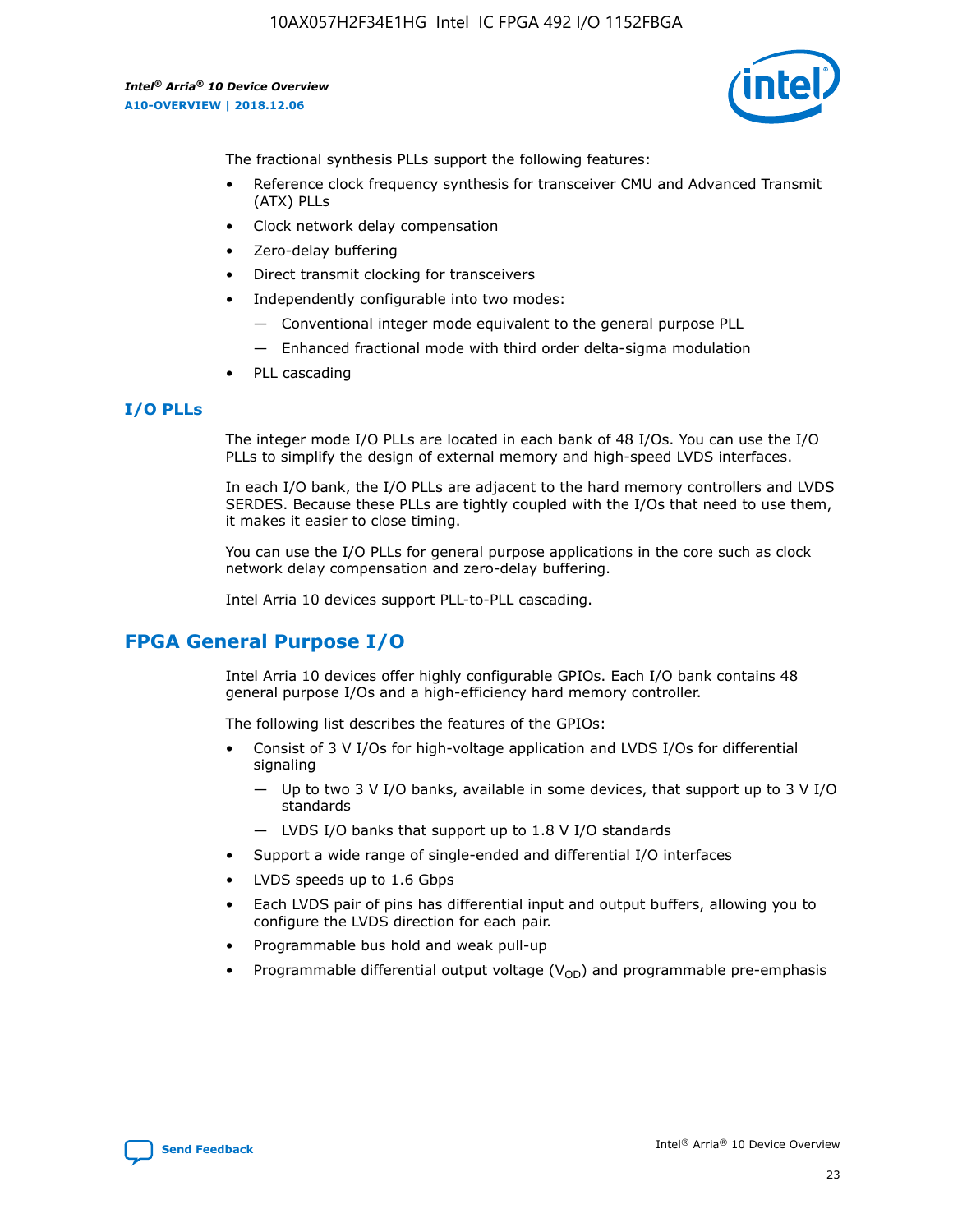

- Series (R<sub>S</sub>) and parallel (R<sub>T</sub>) on-chip termination (OCT) for all I/O banks with OCT calibration to limit the termination impedance variation
- On-chip dynamic termination that has the ability to swap between series and parallel termination, depending on whether there is read or write on a common bus for signal integrity
- Easy timing closure support using the hard read FIFO in the input register path, and delay-locked loop (DLL) delay chain with fine and coarse architecture

## **External Memory Interface**

Intel Arria 10 devices offer massive external memory bandwidth, with up to seven 32 bit DDR4 memory interfaces running at up to 2,400 Mbps. This bandwidth provides additional ease of design, lower power, and resource efficiencies of hardened highperformance memory controllers.

The memory interface within Intel Arria 10 FPGAs and SoCs delivers the highest performance and ease of use. You can configure up to a maximum width of 144 bits when using the hard or soft memory controllers. If required, you can bypass the hard memory controller and use a soft controller implemented in the user logic.

Each I/O contains a hardened DDR read/write path (PHY) capable of performing key memory interface functionality such as read/write leveling, FIFO buffering to lower latency and improve margin, timing calibration, and on-chip termination.

The timing calibration is aided by the inclusion of hard microcontrollers based on Intel's Nios® II technology, specifically tailored to control the calibration of multiple memory interfaces. This calibration allows the Intel Arria 10 device to compensate for any changes in process, voltage, or temperature either within the Intel Arria 10 device itself, or within the external memory device. The advanced calibration algorithms ensure maximum bandwidth and robust timing margin across all operating conditions.

In addition to parallel memory interfaces, Intel Arria 10 devices support serial memory technologies such as the Hybrid Memory Cube (HMC). The HMC is supported by the Intel Arria 10 high-speed serial transceivers which connect up to four HMC links, with each link running at data rates up to 15 Gbps.

#### **Related Information**

#### [External Memory Interface Spec Estimator](http://www.altera.com/technology/memory/estimator/mem-emif-index.html)

Provides a parametric tool that allows you to find and compare the performance of the supported external memory interfaces in IntelFPGAs.

## **Memory Standards Supported by Intel Arria 10 Devices**

The I/Os are designed to provide high performance support for existing and emerging external memory standards.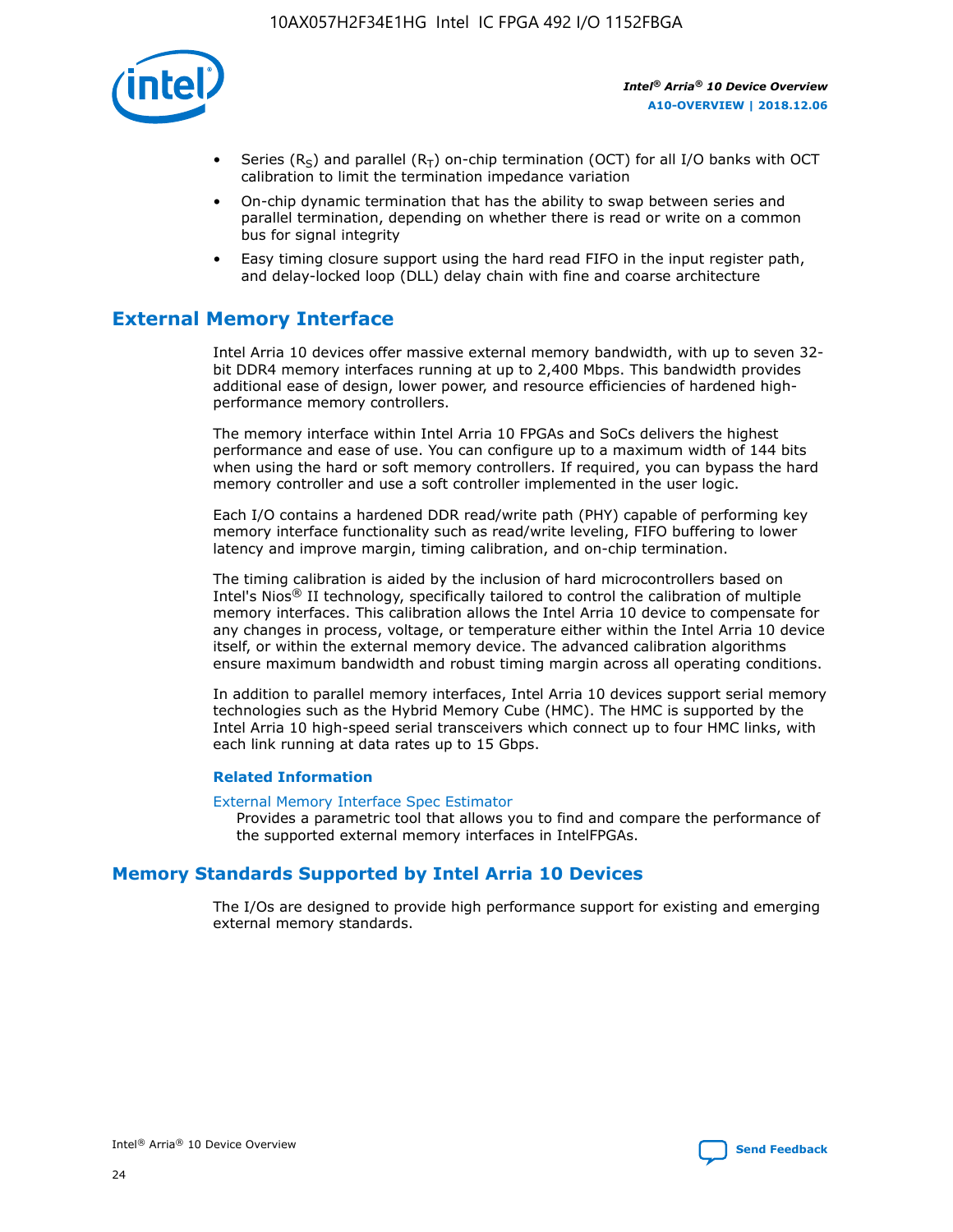

#### **Table 20. Memory Standards Supported by the Hard Memory Controller**

This table lists the overall capability of the hard memory controller. For specific details, refer to the External Memory Interface Spec Estimator and Intel Arria 10 Device Datasheet.

| <b>Memory Standard</b> | <b>Rate Support</b> | <b>Ping Pong PHY Support</b> | <b>Maximum Frequency</b><br>(MHz) |
|------------------------|---------------------|------------------------------|-----------------------------------|
| <b>DDR4 SDRAM</b>      | Quarter rate        | Yes                          | 1,067                             |
|                        |                     |                              | 1,200                             |
| DDR3 SDRAM             | Half rate           | Yes                          | 533                               |
|                        |                     |                              | 667                               |
|                        | Quarter rate        | Yes                          | 1,067                             |
|                        |                     |                              | 1,067                             |
| <b>DDR3L SDRAM</b>     | Half rate           | Yes                          | 533                               |
|                        |                     |                              | 667                               |
|                        | Quarter rate        | Yes                          | 933                               |
|                        |                     |                              | 933                               |
| LPDDR3 SDRAM           | Half rate           |                              | 533                               |
|                        | Quarter rate        |                              | 800                               |

#### **Table 21. Memory Standards Supported by the Soft Memory Controller**

| <b>Memory Standard</b>      | <b>Rate Support</b> | <b>Maximum Frequency</b><br>(MHz) |
|-----------------------------|---------------------|-----------------------------------|
| <b>RLDRAM 3 (11)</b>        | Quarter rate        | 1,200                             |
| ODR IV SRAM <sup>(11)</sup> | Quarter rate        | 1,067                             |
| <b>ODR II SRAM</b>          | Full rate           | 333                               |
|                             | Half rate           | 633                               |
| <b>ODR II+ SRAM</b>         | Full rate           | 333                               |
|                             | Half rate           | 633                               |
| <b>ODR II+ Xtreme SRAM</b>  | Full rate           | 333                               |
|                             | Half rate           | 633                               |

#### **Table 22. Memory Standards Supported by the HPS Hard Memory Controller**

The hard processor system (HPS) is available in Intel Arria 10 SoC devices only.

| <b>Memory Standard</b> | <b>Rate Support</b> | <b>Maximum Frequency</b><br>(MHz) |
|------------------------|---------------------|-----------------------------------|
| <b>DDR4 SDRAM</b>      | Half rate           | 1,200                             |
| <b>DDR3 SDRAM</b>      | Half rate           | 1,067                             |
| <b>DDR3L SDRAM</b>     | Half rate           | 933                               |

<sup>(11)</sup> Intel Arria 10 devices support this external memory interface using hard PHY with soft memory controller.

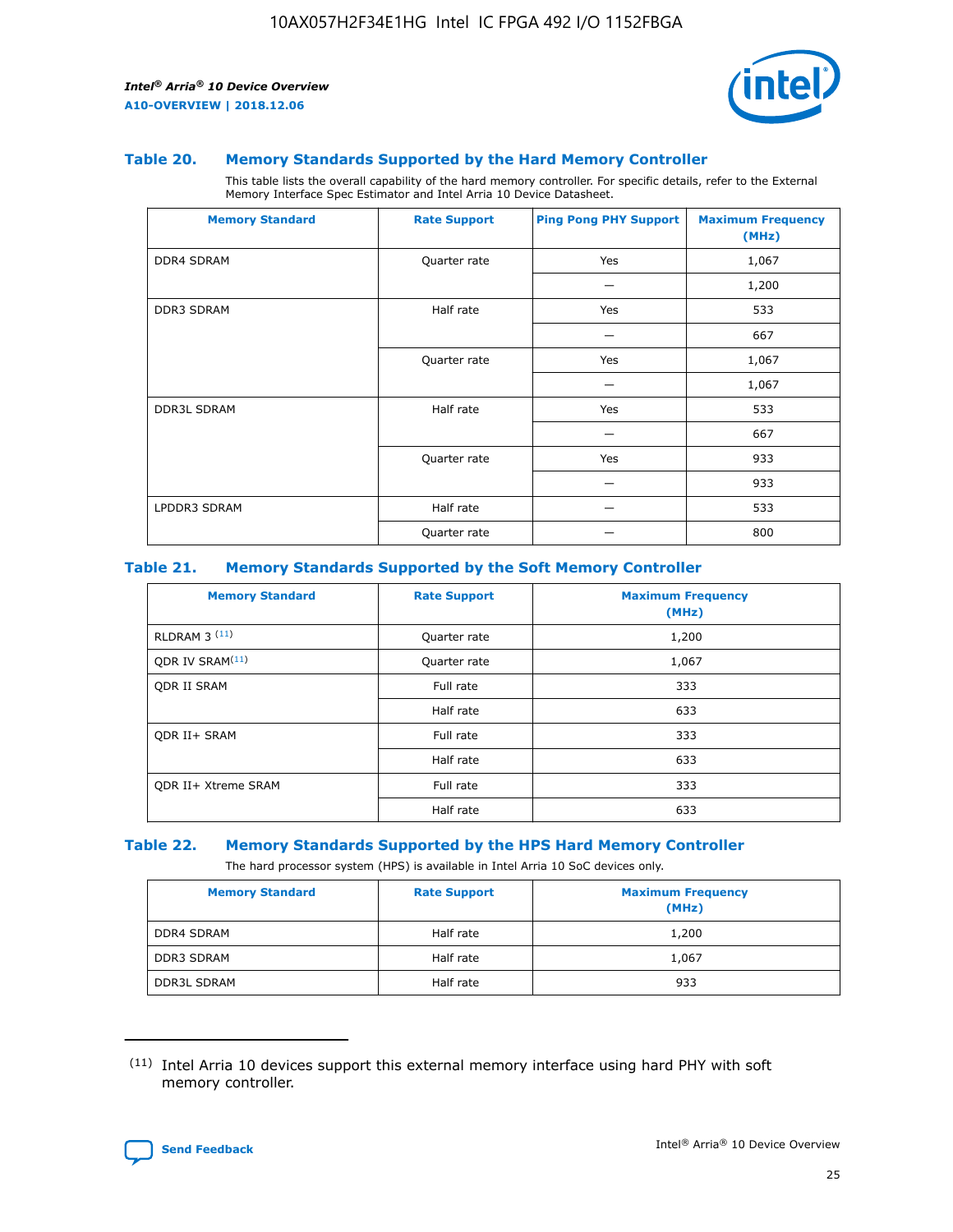

#### **Related Information**

#### [Intel Arria 10 Device Datasheet](https://www.intel.com/content/www/us/en/programmable/documentation/mcn1413182292568.html#mcn1413182153340)

Lists the memory interface performance according to memory interface standards, rank or chip select configurations, and Intel Arria 10 device speed grades.

# **PCIe Gen1, Gen2, and Gen3 Hard IP**

Intel Arria 10 devices contain PCIe hard IP that is designed for performance and ease-of-use:

- Includes all layers of the PCIe stack—transaction, data link and physical layers.
- Supports PCIe Gen3, Gen2, and Gen1 Endpoint and Root Port in x1, x2, x4, or x8 lane configuration.
- Operates independently from the core logic—optional configuration via protocol (CvP) allows the PCIe link to power up and complete link training in less than 100 ms while the Intel Arria 10 device completes loading the programming file for the rest of the FPGA.
- Provides added functionality that makes it easier to support emerging features such as Single Root I/O Virtualization (SR-IOV) and optional protocol extensions.
- Provides improved end-to-end datapath protection using ECC.
- Supports FPGA configuration via protocol (CvP) using PCIe at Gen3, Gen2, or Gen1 speed.

#### **Related Information**

PCS Features on page 30

# **Enhanced PCS Hard IP for Interlaken and 10 Gbps Ethernet**

## **Interlaken Support**

The Intel Arria 10 enhanced PCS hard IP provides integrated Interlaken PCS supporting rates up to 25.8 Gbps per lane.

The Interlaken PCS is based on the proven functionality of the PCS developed for Intel's previous generation FPGAs, which demonstrated interoperability with Interlaken ASSP vendors and third-party IP suppliers. The Interlaken PCS is present in every transceiver channel in Intel Arria 10 devices.

#### **Related Information**

PCS Features on page 30

## **10 Gbps Ethernet Support**

The Intel Arria 10 enhanced PCS hard IP supports 10GBASE-R PCS compliant with IEEE 802.3 10 Gbps Ethernet (10GbE). The integrated hard IP support for 10GbE and the 10 Gbps transceivers save external PHY cost, board space, and system power.

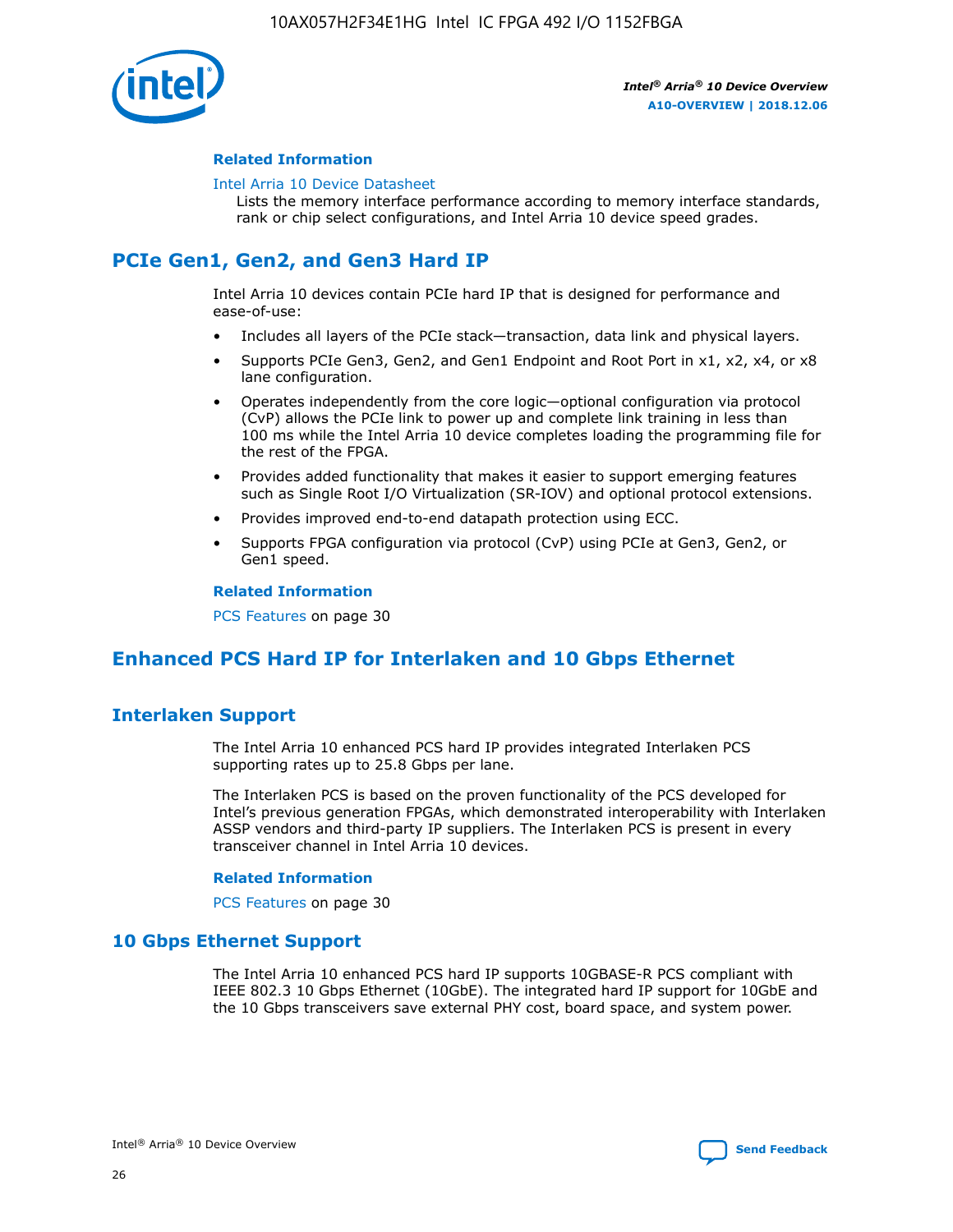

The scalable hard IP supports multiple independent 10GbE ports while using a single PLL for all the 10GBASE-R PCS instantiations, which saves on core logic resources and clock networks:

- Simplifies multiport 10GbE systems compared to XAUI interfaces that require an external XAUI-to-10G PHY.
- Incorporates Electronic Dispersion Compensation (EDC), which enables direct connection to standard 10 Gbps XFP and SFP+ pluggable optical modules.
- Supports backplane Ethernet applications and includes a hard 10GBASE-KR Forward Error Correction (FEC) circuit that you can use for 10 Gbps and 40 Gbps applications.

The 10 Gbps Ethernet PCS hard IP and 10GBASE-KR FEC are present in every transceiver channel.

#### **Related Information**

PCS Features on page 30

## **Low Power Serial Transceivers**

Intel Arria 10 FPGAs and SoCs include lowest power transceivers that deliver high bandwidth, throughput and low latency.

Intel Arria 10 devices deliver the industry's lowest power consumption per transceiver channel:

- 12.5 Gbps transceivers at as low as 242 mW
- 10 Gbps transceivers at as low as 168 mW
- 6 Gbps transceivers at as low as 117 mW

Intel Arria 10 transceivers support various data rates according to application:

- Chip-to-chip and chip-to-module applications—from 1 Gbps up to 25.8 Gbps
- Long reach and backplane applications—from 1 Gbps up to 12.5 with advanced adaptive equalization
- Critical power sensitive applications—from 1 Gbps up to 11.3 Gbps using lower power modes

The combination of 20 nm process technology and architectural advances provide the following benefits:

- Significant reduction in die area and power consumption
- Increase of up to two times in transceiver I/O density compared to previous generation devices while maintaining optimal signal integrity
- Up to 72 total transceiver channels—you can configure up to 6 of these channels to run as fast as 25.8 Gbps
- All channels feature continuous data rate support up to the maximum rated speed

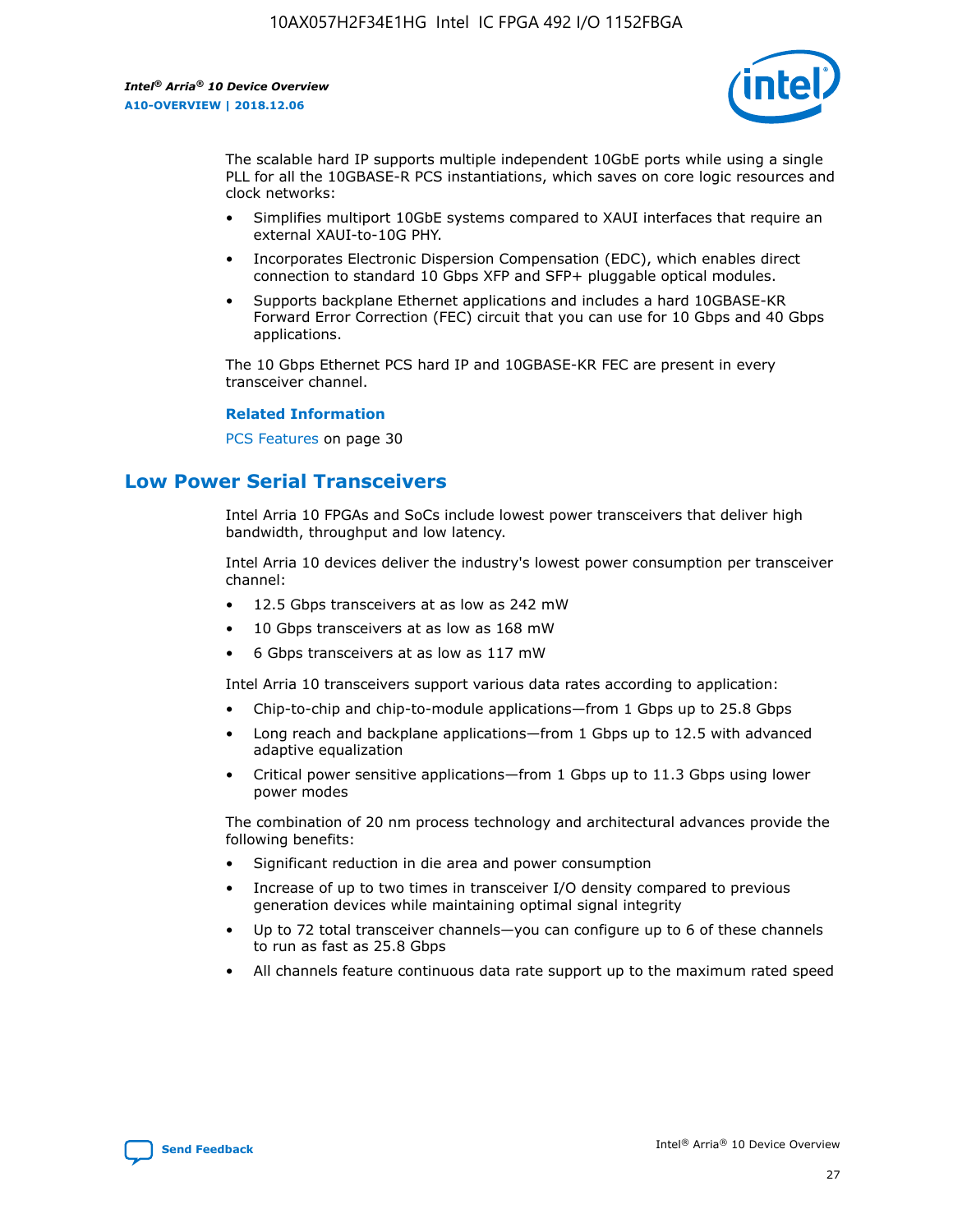



### **Figure 6. Intel Arria 10 Transceiver Block Architecture**

## **Transceiver Channels**

All transceiver channels feature a dedicated Physical Medium Attachment (PMA) and a hardened Physical Coding Sublayer (PCS).

- The PMA provides primary interfacing capabilities to physical channels.
- The PCS typically handles encoding/decoding, word alignment, and other preprocessing functions before transferring data to the FPGA core fabric.

A transceiver channel consists of a PMA and a PCS block. Most transceiver banks have 6 channels. There are some transceiver banks that contain only 3 channels.

A wide variety of bonded and non-bonded data rate configurations is possible using a highly configurable clock distribution network. Up to 80 independent transceiver data rates can be configured.

The following figures are graphical representations of top views of the silicon die, which correspond to reverse views for flip chip packages. Different Intel Arria 10 devices may have different floorplans than the ones shown in the figures.

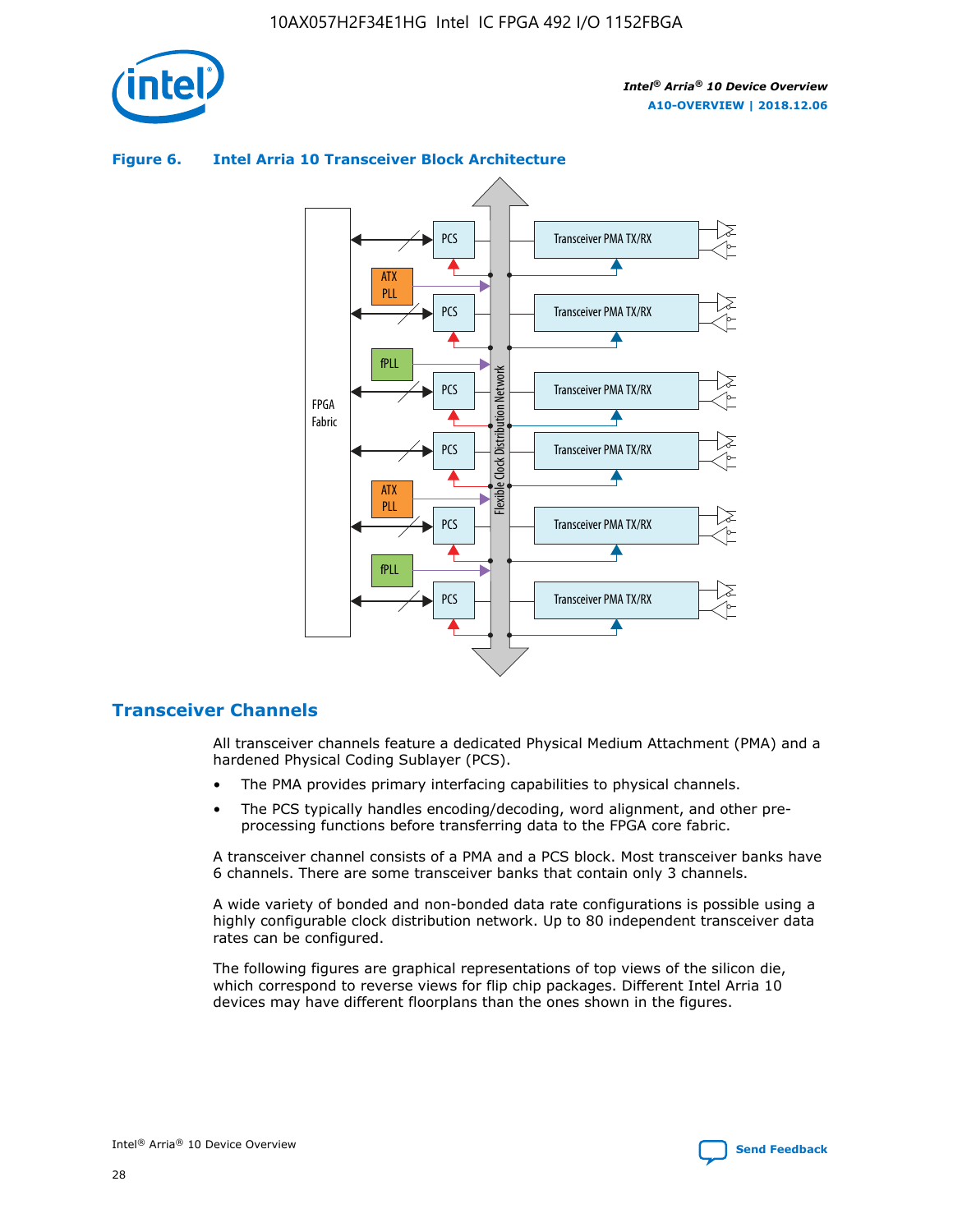

## **Figure 7. Device Chip Overview for Intel Arria 10 GX and GT Devices**





## **PMA Features**

Intel Arria 10 transceivers provide exceptional signal integrity at data rates up to 25.8 Gbps. Clocking options include ultra-low jitter ATX PLLs (LC tank based), clock multiplier unit (CMU) PLLs, and fractional PLLs.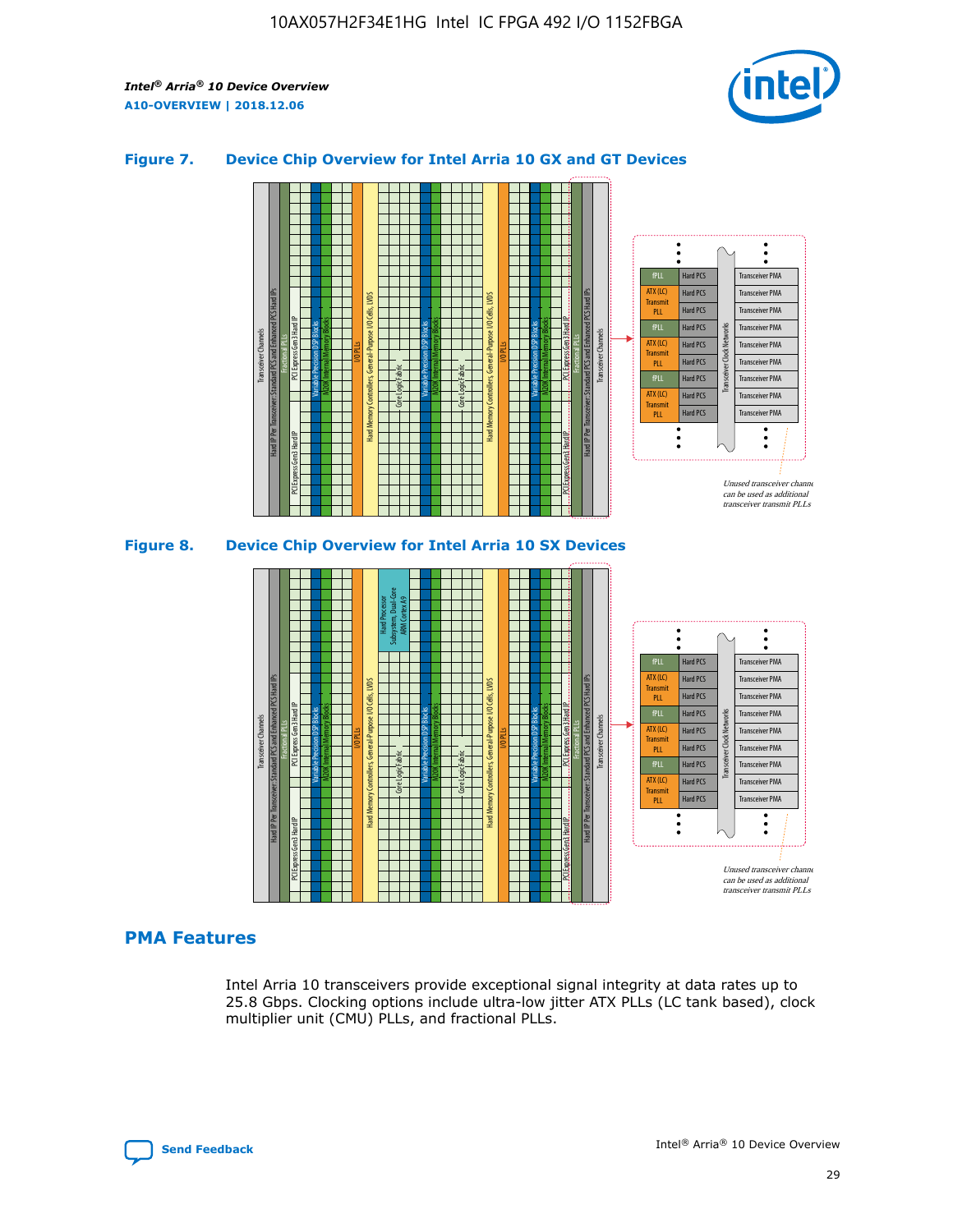

Each transceiver channel contains a channel PLL that can be used as the CMU PLL or clock data recovery (CDR) PLL. In CDR mode, the channel PLL recovers the receiver clock and data in the transceiver channel. Up to 80 independent data rates can be configured on a single Intel Arria 10 device.

### **Table 23. PMA Features of the Transceivers in Intel Arria 10 Devices**

| <b>Feature</b>                                             | <b>Capability</b>                                                                                                                                                                                                             |
|------------------------------------------------------------|-------------------------------------------------------------------------------------------------------------------------------------------------------------------------------------------------------------------------------|
| Chip-to-Chip Data Rates                                    | 1 Gbps to 17.4 Gbps (Intel Arria 10 GX devices)<br>1 Gbps to 25.8 Gbps (Intel Arria 10 GT devices)                                                                                                                            |
| Backplane Support                                          | Drive backplanes at data rates up to 12.5 Gbps                                                                                                                                                                                |
| Optical Module Support                                     | SFP+/SFP, XFP, CXP, QSFP/QSFP28, CFP/CFP2/CFP4                                                                                                                                                                                |
| Cable Driving Support                                      | SFP+ Direct Attach, PCI Express over cable, eSATA                                                                                                                                                                             |
| Transmit Pre-Emphasis                                      | 4-tap transmit pre-emphasis and de-emphasis to compensate for system channel loss                                                                                                                                             |
| Continuous Time Linear<br>Equalizer (CTLE)                 | Dual mode, high-gain, and high-data rate, linear receive equalization to compensate for<br>system channel loss                                                                                                                |
| Decision Feedback Equalizer<br>(DFE)                       | 7-fixed and 4-floating tap DFE to equalize backplane channel loss in the presence of<br>crosstalk and noisy environments                                                                                                      |
| Variable Gain Amplifier                                    | Optimizes the signal amplitude prior to the CDR sampling and operates in fixed and<br>adaptive modes                                                                                                                          |
| Altera Digital Adaptive<br>Parametric Tuning (ADAPT)       | Fully digital adaptation engine to automatically adjust all link equalization parameters-<br>including CTLE, DFE, and variable gain amplifier blocks—that provide optimal link margin<br>without intervention from user logic |
| Precision Signal Integrity<br>Calibration Engine (PreSICE) | Hardened calibration controller to quickly calibrate all transceiver control parameters on<br>power-up, which provides the optimal signal integrity and jitter performance                                                    |
| Advanced Transmit (ATX)<br><b>PLL</b>                      | Low jitter ATX (LC tank based) PLLs with continuous tuning range to cover a wide range of<br>standard and proprietary protocols                                                                                               |
| <b>Fractional PLLs</b>                                     | On-chip fractional frequency synthesizers to replace on-board crystal oscillators and reduce<br>system cost                                                                                                                   |
| Digitally Assisted Analog<br><b>CDR</b>                    | Superior jitter tolerance with fast lock time                                                                                                                                                                                 |
| Dynamic Partial<br>Reconfiguration                         | Allows independent control of the Avalon memory-mapped interface of each transceiver<br>channel for the highest transceiver flexibility                                                                                       |
| Multiple PCS-PMA and PCS-<br>PLD interface widths          | 8-, 10-, 16-, 20-, 32-, 40-, or 64-bit interface widths for flexibility of deserialization width,<br>encoding, and reduced latency                                                                                            |

## **PCS Features**

This table summarizes the Intel Arria 10 transceiver PCS features. You can use the transceiver PCS to support a wide range of protocols ranging from 1 Gbps to 25.8 Gbps.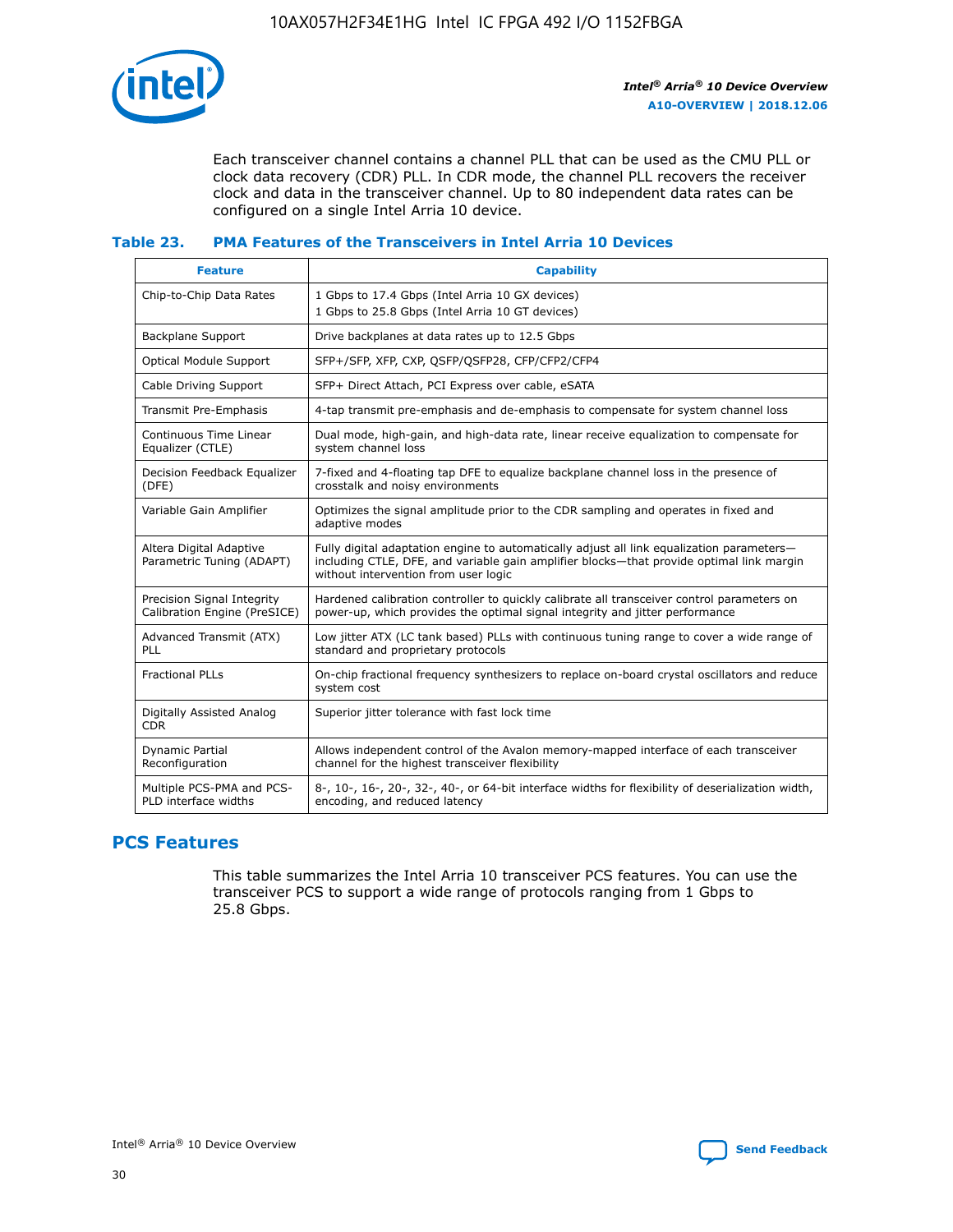

| <b>PCS</b>    | <b>Description</b>                                                                                                                                                                                                                                                                                                                                                                                             |
|---------------|----------------------------------------------------------------------------------------------------------------------------------------------------------------------------------------------------------------------------------------------------------------------------------------------------------------------------------------------------------------------------------------------------------------|
| Standard PCS  | Operates at a data rate up to 12 Gbps<br>Supports protocols such as PCI-Express, CPRI 4.2+, GigE, IEEE 1588 in Hard PCS<br>Implements other protocols using Basic/Custom (Standard PCS) transceiver<br>configuration rules.                                                                                                                                                                                    |
| Enhanced PCS  | Performs functions common to most serial data industry standards, such as word<br>alignment, encoding/decoding, and framing, before data is sent or received off-chip<br>through the PMA<br>• Handles data transfer to and from the FPGA fabric<br>Handles data transfer internally to and from the PMA<br>Provides frequency compensation<br>Performs channel bonding for multi-channel low skew applications |
| PCIe Gen3 PCS | Supports the seamless switching of Data and Clock between the Gen1, Gen2, and Gen3<br>data rates<br>Provides support for PIPE 3.0 features<br>Supports the PIPE interface with the Hard IP enabled, as well as with the Hard IP<br>bypassed                                                                                                                                                                    |

#### **Related Information**

- PCIe Gen1, Gen2, and Gen3 Hard IP on page 26
- Interlaken Support on page 26
- 10 Gbps Ethernet Support on page 26

## **PCS Protocol Support**

This table lists some of the protocols supported by the Intel Arria 10 transceiver PCS. For more information about the blocks in the transmitter and receiver data paths, refer to the related information.

| <b>Protocol</b>                                 | <b>Data Rate</b><br>(Gbps) | <b>Transceiver IP</b>       | <b>PCS Support</b>                      |
|-------------------------------------------------|----------------------------|-----------------------------|-----------------------------------------|
| PCIe Gen3 x1, x2, x4, x8                        | 8.0                        | Native PHY (PIPE)           | Standard PCS and PCIe<br>Gen3 PCS       |
| PCIe Gen2 x1, x2, x4, x8                        | 5.0                        | Native PHY (PIPE)           | <b>Standard PCS</b>                     |
| PCIe Gen1 x1, x2, x4, x8                        | 2.5                        | Native PHY (PIPE)           | Standard PCS                            |
| 1000BASE-X Gigabit Ethernet                     | 1.25                       | Native PHY                  | <b>Standard PCS</b>                     |
| 1000BASE-X Gigabit Ethernet with<br>IEEE 1588v2 | 1.25                       | Native PHY                  | Standard PCS                            |
| 10GBASE-R                                       | 10.3125                    | Native PHY                  | <b>Enhanced PCS</b>                     |
| 10GBASE-R with IEEE 1588v2                      | 10.3125                    | Native PHY                  | <b>Enhanced PCS</b>                     |
| 10GBASE-R with KR FEC                           | 10.3125                    | Native PHY                  | <b>Enhanced PCS</b>                     |
| 10GBASE-KR and 1000BASE-X                       | 10.3125                    | 1G/10GbE and 10GBASE-KR PHY | Standard PCS and<br><b>Enhanced PCS</b> |
| Interlaken (CEI-6G/11G)                         | 3.125 to 17.4              | Native PHY                  | <b>Enhanced PCS</b>                     |
| SFI-S/SFI-5.2                                   | 11.2                       | Native PHY                  | <b>Enhanced PCS</b>                     |
| $10G$ SDI                                       | 10.692                     | Native PHY                  | <b>Enhanced PCS</b>                     |
|                                                 |                            |                             | continued                               |

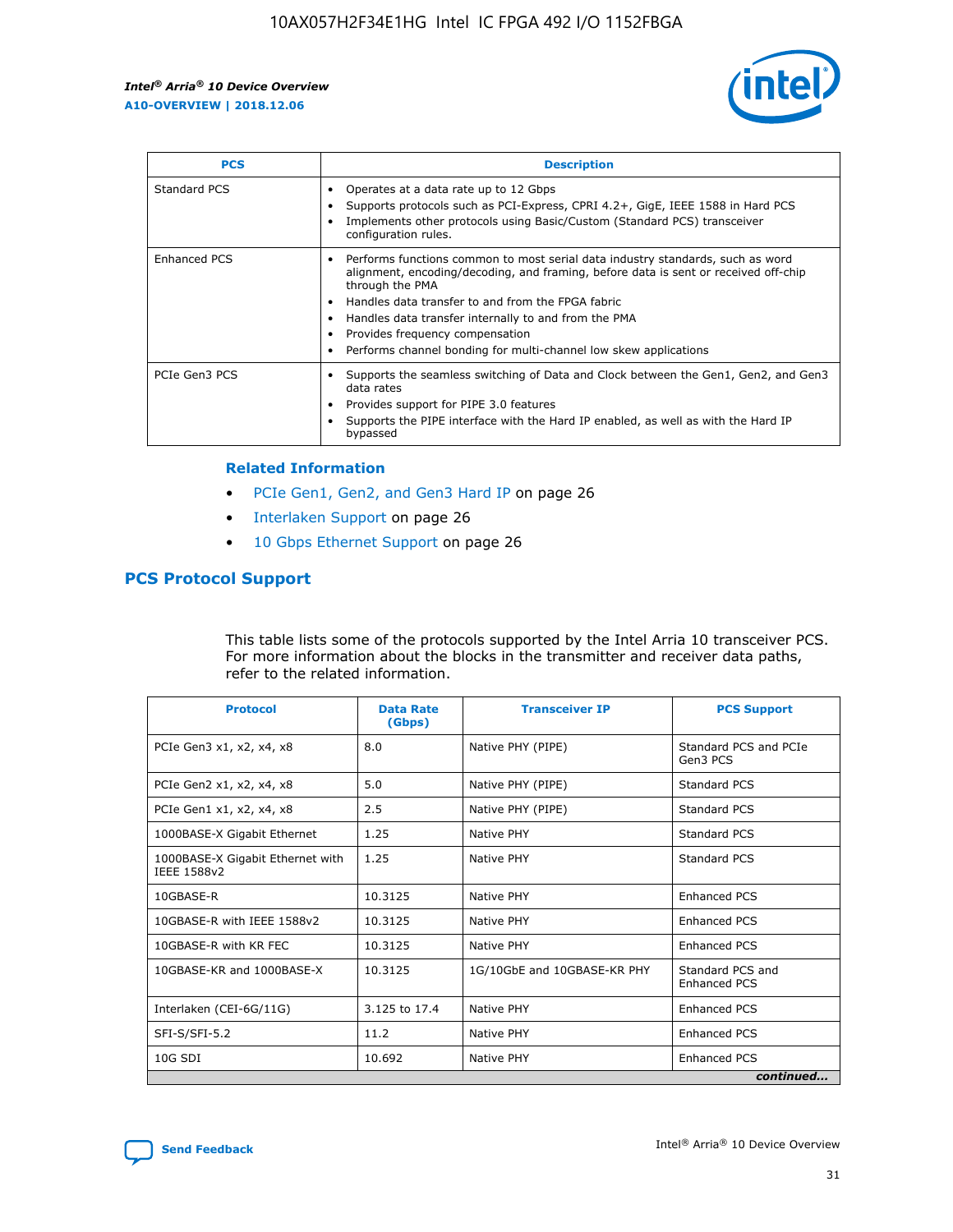

| <b>Protocol</b>      | <b>Data Rate</b><br>(Gbps) | <b>Transceiver IP</b> | <b>PCS Support</b> |
|----------------------|----------------------------|-----------------------|--------------------|
| CPRI 6.0 (64B/66B)   | 0.6144 to<br>10.1376       | Native PHY            | Enhanced PCS       |
| CPRI 4.2 (8B/10B)    | $0.6144$ to<br>9.8304      | Native PHY            | Standard PCS       |
| OBSAI RP3 v4.2       | 0.6144 to 6.144            | Native PHY            | Standard PCS       |
| SD-SDI/HD-SDI/3G-SDI | $0.143(12)$ to<br>2.97     | Native PHY            | Standard PCS       |

## **Related Information**

#### [Intel Arria 10 Transceiver PHY User Guide](https://www.intel.com/content/www/us/en/programmable/documentation/nik1398707230472.html#nik1398707091164)

Provides more information about the supported transceiver protocols and PHY IP, the PMA architecture, and the standard, enhanced, and PCIe Gen3 PCS architecture.

## **SoC with Hard Processor System**

Each SoC device combines an FPGA fabric and a hard processor system (HPS) in a single device. This combination delivers the flexibility of programmable logic with the power and cost savings of hard IP in these ways:

- Reduces board space, system power, and bill of materials cost by eliminating a discrete embedded processor
- Allows you to differentiate the end product in both hardware and software, and to support virtually any interface standard
- Extends the product life and revenue through in-field hardware and software updates

<sup>(12)</sup> The 0.143 Gbps data rate is supported using oversampling of user logic that you must implement in the FPGA fabric.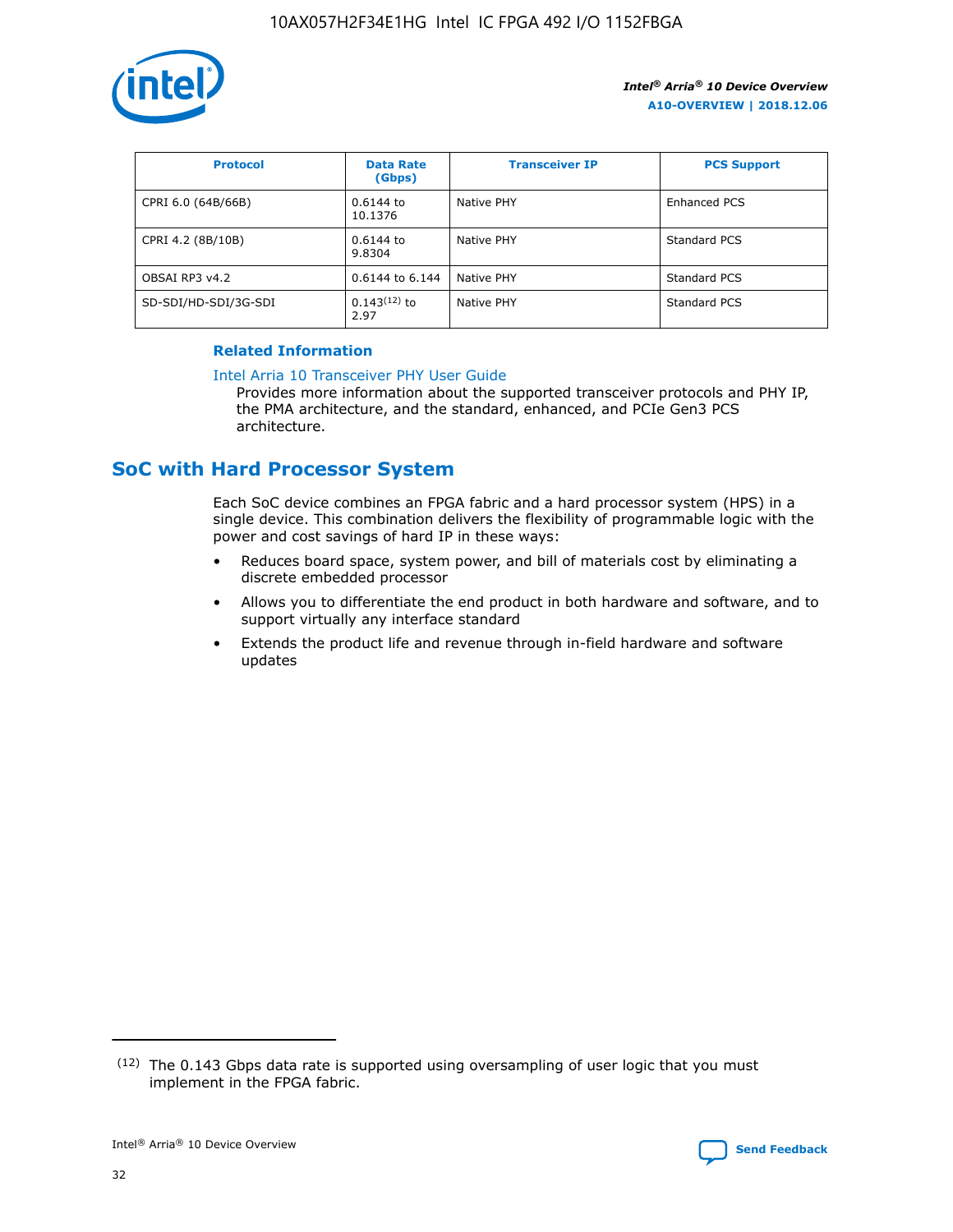

#### **Figure 9. HPS Block Diagram**

This figure shows a block diagram of the HPS with the dual ARM Cortex-A9 MPCore processor.



## **Key Advantages of 20-nm HPS**

The 20-nm HPS strikes a balance between enabling maximum software compatibility with 28-nm SoCs while still improving upon the 28-nm HPS architecture. These improvements address the requirements of the next generation target markets such as wireless and wireline communications, compute and storage equipment, broadcast and military in terms of performance, memory bandwidth, connectivity via backplane and security.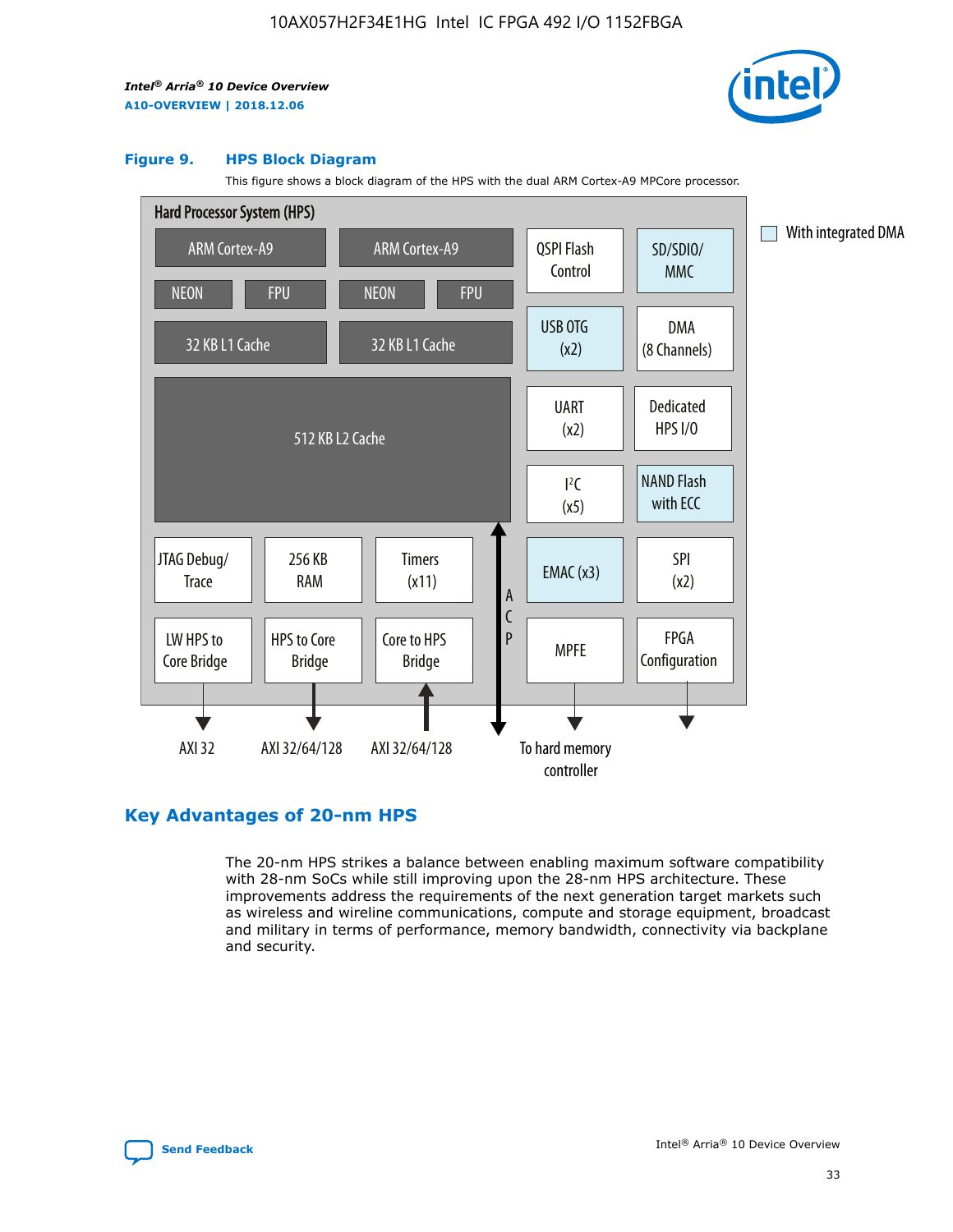

## **Table 24. Improvements in 20 nm HPS**

This table lists the key improvements of the 20 nm HPS compared to the 28 nm HPS.

| Advantages/<br><b>Improvements</b>                          | <b>Description</b>                                                                                                                                                                                                                                                                                                                                                                                                                                                                                                                                                                                                                                                                                                                                                                                                                                                                                                                                |
|-------------------------------------------------------------|---------------------------------------------------------------------------------------------------------------------------------------------------------------------------------------------------------------------------------------------------------------------------------------------------------------------------------------------------------------------------------------------------------------------------------------------------------------------------------------------------------------------------------------------------------------------------------------------------------------------------------------------------------------------------------------------------------------------------------------------------------------------------------------------------------------------------------------------------------------------------------------------------------------------------------------------------|
| Increased performance and<br>overdrive capability           | While the nominal processor frequency is 1.2 GHz, the 20 nm HPS offers an "overdrive"<br>feature which enables a higher processor operating frequency. This requires a higher supply<br>voltage value that is unique to the HPS and may require a separate regulator.                                                                                                                                                                                                                                                                                                                                                                                                                                                                                                                                                                                                                                                                             |
| Increased processor memory<br>bandwidth and DDR4<br>support | Up to 64-bit DDR4 memory at 2,400 Mbps support is available for the processor. The hard<br>memory controller for the HPS comprises a multi-port front end that manages connections<br>to a single port memory controller. The multi-port front end allows logic core and the HPS<br>to share ports and thereby the available bandwidth of the memory controller.                                                                                                                                                                                                                                                                                                                                                                                                                                                                                                                                                                                  |
| Flexible I/O sharing                                        | An advanced I/O pin muxing scheme allows improved sharing of I/O between the HPS and<br>the core logic. The following types of I/O are available for SoC:<br>$\bullet$<br>17 dedicated I/Os-physically located inside the HPS block and are not accessible to<br>logic within the core. The 17 dedicated I/Os are used for HPS clock, resets, and<br>interfacing with boot devices, QSPI, and SD/MMC.<br>48 direct shared I/O-located closest to the HPS block and are ideal for high speed HPS<br>$\bullet$<br>peripherals such as EMAC, USB, and others. There is one bank of 48 I/Os that supports<br>direct sharing where the 48 I/Os can be shared 12 I/Os at a time.<br>Standard (shared) I/O-all standard I/Os can be shared by the HPS peripherals and any<br>logic within the core. For designs where more than 48 I/Os are required to fully use all<br>the peripherals in the HPS, these I/Os can be connected through the core logic. |
| <b>EMAC</b> core                                            | Three EMAC cores are available in the HPS. The EMAC cores enable an application to<br>support two redundant Ethernet connections; for example, backplane, or two EMAC cores<br>for managing IEEE 1588 time stamp information while allowing a third EMAC core for debug<br>and configuration. All three EMACs can potentially share the same time stamps, simplifying<br>the 1588 time stamping implementation. A new serial time stamp interface allows core<br>logic to access and read the time stamp values. The integrated EMAC controllers can be<br>connected to external Ethernet PHY through the provided MDIO or I <sup>2</sup> C interface.                                                                                                                                                                                                                                                                                            |
| On-chip memory                                              | The on-chip memory is updated to 256 KB support and can support larger data sets and<br>real time algorithms.                                                                                                                                                                                                                                                                                                                                                                                                                                                                                                                                                                                                                                                                                                                                                                                                                                     |
| <b>ECC</b> enhancements                                     | Improvements in L2 Cache ECC management allow identification of errors down to the<br>address level. ECC enhancements also enable improved error injection and status reporting<br>via the introduction of new memory mapped access to syndrome and data signals.                                                                                                                                                                                                                                                                                                                                                                                                                                                                                                                                                                                                                                                                                 |
| HPS to FPGA Interconnect<br>Backbone                        | Although the HPS and the Logic Core can operate independently, they are tightly coupled<br>via a high-bandwidth system interconnect built from high-performance ARM AMBA AXI bus<br>bridges. IP bus masters in the FPGA fabric have access to HPS bus slaves via the FPGA-to-<br>HPS interconnect. Similarly, HPS bus masters have access to bus slaves in the core fabric<br>via the HPS-to-FPGA bridge. Both bridges are AMBA AXI-3 compliant and support<br>simultaneous read and write transactions. Up to three masters within the core fabric can<br>share the HPS SDRAM controller with the processor. Additionally, the processor can be used<br>to configure the core fabric under program control via a dedicated 32-bit configuration port.                                                                                                                                                                                            |
| FPGA configuration and HPS<br>booting                       | The FPGA fabric and HPS in the SoCs are powered independently. You can reduce the clock<br>frequencies or gate the clocks to reduce dynamic power.<br>You can configure the FPGA fabric and boot the HPS independently, in any order, providing<br>you with more design flexibility.                                                                                                                                                                                                                                                                                                                                                                                                                                                                                                                                                                                                                                                              |
| Security                                                    | New security features have been introduced for anti-tamper management, secure boot,<br>encryption (AES), and authentication (SHA).                                                                                                                                                                                                                                                                                                                                                                                                                                                                                                                                                                                                                                                                                                                                                                                                                |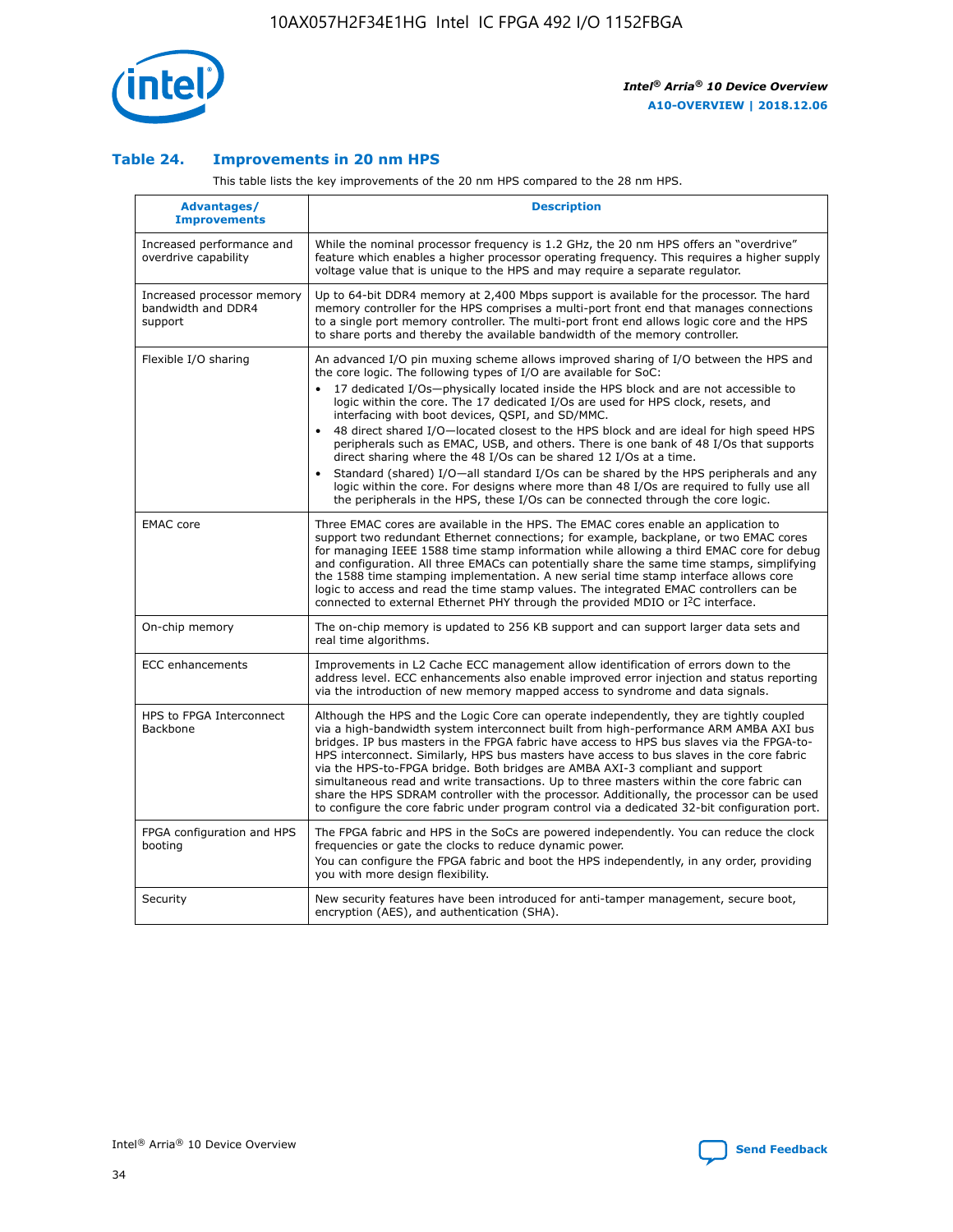

## **Features of the HPS**

The HPS has the following features:

- 1.2-GHz, dual-core ARM Cortex-A9 MPCore processor with up to 1.5-GHz via overdrive
	- ARMv7-A architecture that runs 32-bit ARM instructions, 16-bit and 32-bit Thumb instructions, and 8-bit Java byte codes in Jazelle style
	- Superscalar, variable length, out-of-order pipeline with dynamic branch prediction
	- Instruction Efficiency 2.5 MIPS/MHz, which provides total performance of 7500 MIPS at 1.5 GHz
- Each processor core includes:
	- 32 KB of L1 instruction cache, 32 KB of L1 data cache
	- Single- and double-precision floating-point unit and NEON media engine
	- CoreSight debug and trace technology
	- Snoop Control Unit (SCU) and Acceleration Coherency Port (ACP)
- 512 KB of shared L2 cache
- 256 KB of scratch RAM
- Hard memory controller with support for DDR3, DDR4 and optional error correction code (ECC) support
- Multiport Front End (MPFE) Scheduler interface to the hard memory controller
- 8-channel direct memory access (DMA) controller
- QSPI flash controller with SIO, DIO, QIO SPI Flash support
- NAND flash controller (ONFI 1.0 or later) with DMA and ECC support, updated to support 8 and 16-bit Flash devices and new command DMA to offload CPU for fast power down recovery
- Updated SD/SDIO/MMC controller to eMMC 4.5 with DMA with CE-ATA digital command support
- 3 10/100/1000 Ethernet media access control (MAC) with DMA
- 2 USB On-the-Go (OTG) controllers with DMA
- $\bullet$  5 I<sup>2</sup>C controllers (3 can be used by EMAC for MIO to external PHY)
- 2 UART 16550 Compatible controllers
- 4 serial peripheral interfaces (SPI) (2 Master, 2 Slaves)
- 62 programmable general-purpose I/Os, which includes 48 direct share I/Os that allows the HPS peripherals to connect directly to the FPGA I/Os
- 7 general-purpose timers
- 4 watchdog timers
- Anti-tamper, Secure Boot, Encryption (AES) and Authentication (SHA)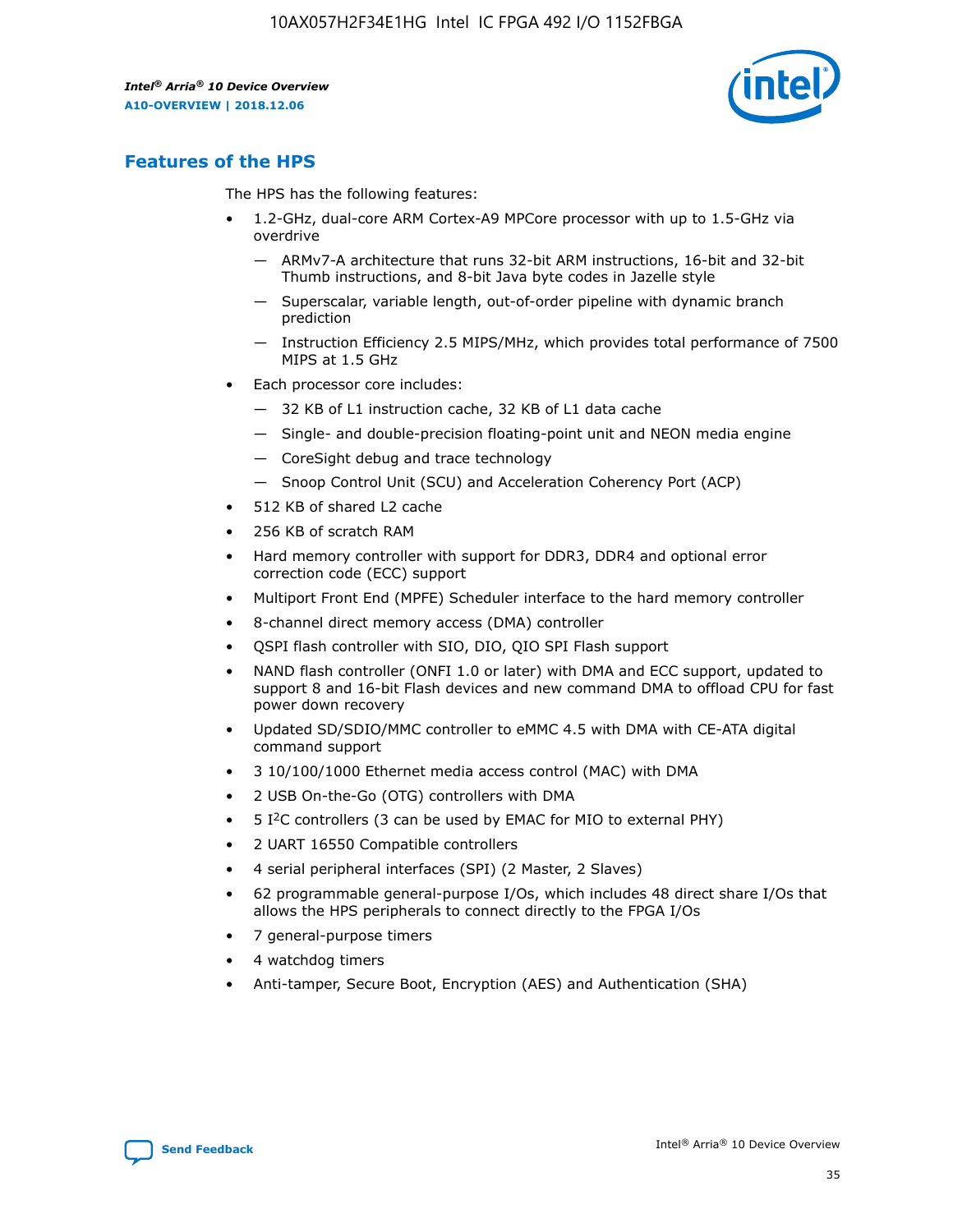

## **System Peripherals and Debug Access Port**

Each Ethernet MAC, USB OTG, NAND flash controller, and SD/MMC controller module has an integrated DMA controller. For modules without an integrated DMA controller, an additional DMA controller module provides up to eight channels of high-bandwidth data transfers. Peripherals that communicate off-chip are multiplexed with other peripherals at the HPS pin level. This allows you to choose which peripherals interface with other devices on your PCB.

The debug access port provides interfaces to industry standard JTAG debug probes and supports ARM CoreSight debug and core traces to facilitate software development.

#### **HPS–FPGA AXI Bridges**

The HPS–FPGA bridges, which support the Advanced Microcontroller Bus Architecture (AMBA) Advanced eXtensible Interface (AXI™) specifications, consist of the following bridges:

- FPGA-to-HPS AMBA AXI bridge—a high-performance bus supporting 32, 64, and 128 bit data widths that allows the FPGA fabric to issue transactions to slaves in the HPS.
- HPS-to-FPGA Avalon/AMBA AXI bridge—a high-performance bus supporting 32, 64, and 128 bit data widths that allows the HPS to issue transactions to slaves in the FPGA fabric.
- Lightweight HPS-to-FPGA AXI bridge—a lower latency 32 bit width bus that allows the HPS to issue transactions to soft peripherals in the FPGA fabric. This bridge is primarily used for control and status register (CSR) accesses to peripherals in the FPGA fabric.

The HPS–FPGA AXI bridges allow masters in the FPGA fabric to communicate with slaves in the HPS logic, and vice versa. For example, the HPS-to-FPGA AXI bridge allows you to share memories instantiated in the FPGA fabric with one or both microprocessors in the HPS, while the FPGA-to-HPS AXI bridge allows logic in the FPGA fabric to access the memory and peripherals in the HPS.

Each HPS–FPGA bridge also provides asynchronous clock crossing for data transferred between the FPGA fabric and the HPS.

#### **HPS SDRAM Controller Subsystem**

The HPS SDRAM controller subsystem contains a multiport SDRAM controller and DDR PHY that are shared between the FPGA fabric (through the FPGA-to-HPS SDRAM interface), the level 2 (L2) cache, and the level 3 (L3) system interconnect. The FPGA-to-HPS SDRAM interface supports AMBA AXI and Avalon® Memory-Mapped (Avalon-MM) interface standards, and provides up to six individual ports for access by masters implemented in the FPGA fabric.

The HPS SDRAM controller supports up to 3 masters (command ports), 3x 64-bit read data ports and 3x 64-bit write data ports.

To maximize memory performance, the SDRAM controller subsystem supports command and data reordering, deficit round-robin arbitration with aging, and high-priority bypass features.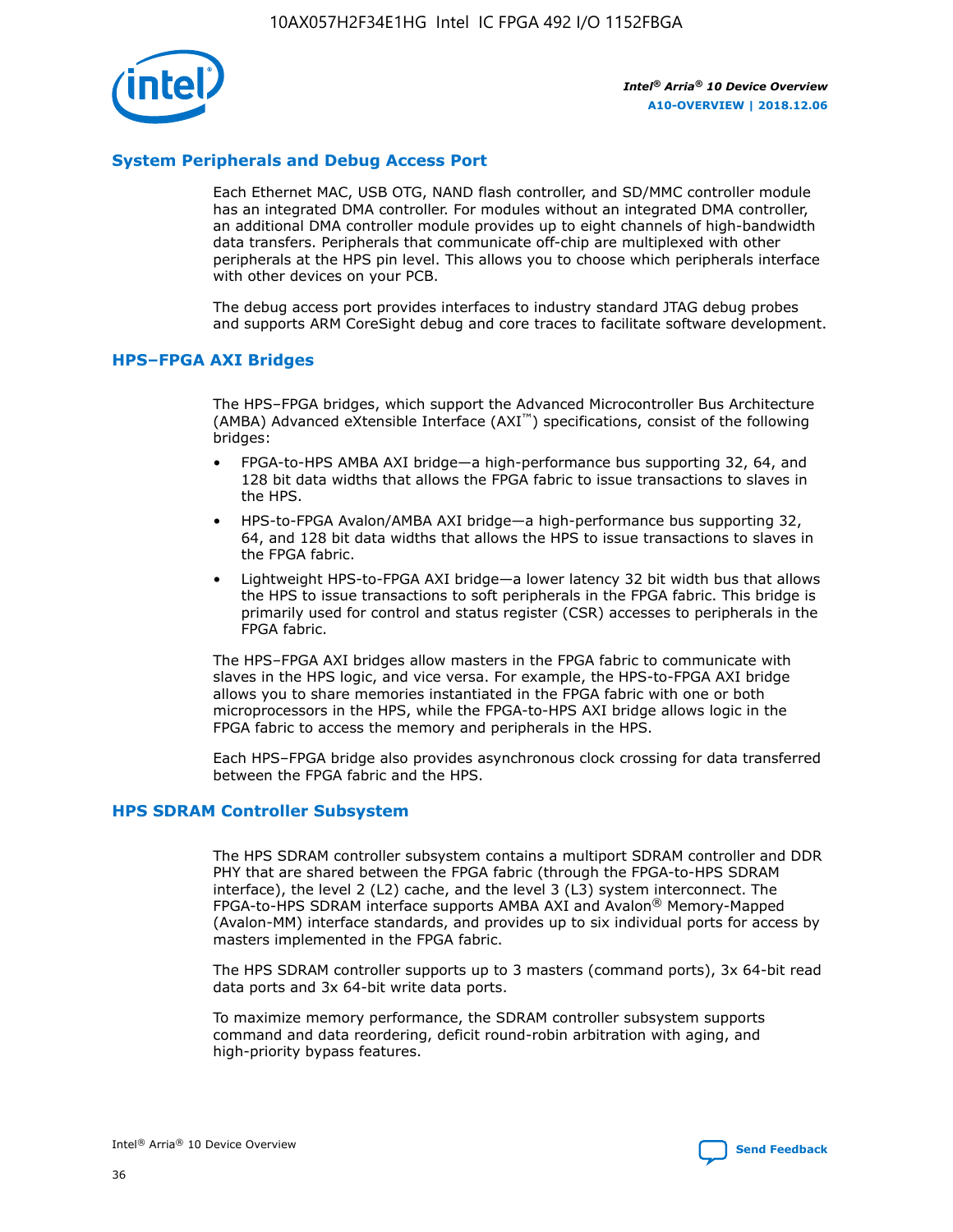

## **FPGA Configuration and HPS Booting**

The FPGA fabric and HPS in the SoC FPGA must be powered at the same time. You can reduce the clock frequencies or gate the clocks to reduce dynamic power.

Once powered, the FPGA fabric and HPS can be configured independently thus providing you with more design flexibility:

- You can boot the HPS independently. After the HPS is running, the HPS can fully or partially reconfigure the FPGA fabric at any time under software control. The HPS can also configure other FPGAs on the board through the FPGA configuration controller.
- Configure the FPGA fabric first, and then boot the HPS from memory accessible to the FPGA fabric.

## **Hardware and Software Development**

For hardware development, you can configure the HPS and connect your soft logic in the FPGA fabric to the HPS interfaces using the Platform Designer system integration tool in the Intel Quartus Prime software.

For software development, the ARM-based SoC FPGA devices inherit the rich software development ecosystem available for the ARM Cortex-A9 MPCore processor. The software development process for Intel SoC FPGAs follows the same steps as those for other SoC devices from other manufacturers. Support for Linux\*, VxWorks\*, and other operating systems are available for the SoC FPGAs. For more information on the operating systems support availability, contact the Intel FPGA sales team.

You can begin device-specific firmware and software development on the Intel SoC FPGA Virtual Target. The Virtual Target is a fast PC-based functional simulation of a target development system—a model of a complete development board. The Virtual Target enables the development of device-specific production software that can run unmodified on actual hardware.

## **Dynamic and Partial Reconfiguration**

The Intel Arria 10 devices support dynamic and partial reconfiguration. You can use dynamic and partial reconfiguration simultaneously to enable seamless reconfiguration of both the device core and transceivers.

## **Dynamic Reconfiguration**

You can reconfigure the PMA and PCS blocks while the device continues to operate. This feature allows you to change the data rates, protocol, and analog settings of a channel in a transceiver bank without affecting on-going data transfer in other transceiver banks. This feature is ideal for applications that require dynamic multiprotocol or multirate support.

## **Partial Reconfiguration**

Using partial reconfiguration, you can reconfigure some parts of the device while keeping the device in operation.

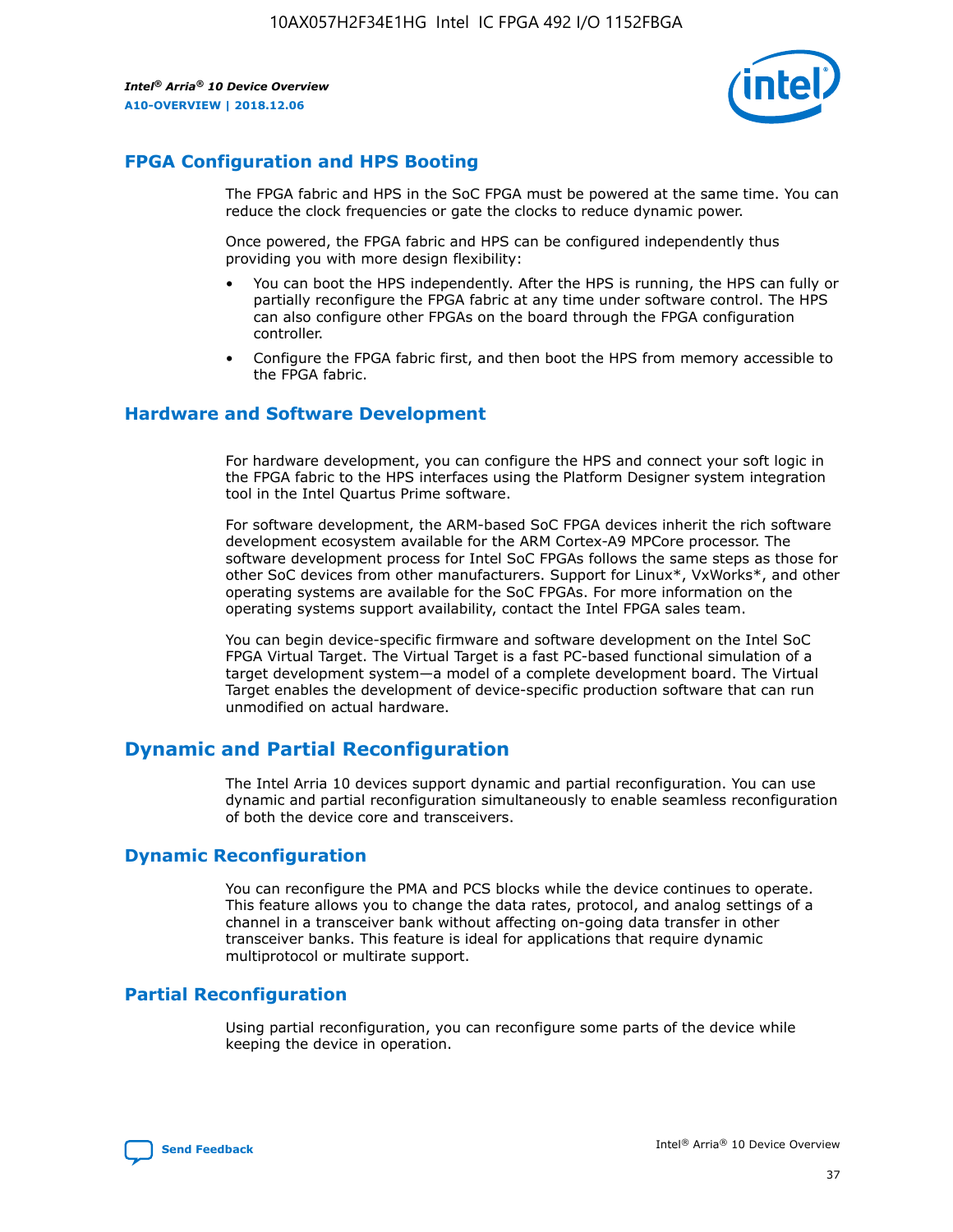

Instead of placing all device functions in the FPGA fabric, you can store some functions that do not run simultaneously in external memory and load them only when required. This capability increases the effective logic density of the device, and lowers cost and power consumption.

In the Intel solution, you do not have to worry about intricate device architecture to perform a partial reconfiguration. The partial reconfiguration capability is built into the Intel Quartus Prime design software, making such time-intensive task simple.

Intel Arria 10 devices support partial reconfiguration in the following configuration options:

- Using an internal host:
	- All supported configuration modes where the FPGA has access to external memory devices such as serial and parallel flash memory.
	- Configuration via Protocol [CvP (PCIe)]
- Using an external host—passive serial (PS), fast passive parallel (FPP) x8, FPP x16, and FPP x32 I/O interface.

# **Enhanced Configuration and Configuration via Protocol**

## **Table 25. Configuration Schemes and Features of Intel Arria 10 Devices**

Intel Arria 10 devices support 1.8 V programming voltage and several configuration schemes.

| <b>Scheme</b>                                                          | <b>Data</b><br><b>Width</b> | <b>Max Clock</b><br>Rate<br>(MHz) | <b>Max Data</b><br>Rate<br>(Mbps)<br>(13) | <b>Decompression</b> | <b>Design</b><br>Security <sup>(1</sup><br>4) | <b>Partial</b><br><b>Reconfiguration</b><br>(15) | <b>Remote</b><br><b>System</b><br><b>Update</b> |
|------------------------------------------------------------------------|-----------------------------|-----------------------------------|-------------------------------------------|----------------------|-----------------------------------------------|--------------------------------------------------|-------------------------------------------------|
| <b>JTAG</b>                                                            | 1 bit                       | 33                                | 33                                        |                      |                                               | Yes(16)                                          |                                                 |
| Active Serial (AS)<br>through the<br>EPCO-L<br>configuration<br>device | 1 bit,<br>4 bits            | 100                               | 400                                       | Yes                  | Yes                                           | $Y_{PS}(16)$                                     | Yes                                             |
| Passive serial (PS)<br>through CPLD or<br>external<br>microcontroller  | 1 bit                       | 100                               | 100                                       | Yes                  | Yes                                           | Yes(16)                                          | Parallel<br>Flash<br>Loader<br>(PFL) IP<br>core |
|                                                                        |                             |                                   |                                           |                      |                                               |                                                  | continued                                       |

<sup>(13)</sup> Enabling either compression or design security features affects the maximum data rate. Refer to the Intel Arria 10 Device Datasheet for more information.

<sup>(14)</sup> Encryption and compression cannot be used simultaneously.

 $(15)$  Partial reconfiguration is an advanced feature of the device family. If you are interested in using partial reconfiguration, contact Intel for support.

 $(16)$  Partial configuration can be performed only when it is configured as internal host.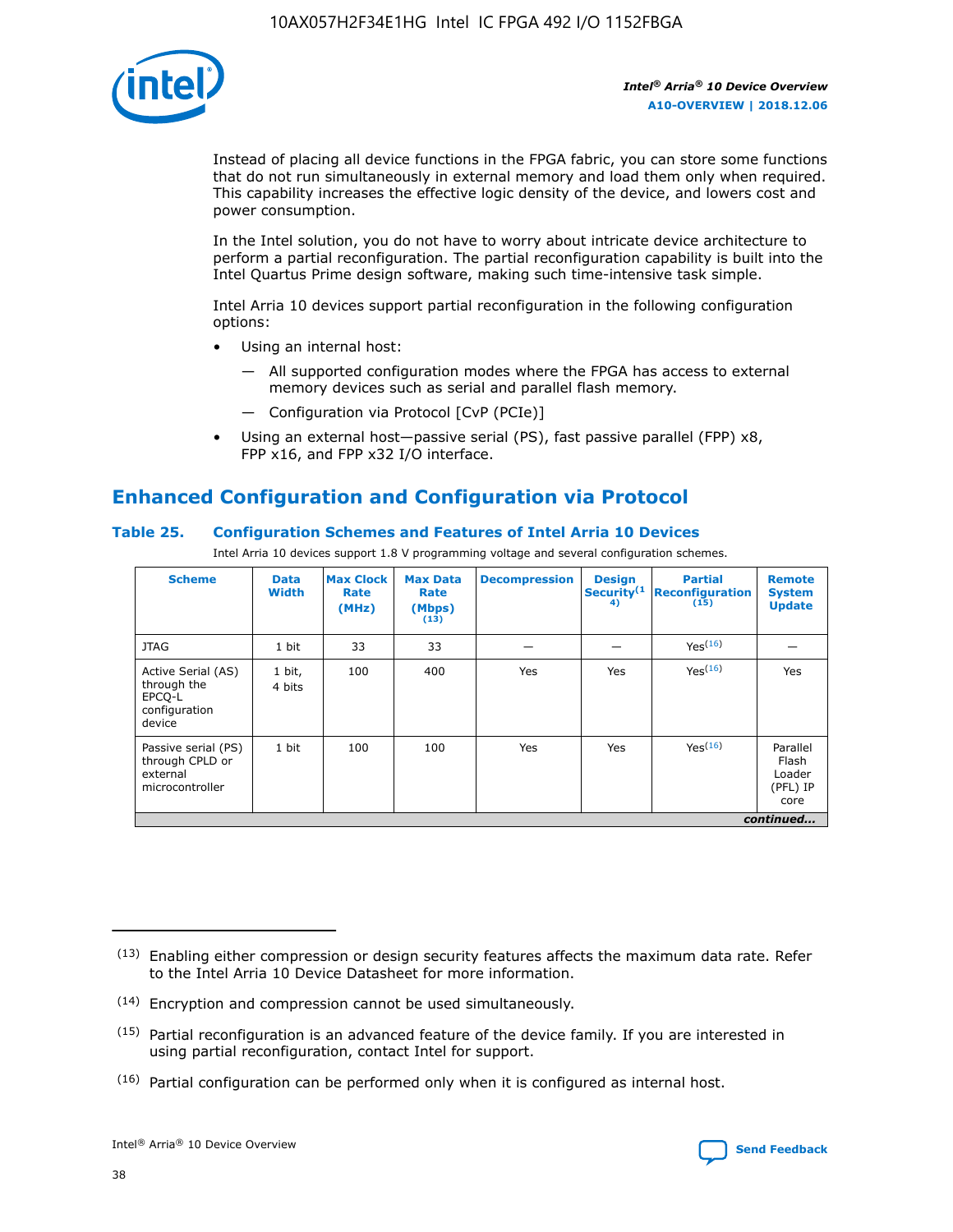

| <b>Scheme</b>                                   | <b>Data</b><br><b>Width</b> | <b>Max Clock</b><br>Rate<br>(MHz) | <b>Max Data</b><br>Rate<br>(Mbps)<br>(13) | <b>Decompression</b> | <b>Design</b><br>Security <sup>(1</sup><br>4) | <b>Partial</b><br><b>Reconfiguration</b><br>(15) | <b>Remote</b><br><b>System</b><br><b>Update</b> |
|-------------------------------------------------|-----------------------------|-----------------------------------|-------------------------------------------|----------------------|-----------------------------------------------|--------------------------------------------------|-------------------------------------------------|
| Fast passive                                    | 8 bits                      | 100                               | 3200                                      | Yes                  | Yes                                           | Yes(17)                                          | PFL IP                                          |
| parallel (FPP)<br>through CPLD or               | 16 bits                     |                                   |                                           | Yes                  | Yes                                           |                                                  | core                                            |
| external<br>microcontroller                     | 32 bits                     |                                   |                                           | Yes                  | Yes                                           |                                                  |                                                 |
| Configuration via                               | 16 bits                     | 100                               | 3200                                      | Yes                  | Yes                                           | Yes <sup>(17)</sup>                              |                                                 |
| <b>HPS</b>                                      | 32 bits                     |                                   |                                           | Yes                  | Yes                                           |                                                  |                                                 |
| Configuration via<br>Protocol [CvP<br>$(PCIe*)$ | x1, x2,<br>x4, x8<br>lanes  |                                   | 8000                                      | Yes                  | Yes                                           | Yes(16)                                          |                                                 |

You can configure Intel Arria 10 devices through PCIe using Configuration via Protocol (CvP). The Intel Arria 10 CvP implementation conforms to the PCIe 100 ms power-up-to-active time requirement.

#### **Related Information**

[Configuration via Protocol \(CvP\) Implementation in Intel FPGAs User Guide](https://www.intel.com/content/www/us/en/programmable/documentation/dsu1441819344145.html#dsu1442269728522) Provides more information about the CvP configuration scheme.

## **SEU Error Detection and Correction**

Intel Arria 10 devices offer robust and easy-to-use single-event upset (SEU) error detection and correction circuitry.

The detection and correction circuitry includes protection for Configuration RAM (CRAM) programming bits and user memories. The CRAM is protected by a continuously running CRC error detection circuit with integrated ECC that automatically corrects one or two errors and detects higher order multi-bit errors. When more than two errors occur, correction is available through reloading of the core programming file, providing a complete design refresh while the FPGA continues to operate.

The physical layout of the Intel Arria 10 CRAM array is optimized to make the majority of multi-bit upsets appear as independent single-bit or double-bit errors which are automatically corrected by the integrated CRAM ECC circuitry. In addition to the CRAM protection, the M20K memory blocks also include integrated ECC circuitry and are layout-optimized for error detection and correction. The MLAB does not have ECC.

(14) Encryption and compression cannot be used simultaneously.

<sup>(17)</sup> Supported at a maximum clock rate of 100 MHz.



 $(13)$  Enabling either compression or design security features affects the maximum data rate. Refer to the Intel Arria 10 Device Datasheet for more information.

 $(15)$  Partial reconfiguration is an advanced feature of the device family. If you are interested in using partial reconfiguration, contact Intel for support.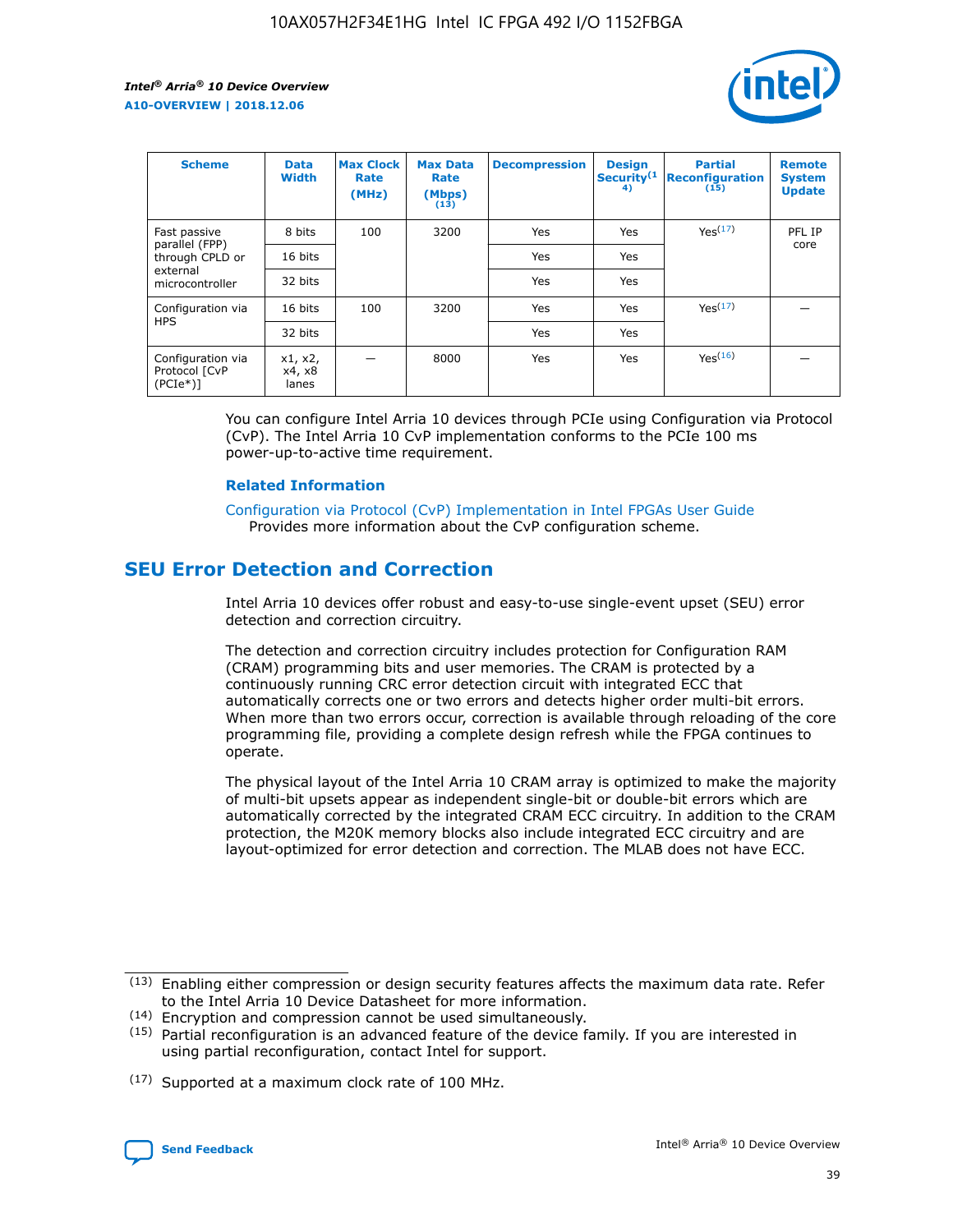

## **Power Management**

Intel Arria 10 devices leverage the advanced 20 nm process technology, a low 0.9 V core power supply, an enhanced core architecture, and several optional power reduction techniques to reduce total power consumption by as much as 40% compared to Arria V devices and as much as 60% compared to Stratix V devices.

The optional power reduction techniques in Intel Arria 10 devices include:

- **SmartVID**—a code is programmed into each device during manufacturing that allows a smart regulator to operate the device at lower core  $V_{CC}$  while maintaining performance
- **Programmable Power Technology**—non-critical timing paths are identified by the Intel Quartus Prime software and the logic in these paths is biased for low power instead of high performance
- **Low Static Power Options**—devices are available with either standard static power or low static power while maintaining performance

Furthermore, Intel Arria 10 devices feature Intel's industry-leading low power transceivers and include a number of hard IP blocks that not only reduce logic resources but also deliver substantial power savings compared to soft implementations. In general, hard IP blocks consume up to 90% less power than the equivalent soft logic implementations.

## **Incremental Compilation**

The Intel Quartus Prime software incremental compilation feature reduces compilation time and helps preserve performance to ease timing closure. The incremental compilation feature enables the partial reconfiguration flow for Intel Arria 10 devices.

Incremental compilation supports top-down, bottom-up, and team-based design flows. This feature facilitates modular, hierarchical, and team-based design flows where different designers compile their respective design sections in parallel. Furthermore, different designers or IP providers can develop and optimize different blocks of the design independently. These blocks can then be imported into the top level project.

# **Document Revision History for Intel Arria 10 Device Overview**

| <b>Document</b><br><b>Version</b> | <b>Changes</b>                                                                                                                                                                                                                                                              |
|-----------------------------------|-----------------------------------------------------------------------------------------------------------------------------------------------------------------------------------------------------------------------------------------------------------------------------|
| 2018.12.06                        | Added links to Intel Arria 10 device errata documents.<br>Removed automotive temperature option from the Intel Arria 10 GX devices.<br>Removed -3 fabric speed grade from the Intel Arria 10 GT devices.<br>Updated power options for the Intel Arria 10 GX and GT devices. |
| 2018.04.09                        | Updated the lowest $V_{CC}$ from 0.83 V to 0.82 V in the topic listing a summary of the device features.                                                                                                                                                                    |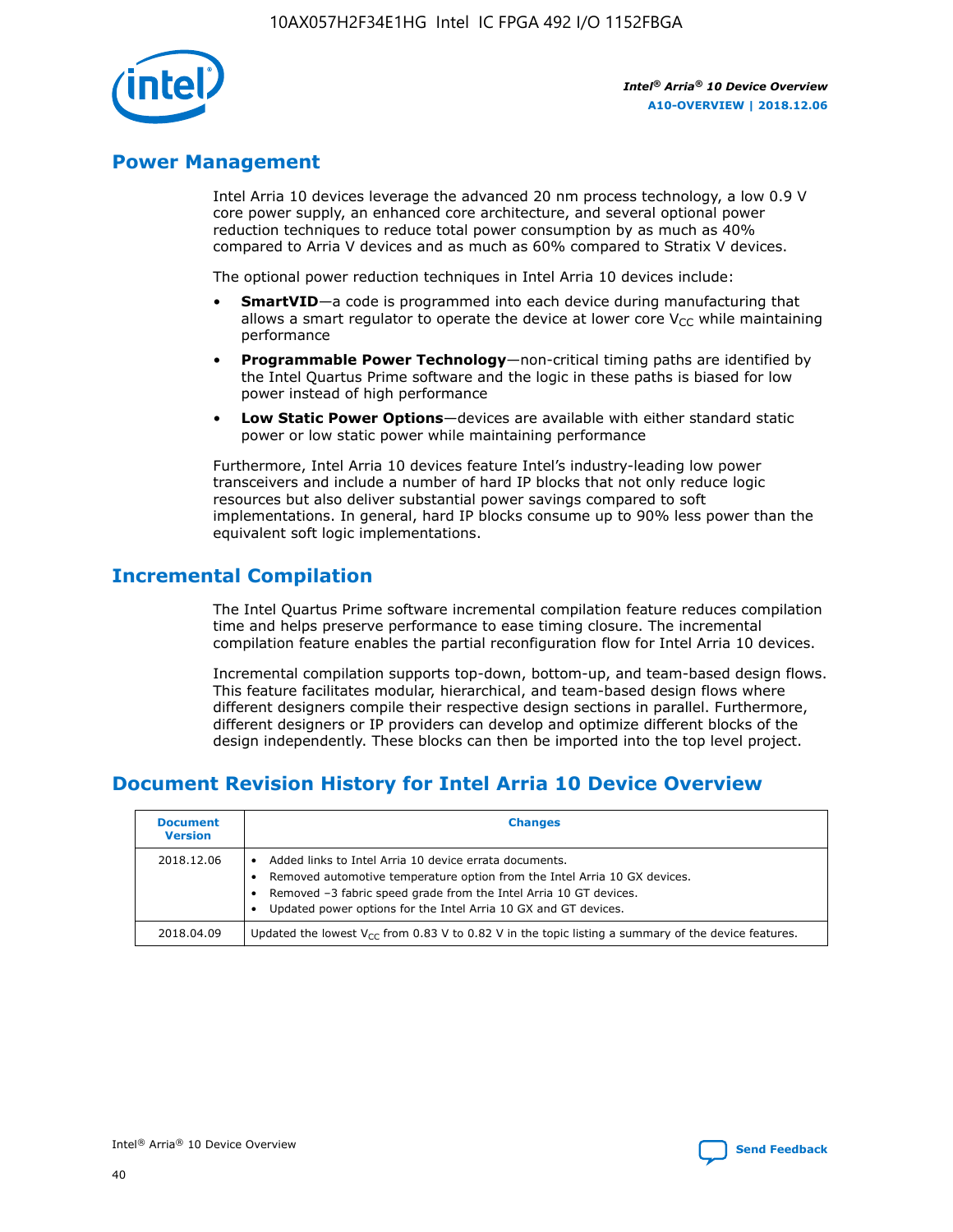*Intel® Arria® 10 Device Overview* **A10-OVERVIEW | 2018.12.06**



| <b>Date</b>    | <b>Version</b> | <b>Changes</b>                                                                                                                                                                                                                                                                                                                                                                                                                                                                                                                                                                                                                                                                                                                                                                                                                                                                                                                                                            |
|----------------|----------------|---------------------------------------------------------------------------------------------------------------------------------------------------------------------------------------------------------------------------------------------------------------------------------------------------------------------------------------------------------------------------------------------------------------------------------------------------------------------------------------------------------------------------------------------------------------------------------------------------------------------------------------------------------------------------------------------------------------------------------------------------------------------------------------------------------------------------------------------------------------------------------------------------------------------------------------------------------------------------|
| January 2018   | 2018.01.17     | Updated the maximum data rate for HPS (Intel Arria 10 SX devices<br>external memory interface DDR3 controller from 2,166 Mbps to 2,133<br>Mbps.<br>Updated maximum frequency supported for half rate QDRII and QDRII<br>+ SRAM to 633 MHz in Memory Standards Supported by the Soft<br>Memory Controller table.<br>Updated transceiver backplane capability to 12.5 Gbps.<br>$\bullet$<br>Removed transceiver speed grade 5 in Sample Ordering Core and<br>Available Options for Intel Arria 10 GX Devices figure.<br>Removed package code 40, low static power, SmartVID, industrial, and<br>military operating temperature support from Sample Ordering Core and<br>Available Options for Intel Arria 10 GT Devices figure.<br>Updated short reach transceiver rate for Intel Arria 10 GT devices to<br>25.8 Gbps.<br>Removed On-Die Instrumentation - EyeQ and Jitter Margin Tool<br>support from PMA Features of the Transceivers in Intel Arria 10 Devices<br>table. |
| September 2017 | 2017.09.20     | Updated the maximum speed of the DDR4 external memory interface from<br>1,333 MHz/2,666 Mbps to 1,200 MHz/2,400 Mbps.                                                                                                                                                                                                                                                                                                                                                                                                                                                                                                                                                                                                                                                                                                                                                                                                                                                     |
| July 2017      | 2017.07.13     | Corrected the automotive temperature range in the figure showing the<br>available options for the Intel Arria 10 GX devices from "-40°C to 100°C"<br>to "-40°C to 125°C".                                                                                                                                                                                                                                                                                                                                                                                                                                                                                                                                                                                                                                                                                                                                                                                                 |
| July 2017      | 2017.07.06     | Added automotive temperature option to Intel Arria 10 GX device family.                                                                                                                                                                                                                                                                                                                                                                                                                                                                                                                                                                                                                                                                                                                                                                                                                                                                                                   |
| May 2017       | 2017.05.08     | Corrected protocol names with "1588" to "IEEE 1588v2".<br>$\bullet$<br>Updated the vertical migration table to remove vertical migration<br>$\bullet$<br>between Intel Arria 10 GX and Intel Arria 10 SX device variants.<br>Removed all "Preliminary" marks.<br>$\bullet$                                                                                                                                                                                                                                                                                                                                                                                                                                                                                                                                                                                                                                                                                                |
| March 2017     | 2017.03.15     | Removed the topic about migration from Intel Arria 10 to Intel Stratix<br>10 devices.<br>Rebranded as Intel.<br>$\bullet$                                                                                                                                                                                                                                                                                                                                                                                                                                                                                                                                                                                                                                                                                                                                                                                                                                                 |
| October 2016   | 2016.10.31     | Removed package F36 from Intel Arria 10 GX devices.<br>Updated Intel Arria 10 GT sample ordering code and maximum GX<br>$\bullet$<br>transceiver count. Intel Arria 10 GT devices are available only in the<br>SF45 package option with a maximum of 72 transceivers.                                                                                                                                                                                                                                                                                                                                                                                                                                                                                                                                                                                                                                                                                                     |
| May 2016       | 2016.05.02     | Updated the FPGA Configuration and HPS Booting topic.<br>$\bullet$<br>Remove V <sub>CC</sub> PowerManager from the Summary of Features, Power<br>Management and Arria 10 Device Variants and packages topics. This<br>feature is no longer supported in Arria 10 devices.<br>Removed LPDDR3 from the Memory Standards Supported by the HPS<br>Hard Memory Controller table in the Memory Standards Supported by<br>Intel Arria 10 Devices topic. This standard is only supported by the<br>FPGA.<br>Removed transceiver speed grade 5 from the Device Variants and<br>Packages topic for Arria 10 GX and SX devices.                                                                                                                                                                                                                                                                                                                                                      |
| February 2016  | 2016.02.11     | Changed the maximum Arria 10 GT datarate to 25.8 Gbps and the<br>minimum datarate to 1 Gbps globally.<br>Revised the state for Core clock networks in the Summary of Features<br>$\bullet$<br>topic.<br>Changed the transceiver parameters in the "Summary of Features for<br>$\bullet$<br>Arria 10 Devices" table.<br>• Changed the transceiver parameters in the "Maximum Resource Counts<br>for Arria 10 GT Devices" table.<br>Changed the package availability for GT devices in the "Package Plan<br>for Arria 10 GT Devices" table.<br>Changed the package configurations for GT devices in the "Migration"<br>Capability Across Arria 10 Product Lines" figure.<br>continued                                                                                                                                                                                                                                                                                       |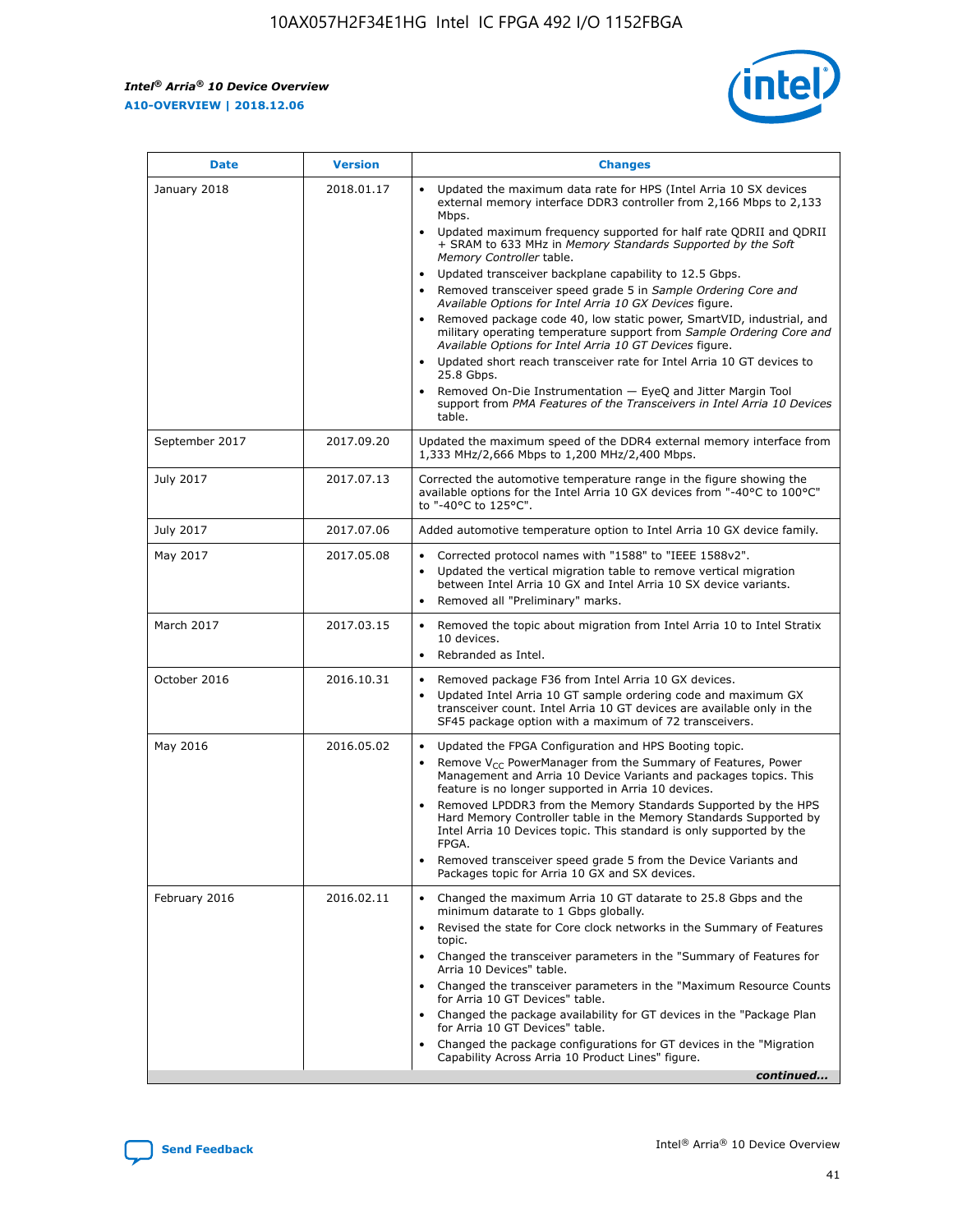

| <b>Date</b>   | <b>Version</b> | <b>Changes</b>                                                                                                                                                               |
|---------------|----------------|------------------------------------------------------------------------------------------------------------------------------------------------------------------------------|
|               |                | • Changed transceiver parameters in the "Low Power Serial Transceivers"<br>section.                                                                                          |
|               |                | • Changed the transceiver descriptions in the "Device Variants for the<br>Arria 10 Device Family" table.                                                                     |
|               |                | Changed the "Sample Ordering Code and Available Options for Arria 10<br>$\bullet$<br>GT Devices" figure.                                                                     |
|               |                | Changed the datarates for GT devices in the "PMA Features" section.                                                                                                          |
|               |                | Changed the datarates for GT devices in the "PCS Features" section.<br>$\bullet$                                                                                             |
| December 2015 | 2015.12.14     | Updated the number of M20K memory blocks for Arria 10 GX 660 from<br>2133 to 2131 and corrected the total RAM bit from 48,448 Kb to<br>48,408 Kb.                            |
|               |                | Corrected the number of DSP blocks for Arria 10 GX 660 from 1688 to<br>1687 in the table listing floating-point arithmetic resources.                                        |
| November 2015 | 2015.11.02     | Updated the maximum resources for Arria 10 GX 220, GX 320, GX 480,<br>$\bullet$<br>GX 660, SX 220, SX 320, SX 480, and SX 660.                                               |
|               |                | • Updated resource count for Arria 10 GX 320, GX 480, GX 660, SX 320,<br>SX 480, a SX 660 devices in Number of Multipliers in Intel Arria 10<br><b>Devices</b> table.        |
|               |                | Updated the available options for Arria 10 GX, GT, and SX.                                                                                                                   |
|               |                | Changed instances of Quartus II to Quartus Prime.<br>$\bullet$                                                                                                               |
| June 2015     | 2015.06.15     | Corrected label for Intel Arria 10 GT product lines in the vertical migration<br>figure.                                                                                     |
| May 2015      | 2015.05.15     | Corrected the DDR3 half rate and quarter rate maximum frequencies in the<br>table that lists the memory standards supported by the Intel Arria 10 hard<br>memory controller. |
| May 2015      | 2015.05.04     | • Added support for 13.5G JESD204b in the Summary of Features table.                                                                                                         |
|               |                | • Added a link to Arria 10 GT Channel Usage in the Arria 10 GT Package<br>Plan topic.                                                                                        |
|               |                | • Added a note to the table, Maximum Resource Counts for Arria 10 GT<br>devices.                                                                                             |
|               |                | • Updated the power requirements of the transceivers in the Low Power<br>Serial Transceivers topic.                                                                          |
| January 2015  | 2015.01.23     | • Added floating point arithmetic features in the Summary of Features<br>table.                                                                                              |
|               |                | • Updated the total embedded memory from 38.38 megabits (Mb) to<br>65.6 Mb.                                                                                                  |
|               |                | • Updated the table that lists the memory standards supported by Intel<br>Arria 10 devices.                                                                                  |
|               |                | Removed support for DDR3U, LPDDR3 SDRAM, RLDRAM 2, and DDR2.                                                                                                                 |
|               |                | Moved RLDRAM 3 support from hard memory controller to soft memory<br>controller. RLDRAM 3 support uses hard PHY with soft memory<br>controller.                              |
|               |                | Added soft memory controller support for QDR IV.<br>٠                                                                                                                        |
|               |                | Updated the maximum resource count table to include the number of<br>hard memory controllers available in each device variant.                                               |
|               |                | Updated the transceiver PCS data rate from 12.5 Gbps to 12 Gbps.<br>$\bullet$                                                                                                |
|               |                | Updated the max clock rate of PS, FPP x8, FPP x16, and Configuration<br>via HPS from 125 MHz to 100 MHz.                                                                     |
|               |                | Added a feature for fractional synthesis PLLs: PLL cascading.                                                                                                                |
|               |                | Updated the HPS programmable general-purpose I/Os from 54 to 62.<br>$\bullet$                                                                                                |
|               |                | continued                                                                                                                                                                    |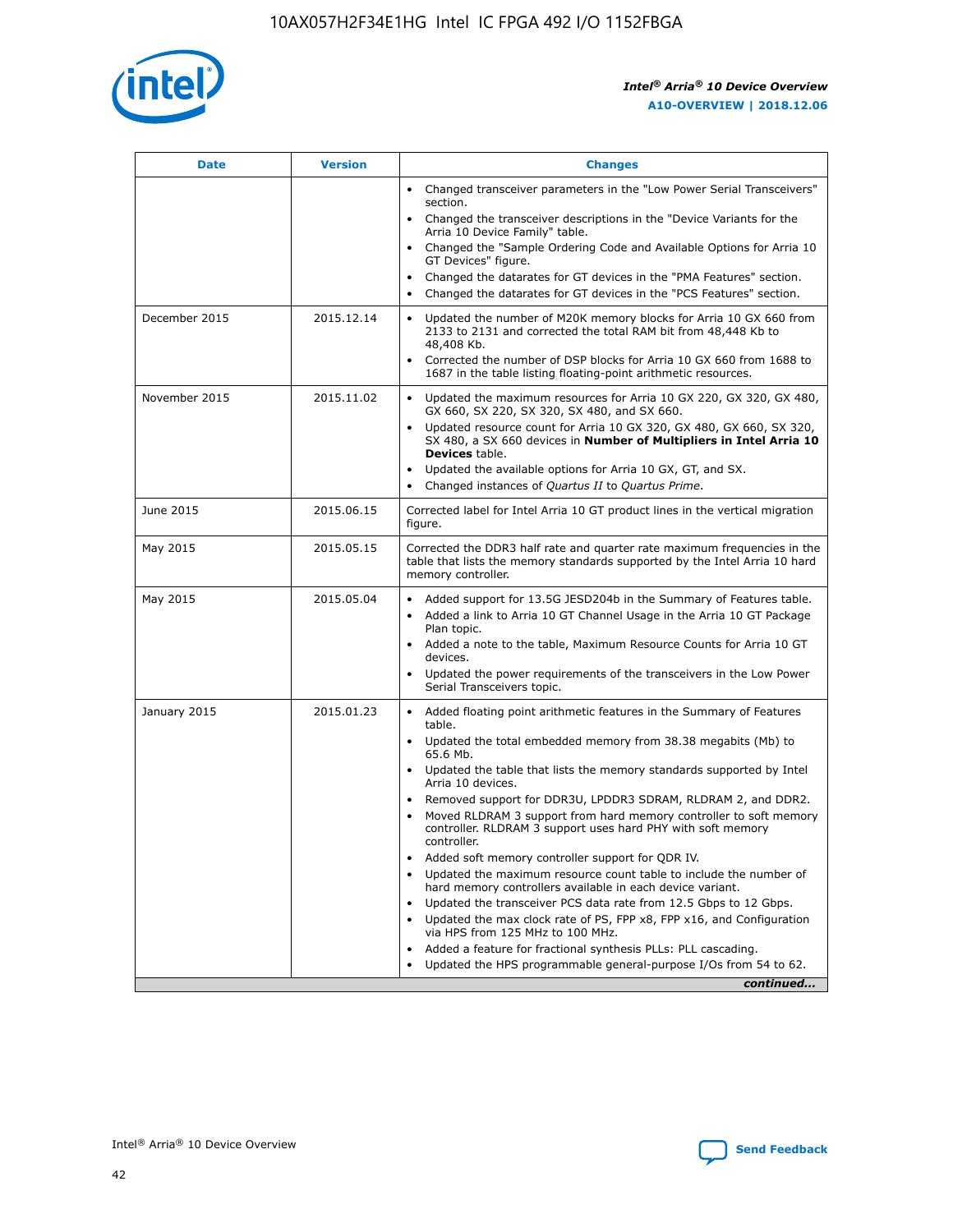r



| <b>Date</b>    | <b>Version</b> | <b>Changes</b>                                                                                                                                                                                                                                                                                                                                                                                                                                                                                                                         |
|----------------|----------------|----------------------------------------------------------------------------------------------------------------------------------------------------------------------------------------------------------------------------------------------------------------------------------------------------------------------------------------------------------------------------------------------------------------------------------------------------------------------------------------------------------------------------------------|
| September 2014 | 2014.09.30     | Corrected the 3 V I/O and LVDS I/O counts for F35 and F36 packages<br>of Arria 10 GX.<br>Corrected the 3 V I/O, LVDS I/O, and transceiver counts for the NF40<br>$\bullet$<br>package of the Arria GX 570 and 660.<br>Removed 3 V I/O, LVDS I/O, and transceiver counts for the NF40<br>package of the Arria GX 900 and 1150. The NF40 package is not<br>available for Arria 10 GX 900 and 1150.                                                                                                                                       |
| August 2014    | 2014.08.18     | Updated Memory (Kb) M20K maximum resources for Arria 10 GX 660<br>devices from 42,660 to 42,620.<br>Added GPIO columns consisting of LVDS I/O Bank and 3V I/O Bank in<br>$\bullet$<br>the Package Plan table.<br>Added how to use memory interface clock frequency higher than 533<br>$\bullet$<br>MHz in the I/O vertical migration.<br>Added information to clarify that RLDRAM3 support uses hard PHY with<br>$\bullet$<br>soft memory controller.<br>Added variable precision DSP blocks support for floating-point<br>arithmetic. |
| June 2014      | 2014.06.19     | Updated number of dedicated I/Os in the HPS block to 17.                                                                                                                                                                                                                                                                                                                                                                                                                                                                               |
| February 2014  | 2014.02.21     | Updated transceiver speed grade options for GT devices in Figure 2.                                                                                                                                                                                                                                                                                                                                                                                                                                                                    |
| February 2014  | 2014.02.06     | Updated data rate for Arria 10 GT devices from 28.1 Gbps to 28.3 Gbps.                                                                                                                                                                                                                                                                                                                                                                                                                                                                 |
| December 2013  | 2013.12.10     | Updated the HPS memory standards support from LPDDR2 to LPDDR3.<br>Updated HPS block diagram to include dedicated HPS I/O and FPGA<br>$\bullet$<br>Configuration blocks as well as repositioned SD/SDIO/MMC, DMA, SPI<br>and NAND Flash with ECC blocks.                                                                                                                                                                                                                                                                               |
| December 2013  | 2013.12.02     | Initial release.                                                                                                                                                                                                                                                                                                                                                                                                                                                                                                                       |